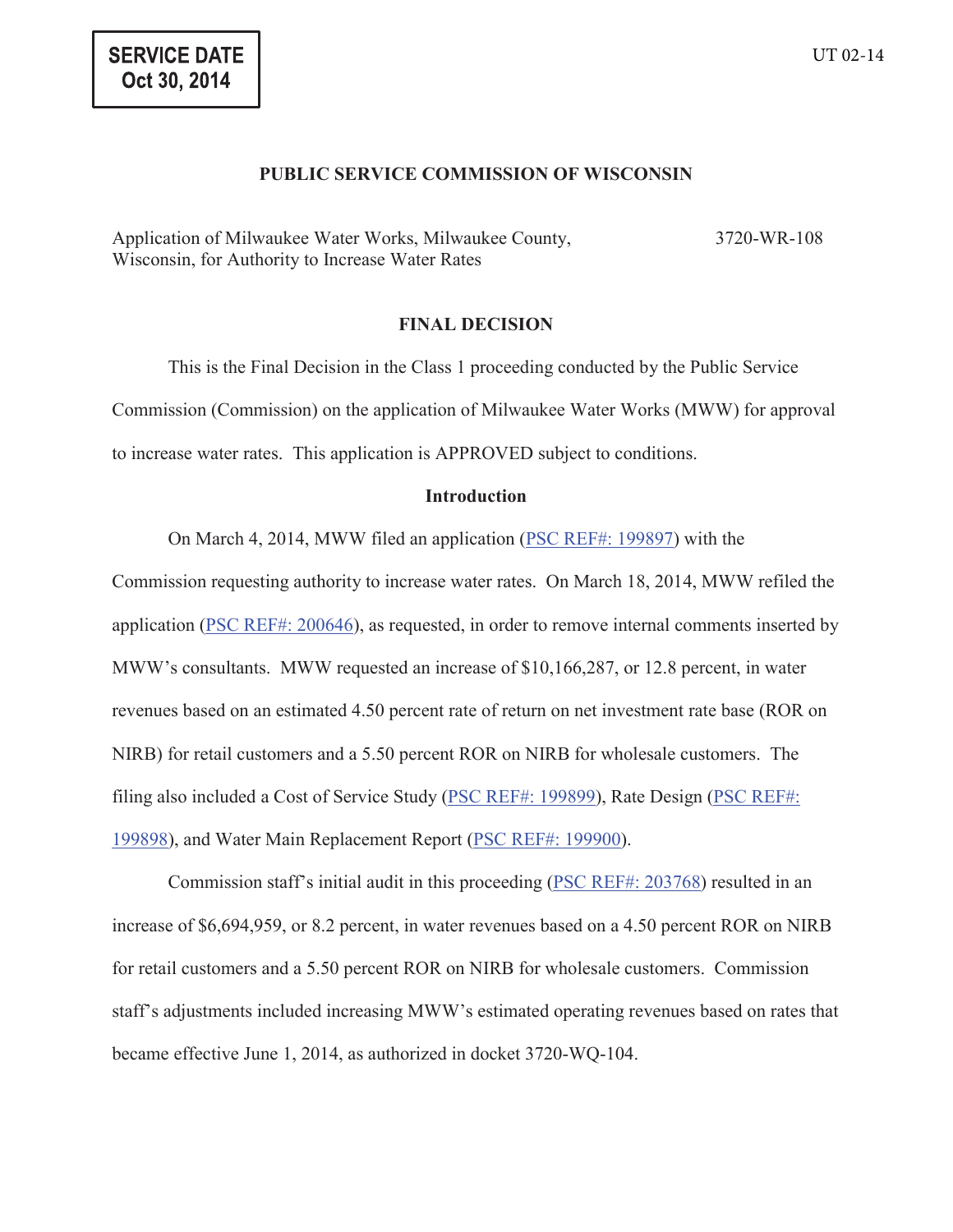On April 30, 2014, the Commission held a prehearing conference (PSC REF#: 204291) to determine the issues that would be addressed in this docket and to establish a schedule for the hearings (PSC REF#: 204383).

On May 30, 2014, MWW revised its application and filed a revised Revenue Requirement (PSC REF#: 205543), Cost of Service Study (PSC REF#: 205539), and Rate Design (PSC REF#: 205540). MWW requested an increase of \$9,253,808, or 11.4 percent, in water revenues based on an estimated 5.25 percent ROR on NIRB for retail customers and a 6.25 percent ROR on NIRB for wholesale customers, resulting in an overall 5.38 percent ROR on NIRB. On June 3, 2014, MWW served the live Revenue Requirement–Cost of Service Study–Rate Design Model (PSC REF#: 205627) on the parties.

On June 25, 2014, the Commission held hearings at the Frank Zeidler Municipal Building in Milwaukee, Wisconsin, for technical issues and public comment.

The Commission considered this matter at its open meeting (PSC REF#: 218559) on September 11, 2014.

The parties, for purposes of review under Wis. Stat. §§ 227.47 and 227.53, are listed in Appendix A. Others who appeared are listed in the Commission's files.

## **Findings of Fact**

1. MWW's presently authorized rates for water utility service will produce operating revenues of \$85,609,675 for the 2014 test year, resulting in an annual revenue deficiency of \$9,253,808. Presently authorized water rates are therefore unreasonable because they fail to produce appropriate revenues for the test year.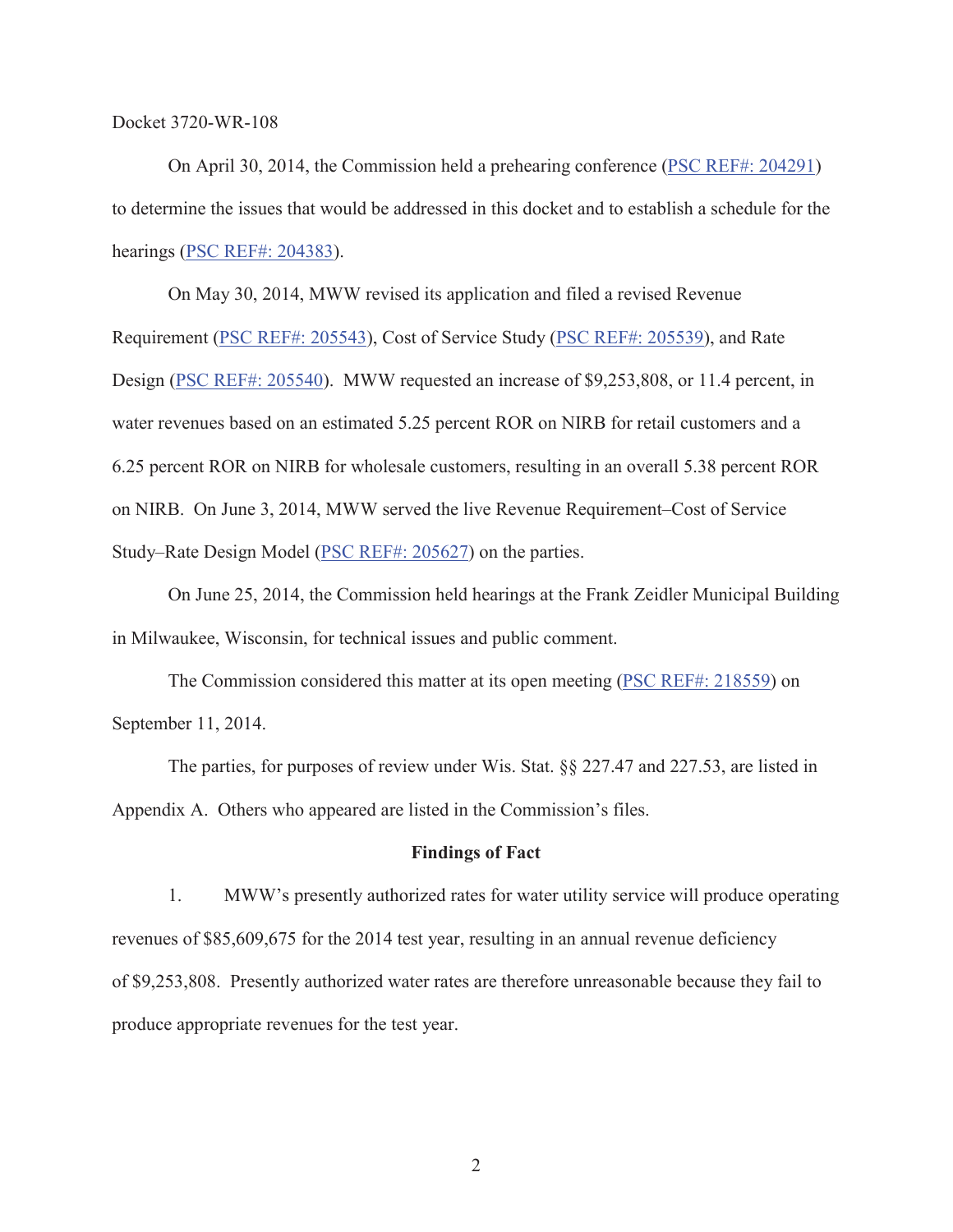2. The estimated net investment rate base applicable to water utility operations for the 2014 test year is \$336,130,621.

3. The estimated ROR on NIRB at current rates for the 2014 test year is 2.62 percent, which is inadequate.

4. It is reasonable to increase MWW's operating revenues by \$9,253,808 for the 2014 test year to produce a 5.38 percent ROR on NIRB for water utility operations.

5. Commission staff's estimated net Payment in Lieu of Taxes (PILOT) expense of \$12,553,145 is reasonable.

6. A reasonable ROR on NIRB for MWW is 5.38 percent with no differential, authorizing 5.38 percent for both wholesale and retail customers.

7. The maximum hour system demand ratio proposed by the Wholesale Customers, which does take into account gravity flows from elevated storage, is approved.

8. The retail customer class demand ratios to be used in this rate case shall be based 50 percent on those used in the last MWW rate case from the 1977 demand study prepared by Black & Veatch and 50 percent on MWW's demand ratios proposed in this proceeding based upon the more recent demand study prepared by Trilogy Consulting.

9. MWW's proposed maximum hour customer demand ratios and MWW's proposed maximum day customer demand ratios shall be approved for the wholesale customer class.

10. It is appropriate to allocate the utility-financed mains in Account 343, Mains, to the transmission and distribution functions using the original cost approach.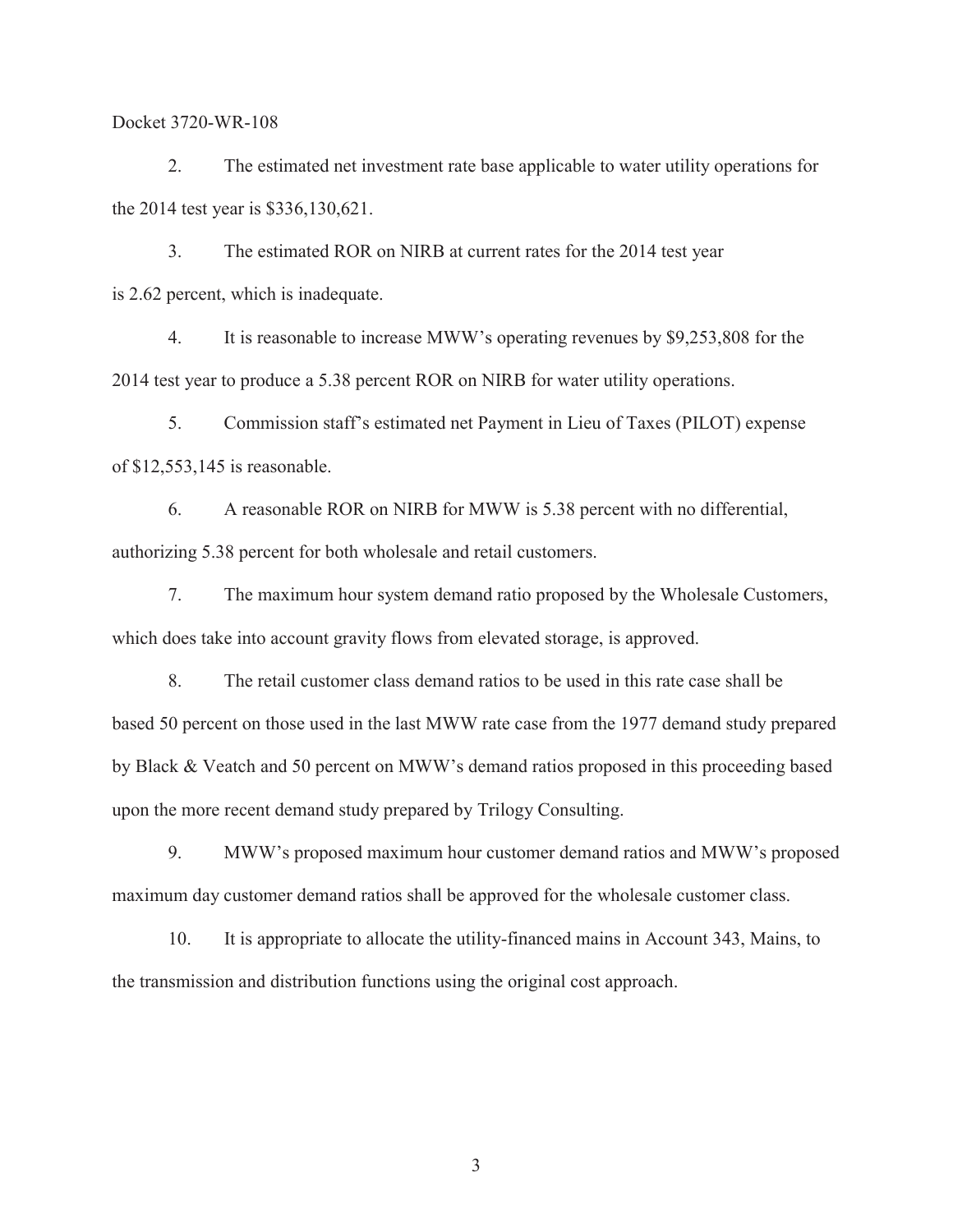11. It is appropriate to allocate a portion of the costs associated with the entire transmission and distribution system, including small distribution mains, to large industrial customers.

12. It is reasonable to accept MWW's revised main replacement program, which replaces 20 miles of main per year by 2020, as a minimal effort, and to include the following additional requirements:

- a. MWW will be required to replace no less than its proposed 15 miles of main in 2015-2017, 18 miles in 2018-2019, and 20 miles in 2020;
- b. MWW will be required to hire an independent consultant to do a main replacement study and to submit a copy of the final report prepared by this consultant to the Commission;
- c. MWW will be required to report to the Commission regarding the condition of its mains; and
- d. MWW will be required to report to the Commission regarding the progress of its main replacement program.

13. It is reasonable to approve MWW's revised financing plan and, further, to put MWW on notice that it may need to issue more debt than the amount proposed in its revised financing plan.

14. It is not necessary to reopen the review of MWW's timeline for its meter replacement plan.

15. A public fire protection (PFP) allocation will not be assigned to any wholesale customer, if that wholesale customer has an adequate distribution system.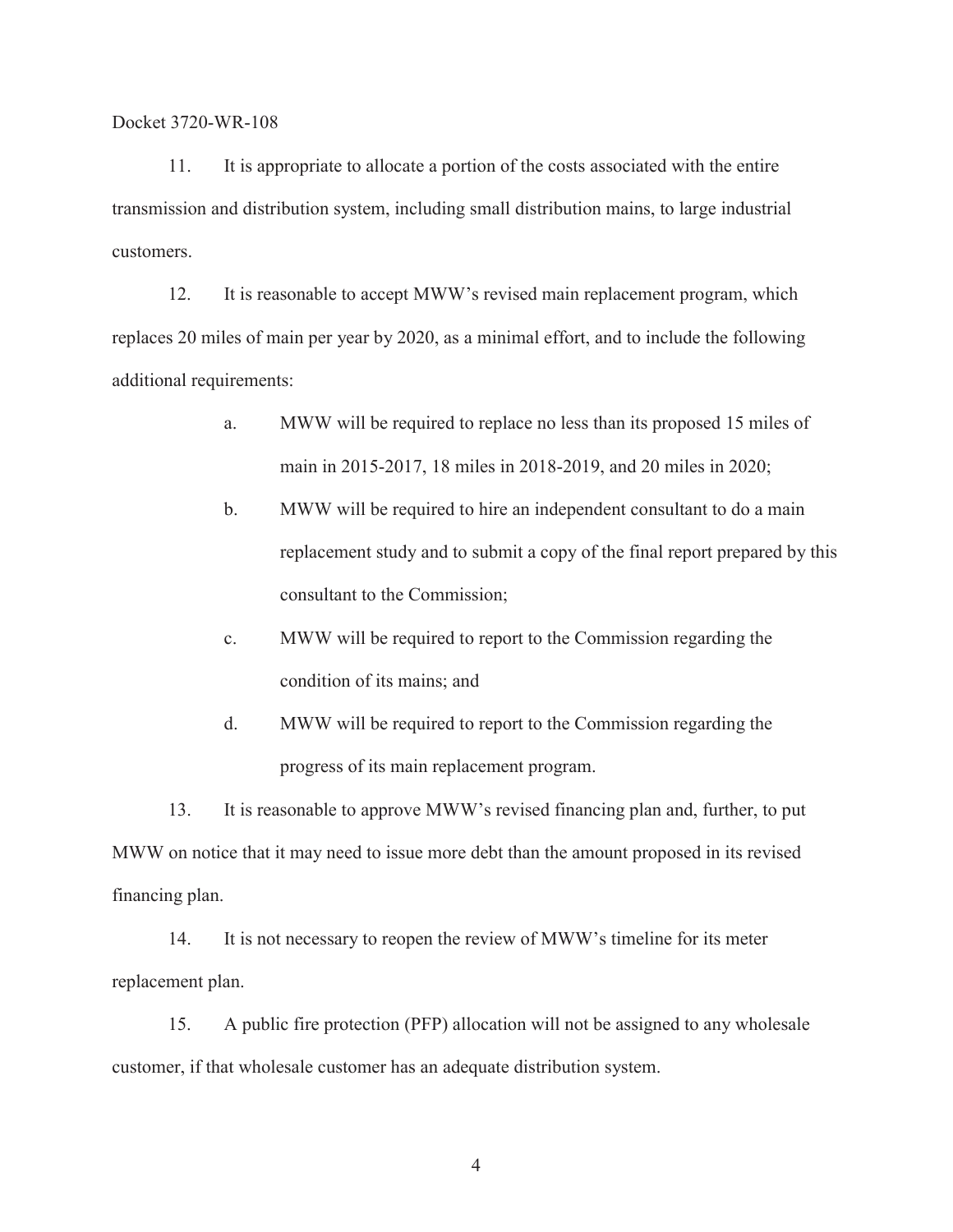16. It is appropriate to authorize the declining block rate design proposed by MWW with respect to its large industrial customers.

17. It is reasonable to exclude an Economic Development Rate (EDR) from MWW's rates.

18. It is reasonable to authorize rates for water service for MWW as shown in Appendix C.

## **Conclusions of Law**

1. MWW is a municipal public utility as defined in Wis. Stat.  $\S$  196.01(5)(a).

2. The Commission has authority under Wis. Stat. §§ 196.02(1), 196.03(1) and (3), 196.19, 196.20, 196.22, 196.37(1), (2), and (3), and 196.395 to authorize MWW to increase water utility rates and revise tariff provisions as set forth in Appendix C, subject to the conditions specified in this Final Decision.

3. The net PILOT expense of \$12,553,143 is appropriate according to Wis. Stat. § 66.0811(2) and Wis. Admin. Code ch. PSC 109.

## **Opinion**

# **MWW and its Business**

MWW provides retail water service to 141,270 customers in the City of Milwaukee and to 15,765 suburban customers, predominantly in the cities of Greenfield and St. Francis and the Villages of Hales Corners and West Milwaukee.

MWW provides wholesale water service to the cities of Greendale, Mequon, New Berlin, Wauwatosa, and West Allis; to the villages of Brown Deer, Butler, Menomonee Falls, and Shorewood; and to the Milwaukee County Institutions.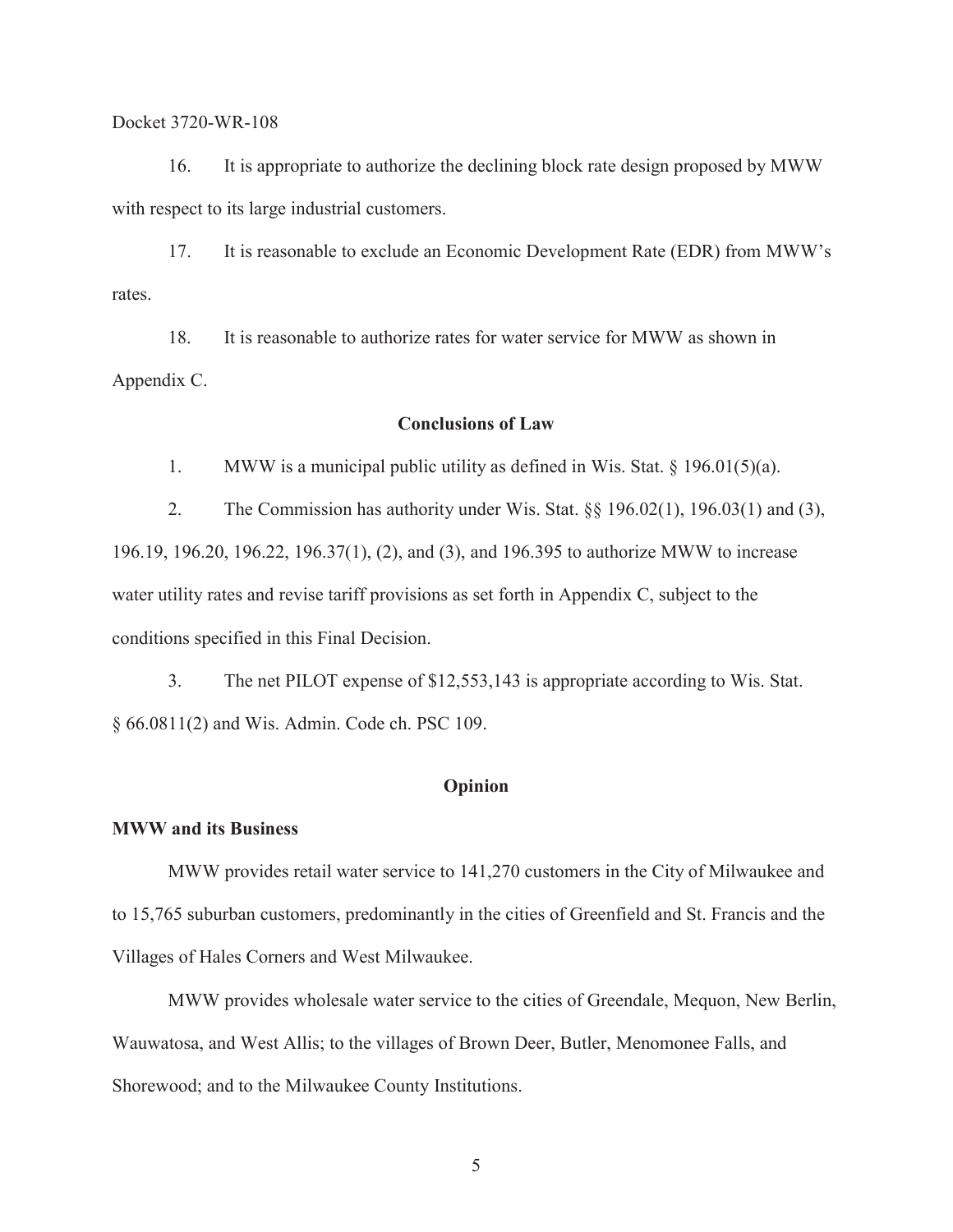# **Revenue Requirement**

# **Net Investment Rate Base**

The estimated net investment rate base for the 2014 test year is as follows:

| Utility Financed Plant in Service                                       | \$543,542,307 |
|-------------------------------------------------------------------------|---------------|
| Less: Accumulated Provision for Depreciation                            | \$202,304,090 |
| Net Plant in Service                                                    | \$341,238,217 |
| Plus: Materials and Supplies                                            | \$2,600,000   |
| Less: Regulatory Liability for Pre-2003 Accumulated Depreciation - CIAC | \$7,707,596   |
| Net Investment Rate Base                                                | \$336,130,621 |

# **Comparative Income Statement**

The estimated test year income statement showing the effect of the increase in revenue which will result from authorized rates is as follows:

|                             | <b>At Present Rates</b> | Authorized<br>Increase | After Rate<br>Increase |
|-----------------------------|-------------------------|------------------------|------------------------|
| <b>Operating Revenues</b>   | \$85,609,675            | \$9,253,808            | \$94,863,483           |
| <b>Operating Expenses:</b>  |                         |                        |                        |
| Oper. & Maint. Exp.         | \$49,028,671            |                        | \$49,028,671           |
| Depreciation                | 14, 109, 432            |                        | 14,109,432             |
| Taxes & Tax Equiv.          | 13,656,828              |                        | 13,656,828             |
| <b>Total Oper. Expenses</b> | \$76,794,931            |                        | \$76,794,931           |
| Oper. Income (or Loss)      | \$8,814,744             |                        | \$18,068,552           |
| Rate of Return              | 2.62%                   |                        | 5.38%                  |

The depreciation expense included in the revenue requirement for the 2014 test year was computed using the depreciation rates shown in Appendix E. These depreciation rates are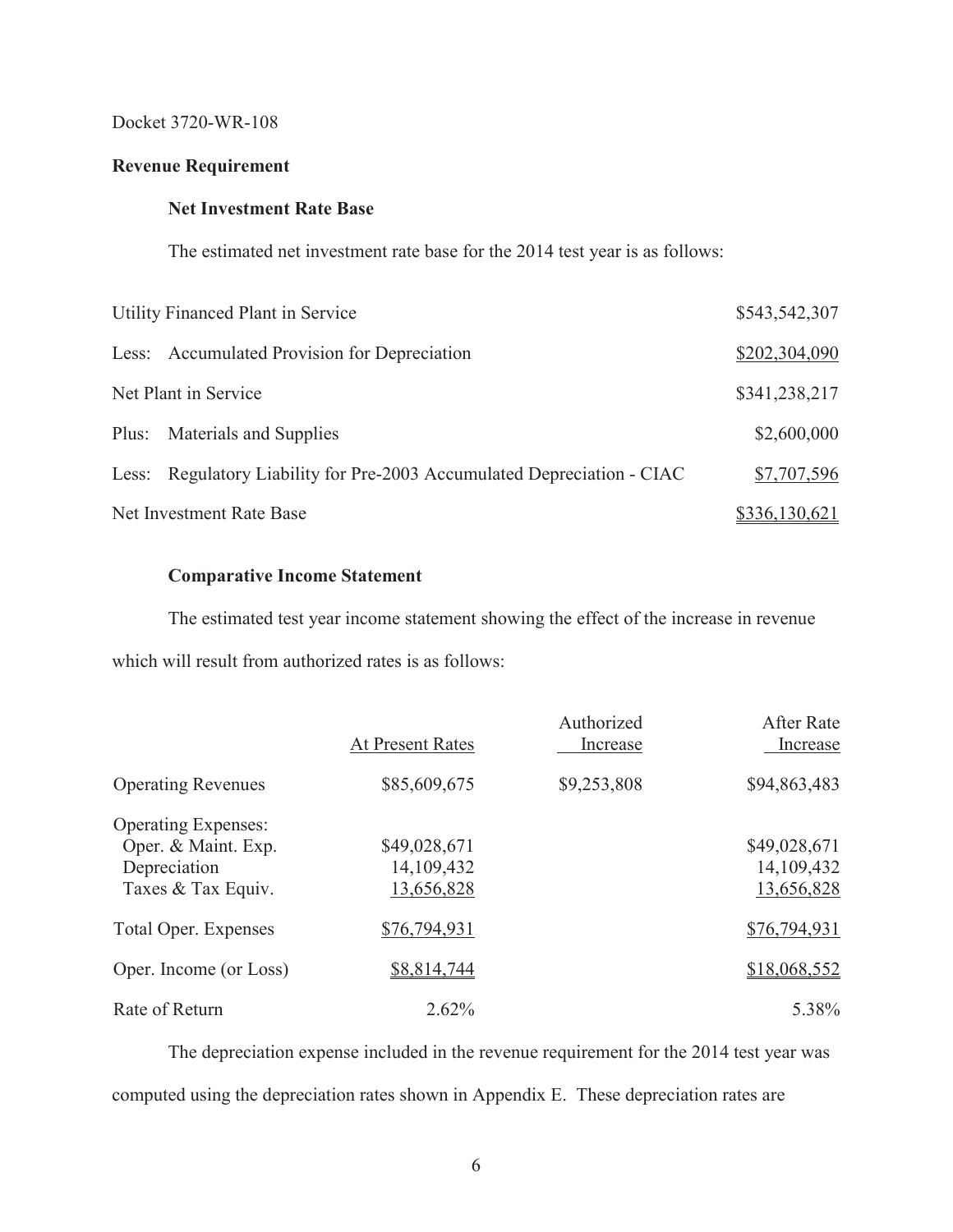effective on January 1, 2014, for computing the depreciation expense on the average investment for each plant account.

## **Payment in Lieu of Taxes (PILOT)**

MWW agreed with Commission staff's estimate of \$12,553,145 for the net PILOT expense, as calculated according to Wis. Admin. Code §§ PSC 109.01 and PSC 109.02 (PSC REF#: 205675 at 13). The Wholesale Customers took no position on whether the proposed PILOT payment was reasonable, but believed that the payment of the PILOT should be a factor in evaluating a reasonable ROR on NIRB. MillerCoors LLC was concerned that the proposed PILOT expense is significantly greater than the level of the gross receipts tax paid by investor-owned water utilities (PSC REF#: 205708 at 8).

The \$12,553,145 payment required by the city of Milwaukee is calculated per Wis. Stat. § 66.0811(2) and falls below the maximum limit defined in Wis. Admin. Code § PSC 109.02. Since the payment authorized by the city of Milwaukee is in accordance with the relevant statute and code, the charge is legal. As such, the Commission finds it reasonable to include the estimate of \$12,553,145 for the PILOT expense in the revenue requirement for MWW.

#### **Water Main Replacement Program**

In the previous full rate case, docket 3720-WR-107, the Commission directed MWW to "study its transmission and distribution main replacement rate and to file a report with recommendations in conjunction with its next rate case." Water industry experts readily acknowledge that our country contains a large amount of aging water infrastructure. Wisconsin is no exception. Evidence presented in this proceeding shows that those wholesale communities served by MWW of similar age are also experiencing similar increasing amounts of lost water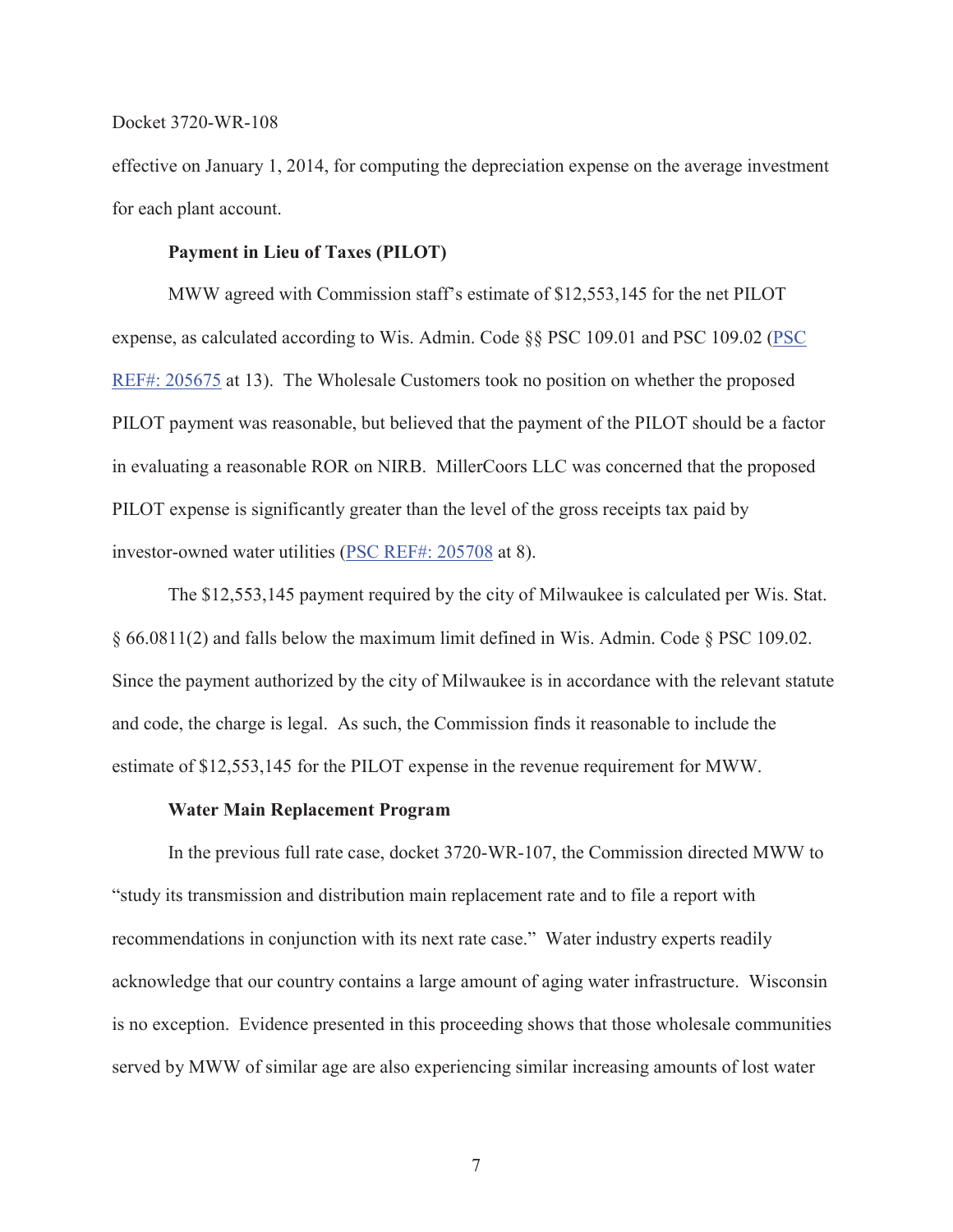and increasing numbers of main breaks, leading to the need to spend increasing amounts on main replacements (PSC REF#: 207096).

MWW supported replacing only 15 miles per year using cash financing. MWW Superintendent Carrie Lewis supported that position by stating that MWW is making investments in infrastructure using the financing method approved by its elected officials. On August 13, 2014, MWW sought, and was allowed, to enter Ex.-MWW-Lewis-28 into the record (PSC REF#: 213704). This revised exhibit proposed to replace 15 miles of main in 2015-17, 18 miles in 2018-2019, and 20 miles in 2020. The associated affidavit (PSC REF#: 213703) of MWW Superintendent Carrie Lewis explained that recent bids for main replacements showed cost increases of 30 percent. She said she worked on a revised funding plan with the city of Milwaukee Budget Office, which proposes to issue \$92 million in debt by 2020 in order to fund this quantity of main replacements.

This decision to use debt is a departure from MWW past practices of restricting main replacement to only the amount that could be financed with cash. This policy created a limitation that significantly delayed MWW's main replacement efforts. Since the last rate case, MWW reduced the amount of its main replacement to only about 2 miles per year for 2010 to 2012 due to its cash funding constraints (PSC REF#: 205728 at 12, 16). MWW reduced its main replacement effort in 2010 because its rate increase request, filed in September 2009, took longer to process than it expected and provided a lower rate increase than it had requested. MWW has the financial strength to be able to issue debt to meet its long-term infrastructure needs.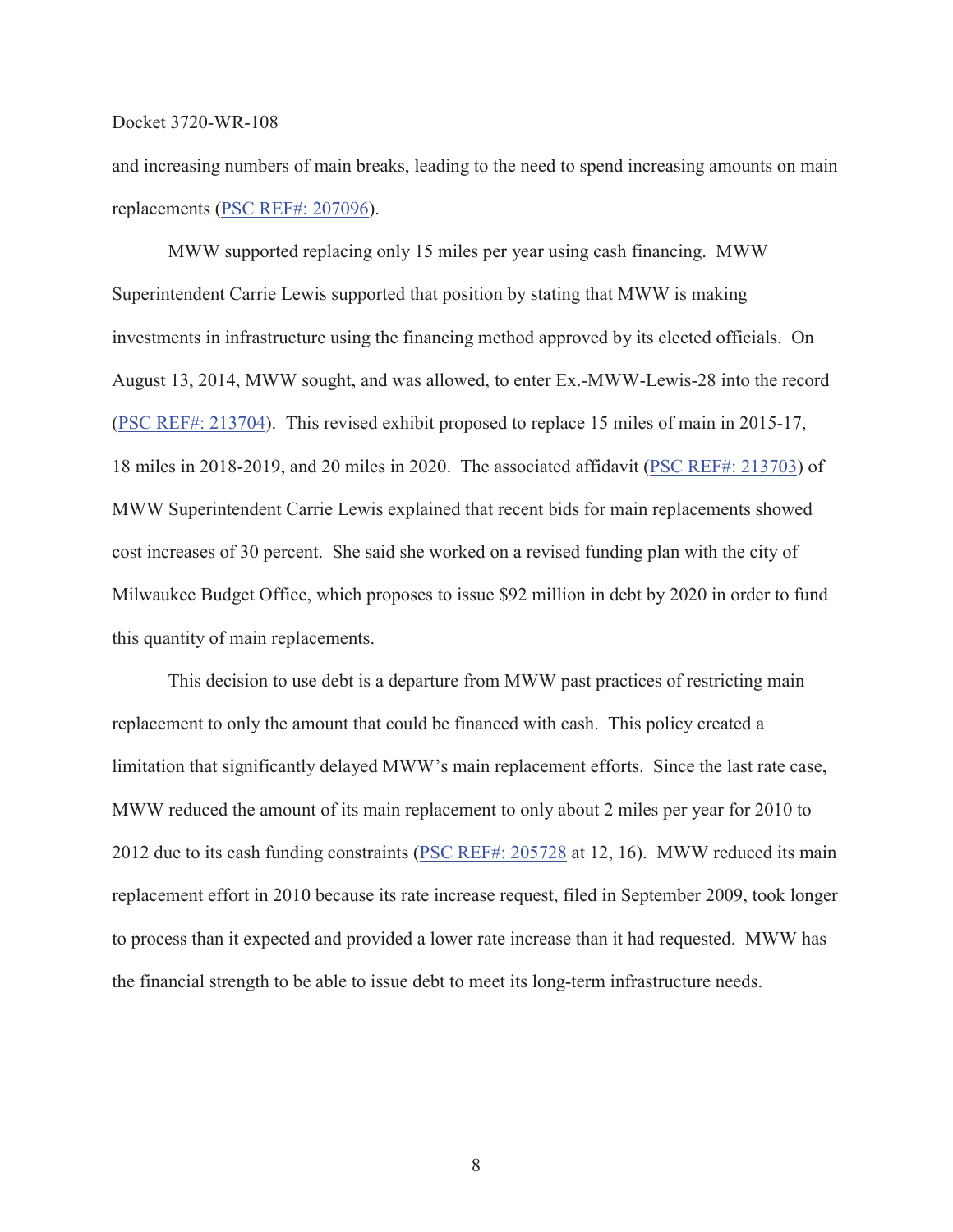Specific facts obtained in this case begin to quantify the magnitude of upcoming main replacements that will be needed for MWW to assure safe, reliable, good quality water service. The facts demonstrate the importance of MWW following through with its commitment in Ex.-MWW-Lewis-28 (PSC REF#: 213704) and documenting its infrastructure needs so it can be responsive to those infrastructure needs.

MWW has a total of 1,961 miles of main. The Commission's depreciation rate for mains is based on a 77-year life. This means that based on an average life of 77 to 100 years, MWW must replace between 20 to 25 miles of main every year to ensure mains do not exceed their useful life (PSC REF#: 205728 at 12). MWW's proposal to replace 20 miles of main annually by 2020 will bring MWW's main replacement program up to about one percent per year. However, further consideration also needs to be given to the current condition of MWW's mains.

MWW has 843 miles of main that were installed between 1880 and 1943 (pre-World War II) that have a remaining life of 54 years. Using this information, Commission staff computed that it will require at least 15.6 miles of main to be replaced each year to upgrade this vintage of main by the end of its remaining life. MWW also has 431 miles of main installed between 1943 and 1963 (post-World War II). This post-World War II main is in worse condition than the pre-World War II main. MWW identified that this vintage of main is expected to have a remaining life of 34 years. Commission staff computed that it will require 12.7 miles of main to be replaced each year to upgrade this vintage of main by the end of its remaining life. Applying simple straight-line calculations, MWW would need to replace about 28 miles of main per year to upgrade each vintage of main by the end of their respective remaining lives as identified in MWW's Water Main Replacement Report (PSC REF#: 199900), which was filed with this rate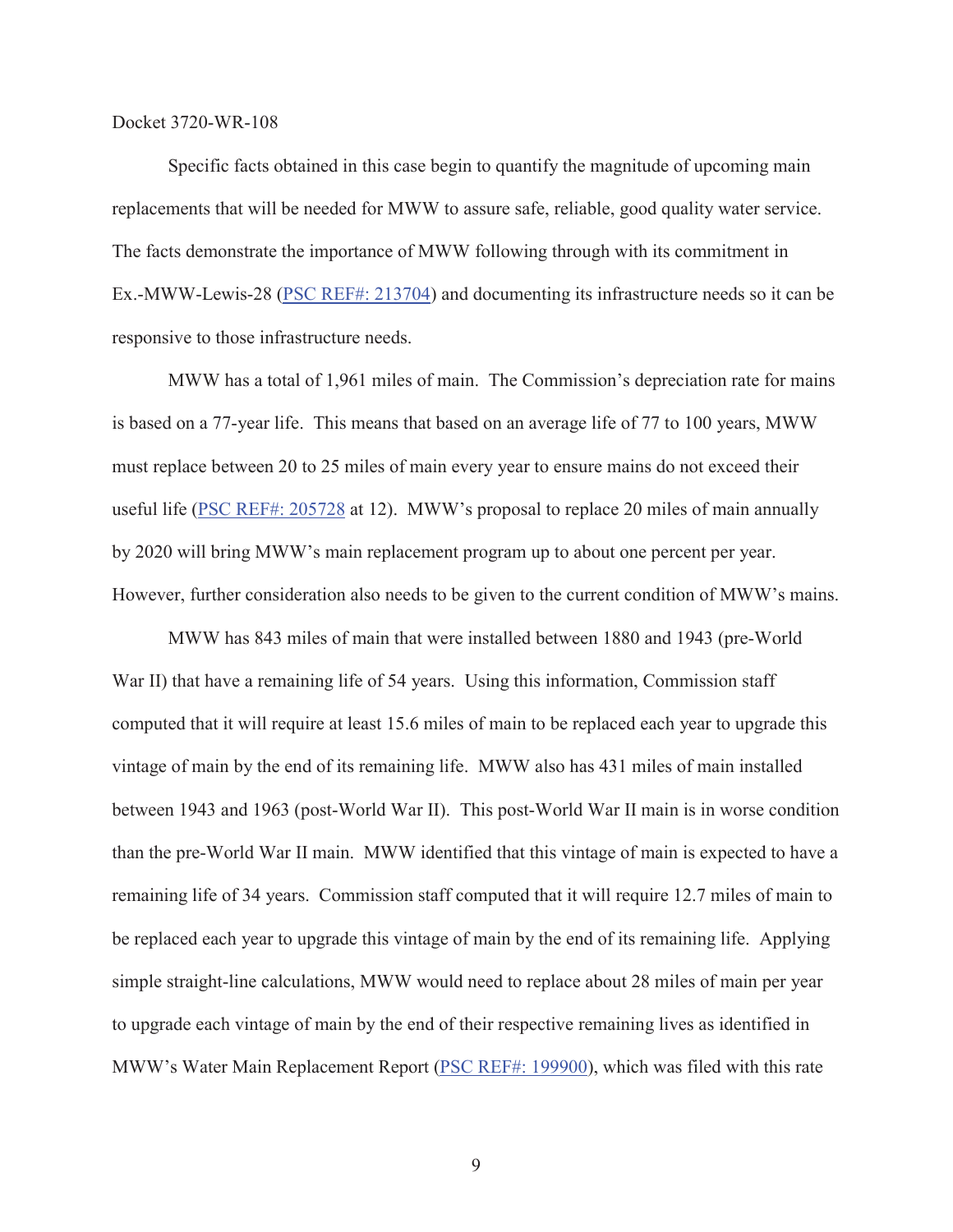application. While it is helpful that MWW plans to increase its main replacement rate to one percent per year by 2020, this rate of replacement is not likely to be sufficient to meet MWW's upcoming infrastructure replacement needs.

The record contained further data regarding MWW's actual experience with its main breaks. MWW provided the list that it maintains of sections of main that are still in the ground that have experienced one or more main breaks (PSC REF#: 207097). That list was 70 pages long. MWW's main replacement budget of \$10 million for 2014 was only expected to replace about one page of the 70 pages of sections of main with one or more breaks (PSC REF#: 206291 at 6). Further, each year, new breaks will occur which will add to the list. This expected amount of main replacements was based on an estimated cost of \$1 million per mile of main replaced and was made before the more recent cost of estimate of \$1.3 million to replace one mile of main.

MWW maintains another a list of breaks on existing mains with the date of occurrence, location, and condition of each brake for main that is still in the ground. That list was 230 pages long (PSC REF#: 207100). The Commission would like to see MWW increase its pace of main replacements such that the list of mains eligible for replacement starts to decline and does not further expand significantly.

Mains are expected to follow a natural random pattern of deterioration ( $\overline{PSC REF#}$ ) 206715 at 3). Main survival curves are typically "S" shaped, where the replacement rate moves fairly slowly between the initial installation and the time when the first 18 percent are replaced. The replacement rate will peak somewhere between when 18 and 82 percent of the main is replaced. Currently, MWW has replaced 18.3 percent of the pre-World War II vintage main and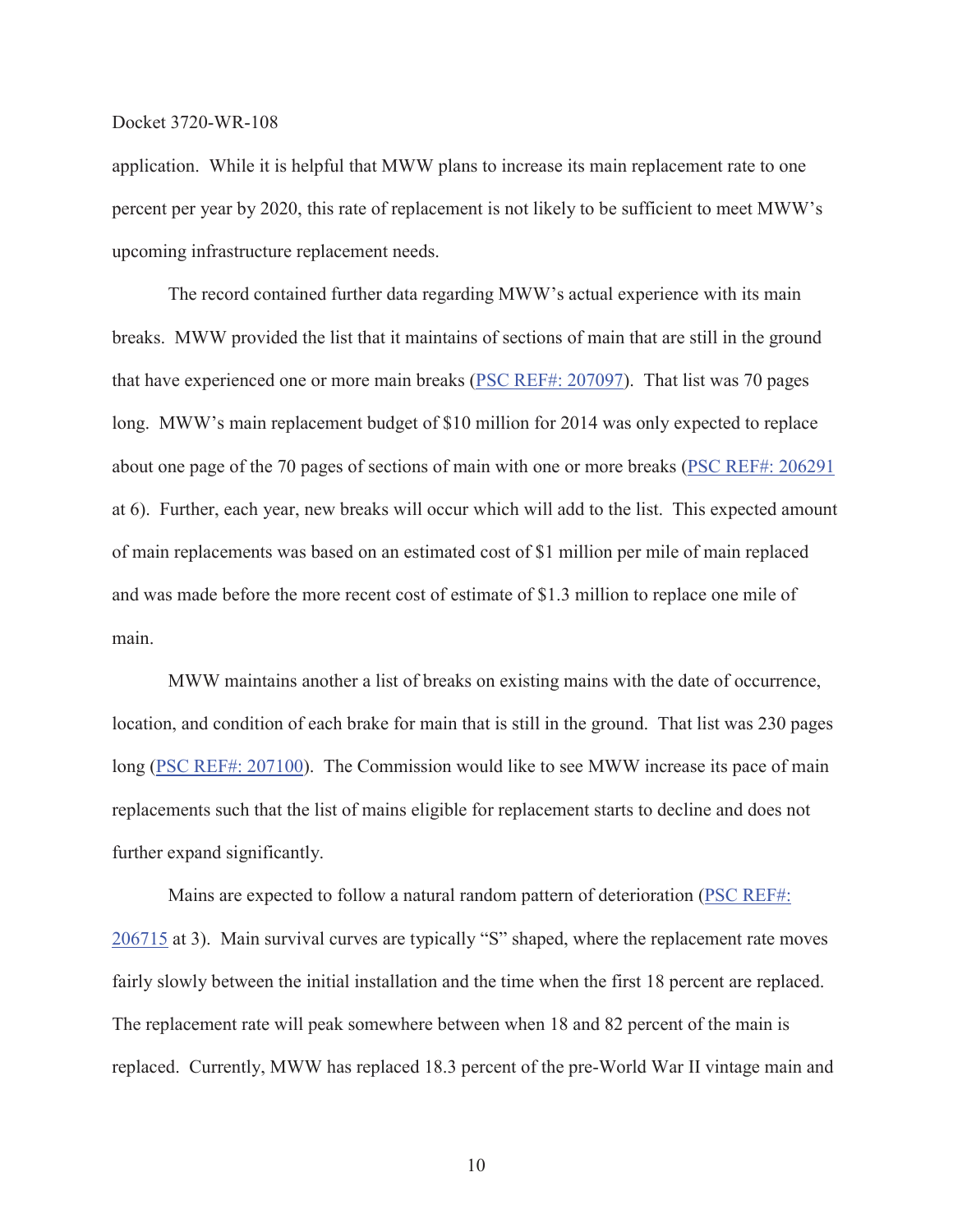28.3 percent of the post-World War II vintage of main. This means that main replacements will likely need to accelerate compared to the replacement rate over the last several years.

Of greater concern is the fact that MWW experienced 82 main breaks between May 17, 2014, and May 22, 2014, associated with shutting down the Howard Avenue Treatment Plant and associated sole reliance on the Linnwood Treatment Plant, which required higher water pressure exiting the Linnwood Plant (PSC REF#: 205728 at 17). Experiencing 82 main breaks in less than a week is highly unusual, as typically MWW experiences about 550 main breaks each year (PSC REF#: 207096). Commission staff presented this information to further demonstrate the concern that deferred maintenance can lead to possible catastrophic failures and/or future rate shock.

A public utility is required to furnish reasonably adequate service and facilities (Wis. Stat. § 196.03). The Commission has jurisdiction to supervise and regulate every public utility in this state and to do all things necessary and convenient to its jurisdiction (Wis. Stat.  $\S$  196.02(1)). If the Commission finds that any service is inadequate, it is the Commission's duty to determine and issue a just and reasonable order relating to practices to be followed in the future to assure adequate service is provided (Wis. Stat. § 196.37). The evidence in this record provided a high level overview of MWW's main replacement program. The Commission accepts MWW's revised proposal. However, based on the evidence described above, the proposal represents the minimum amount of work that will be needed. It is likely that MWW will need to expand its main replacement efforts above its proposed levels. The retention of an independent consultant to evaluate MWW's main break records and to provide an estimate of the utility's upcoming capital needs for main replacement efforts may provide MWW with valuable insight and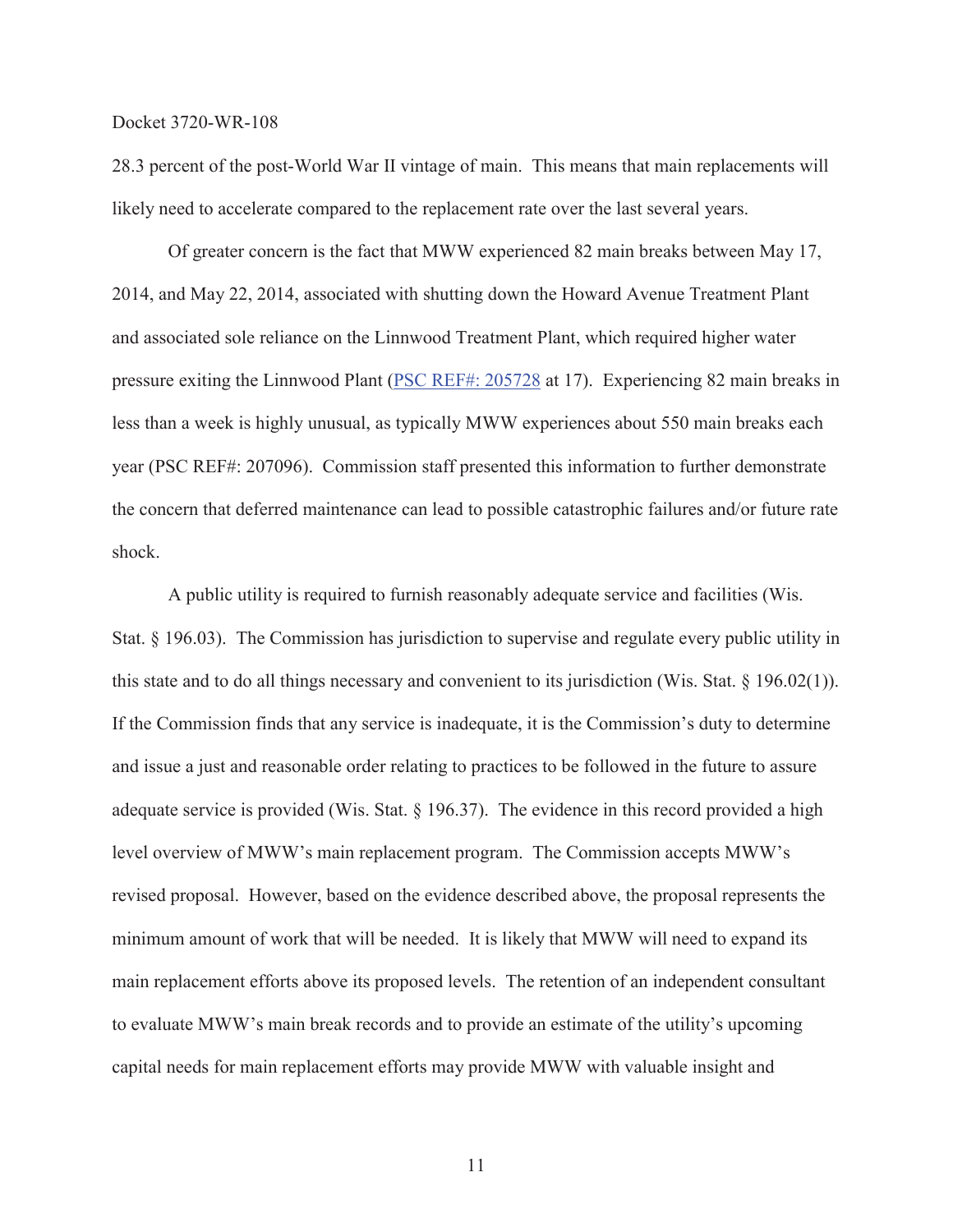assistance as it faces this challenging phase in the life cycle of water utility infrastructure and develops its plans for the future. Given the scope of the work ahead, it is reasonable for the Commission to take extra measures to ensure that MWW's revised plan is implemented and to take further measures to ensure MWW develops an adequate long-term main replacement program. Accordingly, the Commission requires the following:

1. MWW shall replace at least as many miles of mains as it proposed in Ex.-MWW-Lewis-28 (PSC REF#: 213704) which is to replace 15 miles of main in 2015-2017, 18 miles in 2018-2019, and 20 miles in 2020;

2. MWW shall hire an independent consultant to do a main replacement study using MWW's main break records to provide an estimate of the utility's capital needs for main replacements. MWW shall submit a copy of the final report prepared by this consultant to the Commission;

3. MWW shall report to the Commission regarding the condition of its mains, by every six months providing the Commission copies of the most current versions of the main break reports described above; and

4. MWW shall report to the Commission regarding the progress of its main replacement program, by setting objectives that are consistent with the current condition of its mains and reporting its progress in achieving those objectives in each rate case.

## **Water Main Replacement Funding**

Initially, MWW proposed to cash finance all main replacements (PSC REF#: 205675 at 17). Commission staff testified about factors affecting cash financing (PSC REF#: 205728 at 17). Commission staff testified that for small water systems that are primarily constructed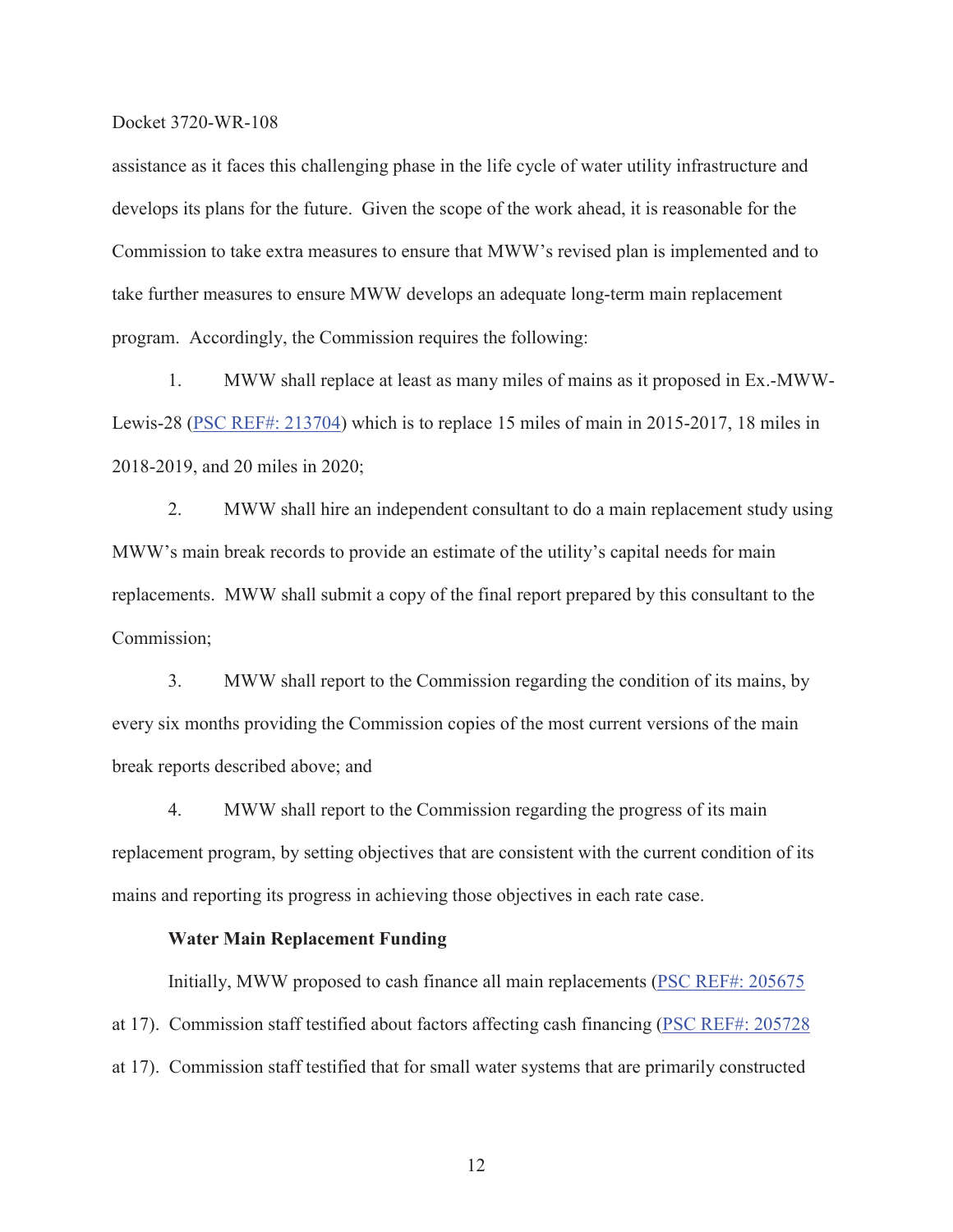over just a few years, it is not reasonable to finance construction through current rates as recovery would fall very heavily on current customers and provide a benefit to later customers that would not be included in their rates, thereby creating intergenerational inequities. It may be possible for a large water utility to finance main replacement from current rates if those mains were originally installed over an extended period of years, and are not failing or reaching the end of useful life simultaneously.

Commission staff computed that MWW should be able to cash finance \$22 million per year with cash generated from depreciation and a ROR on NIRB of 5.38 percent, allowing for current debt service and the meter replacement program (PSC REF#: 205728 at 18-19). At the cost of \$1.3 million per mile, this will provide a replacement rate of about 17 miles per year, if all other construction was financed with debt. Using the assumption that main would cost \$1 million for each mile of main replaced, Commission staff also computed that MWW would need a 7.3 percent ROR on NIRB to cash finance its main replacements (PSC REF#: 206715 at 3). The needed ROR on NIRB to provide for cash financing would be even greater in light of the current higher cost estimates. As explained above, MWW will need to fund at least 28 miles of main per year for at least the next 34 years based on the current condition of MWW's mains.

The fundamental problem has been that MWW has not made steady annual investments in main replacements (PSC REF#: 206291 at 7). Only between the years 2006 to 2009, did MWW replace close to one percent of its mains. Except for those years, MWW has replaced far less than one percent of its main since at least 1972. MWW needs to catch up from deferred main replacements. While MWW is a large water utility that has installed main of varying ages,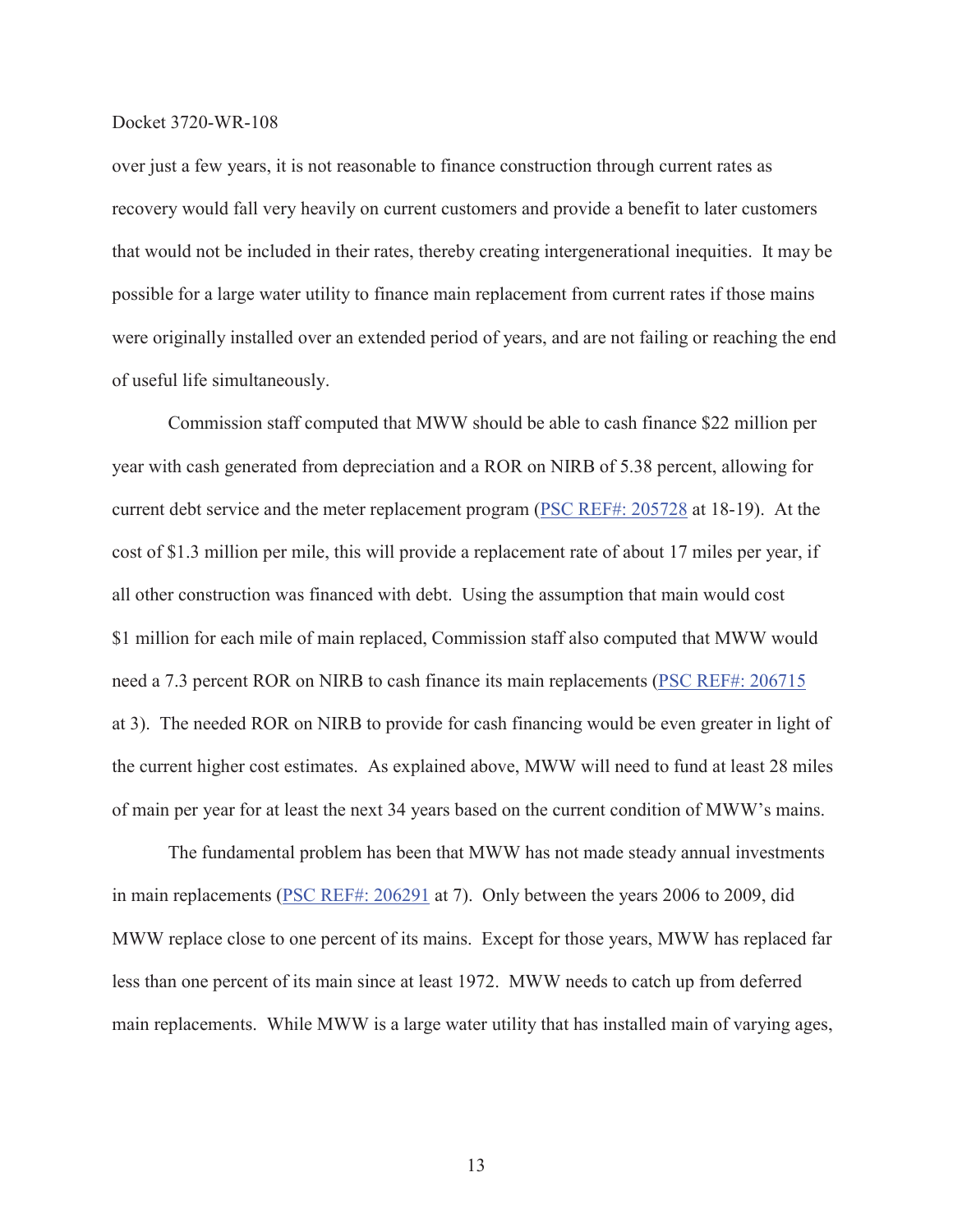cash financing becomes particularly difficult when a utility has not replaced a consistent number of miles of main each year.

The record contained evidence both for and against cash financing of main replacements. The Wholesale Customers pointed to MWW's low level of debt, which is only 7.8 percent of its total capital structure (PSC REF#: 205715 at 16). They stated that greater reliance on debt in the near-term could reduce near-term increases for all parties while still enabling MWW to reinvest in its system (PSC REF#: 205715 at 21). They noted the minimal debt in MWW's current capital structure would allow MWW to generate funds for infrastructure investment.

Initially, MWW opposed using debt funding for annual rehabilitation of mains (PSC REF#: 205689 at 10, PSC REF#: 206309 at 14), but submitted a revised main replacement plan and a revised funding plan that proposes to issue \$92 million in debt by 2020 for funding. The Commission accepts that revised financing plan.

Commission staff testified that if MWW issued \$100 million in debt, MWW's total debt would be 27.65 percent of its total capital structure (PSC REF#: 206715 at 5). This capital structure should continue to provide MWW with the financial integrity that will allow further access to capital markets for additional funding of infrastructure investments.

While the Commission's ratemaking provides municipal water utilities a great deal of latitude in selecting their financing methods, the Commission must balance equity to current rate payers and intergenerational equity when financing infrastructure. Because MWW's funding needs are likely to be greater than its proposed \$92 million in debt and it appears to have ample future bonding capacity, it is reasonable for the Commission to advise MWW that it may need to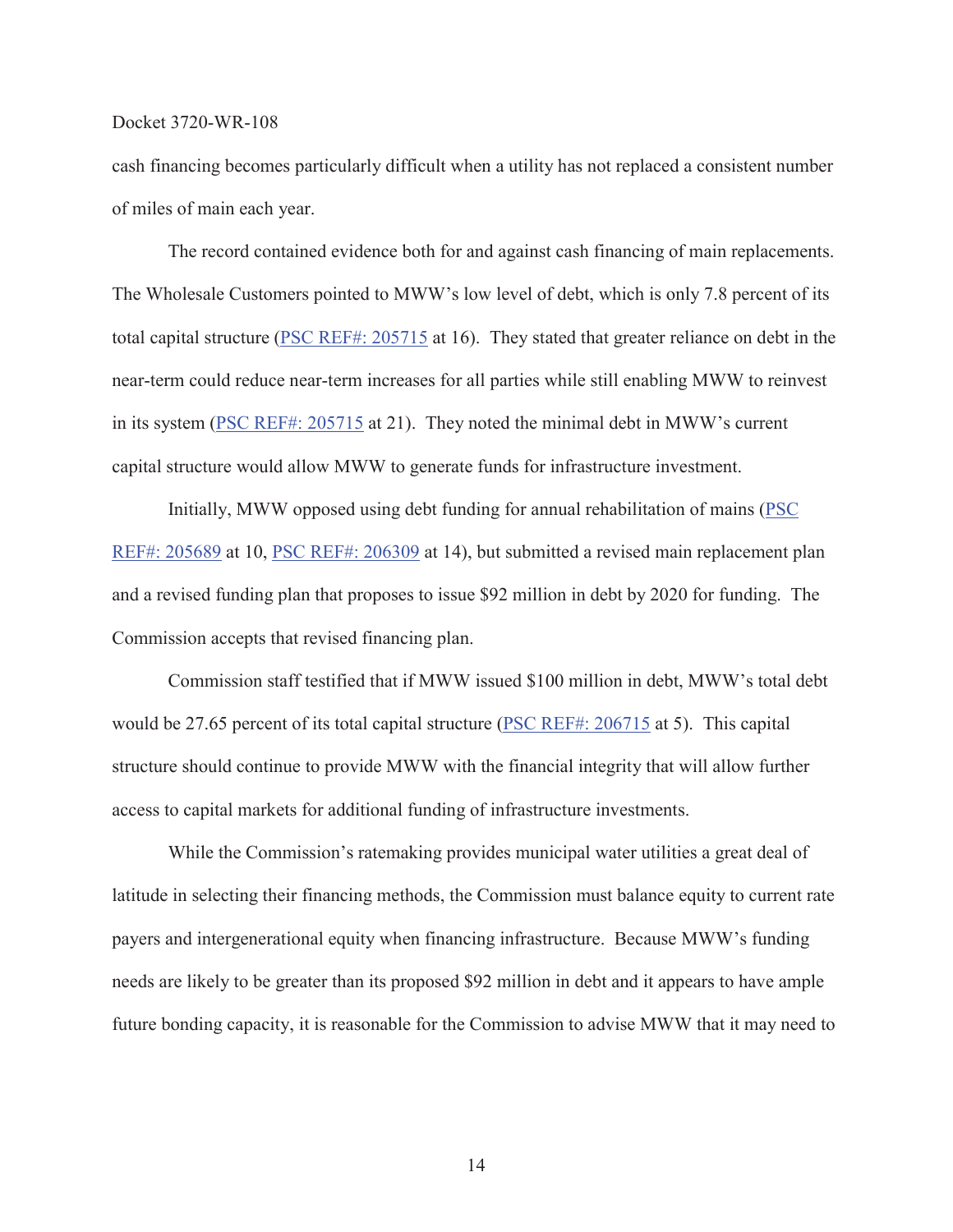issue more debt than the amount proposed in its revised financing plan in order to meet its upcoming infrastructure replacement needs.

# **Financial**

## **Capital Structure and Return on Net Investment Rate Base**

MWW initially filed its application on March 4, 2014, requesting a composite ROR on NIRB of 4.63 percent, consisting of a 5.50 percent ROR on NIRB for wholesale customers and a 4.50 percent ROR on NIRB for retail customers (PSC REF#: 199897, Attachment 14). On May 30, 2014, MWW accepted all of Commission staff's proposed revenue requirement adjustments, but it increased its requested composite ROR on NIRB to 5.38 percent, consisting of a 6.25 percent ROR on NIRB for wholesale customers and a 5.25 percent ROR on NIRB for retail customers (PSC REF#: 209485 at 69, PSC REF#: 205689 at 9). The Wholesale Customers proposed that the Commission should authorize a 3.55 percent ROR on NIRB using an assumed capital structure (PSC REF#: 205715 at 21).

Commission staff provided testimony that explained the mechanics and rationale of the Commission's guidelines for a water benchmark ROR on NIRB (PSC REF#: 205728 at 1-10). Commission staff testified that the benchmark ROR on NIRB was 6.25 percent at the time MWW filed its application. The guidelines' upper boundary is the current cost of 30-year municipal bonds (approximately 4.25 percent) plus 200 basis points, and the lower boundary assures debt service coverage is adequate and provides at least 1.5 times interest coverage or 1.25 times cash flow to total debt service. Using these guidelines for MWW, the upper boundary is 6.25 percent. Debt service coverage is adequate. Commission staff testified that the benchmark ROR on NIRB meets the requirement of Wis. Stat. § 66.0811 that municipal utilities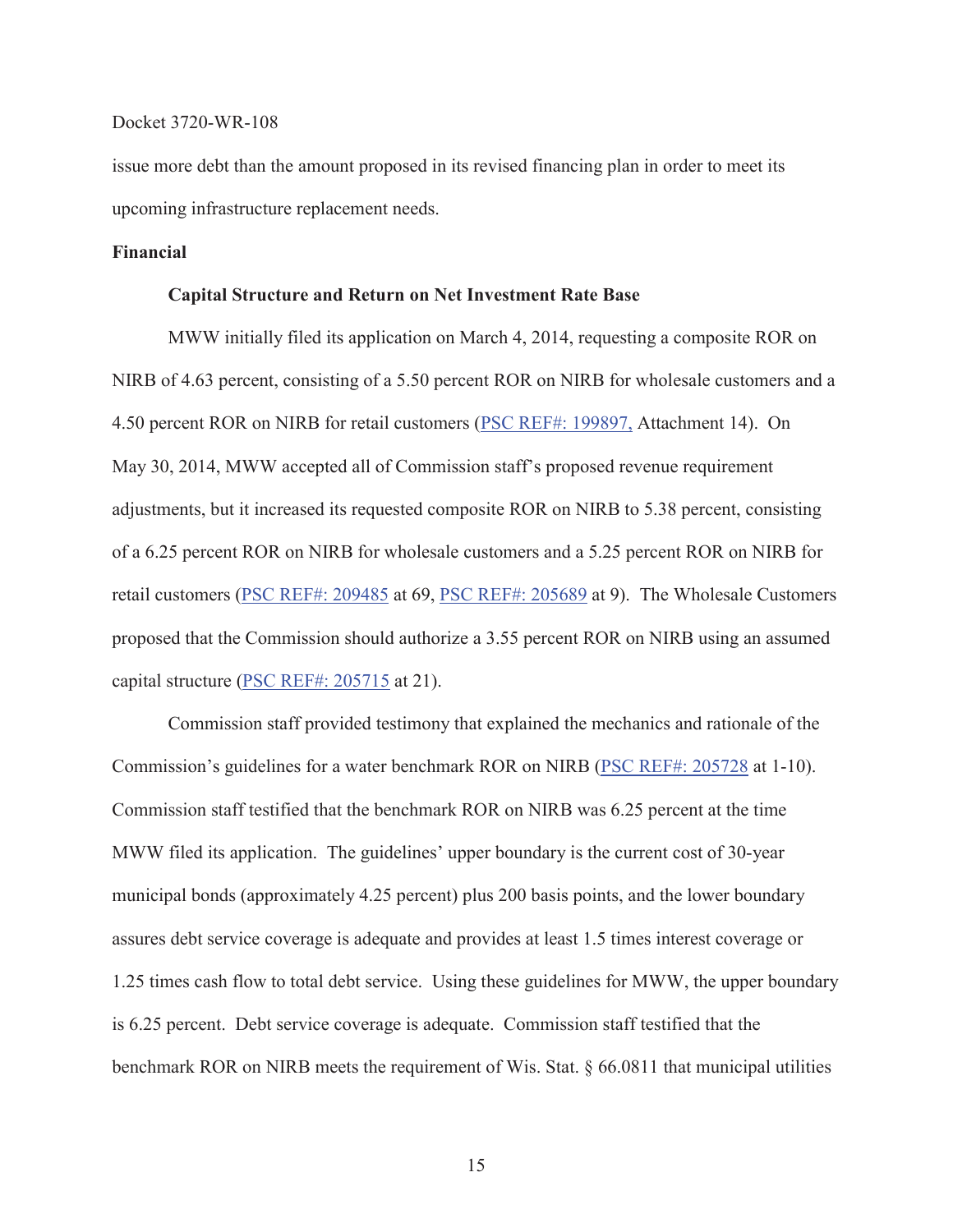are entitled to the same ROR on NIRB as permitted for privately-owned companies and will maintain confidence in the utility's financial integrity.

Commission staff testified that MWW's capital structure consists of 92.20 percent equity and 7.80 percent debt. MWW's embedded cost of debt is 3.27 percent (PSC REF#: 205728 at 2). Commission staff testified that the Commission's benchmark ROR on NIRB is capital structure neutral. Commission staff testified that regardless of whether MWW capital structure consists of 90 percent debt or 90 percent equity, the revenue requirement would be the same (PSC REF#: 205728 at 7). This is because the Commission's benchmark ROR on NIRB is applied to rate base.

The Wholesale Customers presented testimony that MWW's debt to equity ratio is exceptionally low and is atypical relative to most other Wisconsin water utilities and relative to most major U.S. metropolitan water utilities. The Wholesale Customers asserted that where MWW has so little debt, the vast majority of the return on NIRB is available to the city of Milwaukee as the owner of the utility.

The Wholesale Customers proposed that the Commission should authorize a 3.55 percent ROR on NIRB, which would add \$11.93 million to MWW revenue requirement, whereas MWW's proposed 5.38 percent ROR on NIRB adds \$18.07 million to the revenue requirement (PSC REF#: 205715 at 18-21).

MWW identified that its composite requested ROR on NIRB was below the Commission benchmark ROR on NIRB and was consistent with the Commission's historical guidelines for establishing a reasonable ROR on NIRB. The net \$16 million generated will be reinvested in the utility and will allow MWW to maximize its main replacement efforts without having to issue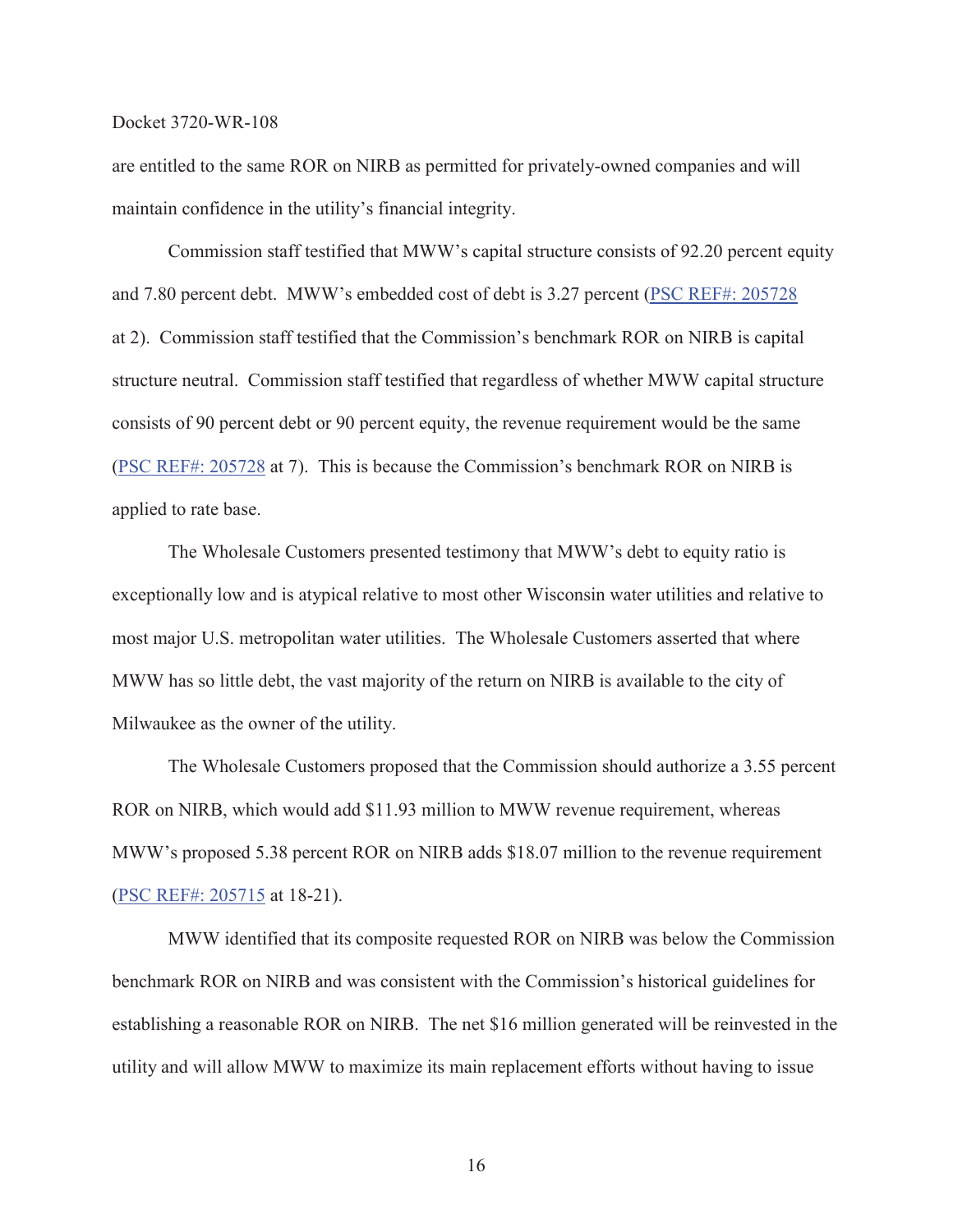debt (PSC REF#: 206767 at 8). The requested ROR on NIRB is consistent with those authorized for other Class AB Wisconsin utilities (PSC REF#: 206309 at 12-13). MWW requested that if the Commission should decide against the higher ROR on NIRB for wholesale customers, the Commission should increase the overall ROR on NIRB to 6.25 percent.

Commission staff testified that the Wholesale Customers used the 5.38 percent incorrectly in its calculations. A Wisconsin utility with 50 percent equity would earn a 7.49 percent return on equity and not 5.38 percent as was assumed in the Wholesale Customers' calculation (PSC REF#: 206291 at 2). Also, \$25 million in additional debt would not bring MWW up to 50 percent debt (PSC REF#: 206715 at 5). This means the Wholesale Customers' proposal would eliminate a large portion of MWW's capital and would provide a return on the remainder that is less than the amount the Commission would authorize using its benchmark guidelines.

The Commission authorizes the 5.38 percent ROR on NIRB. The Commission determines that it is not appropriate to focus on the absolute dollar amount that is included in revenue requirement to provide a reasonable ROR on NIRB. A utility with a large amount of rate base will have raised a large amount of capital to support that investment. The Commission must provide a reasonable return on investment. The Commission also determines that regardless of whether there is a differential ROR on NIRB between the retail customers and wholesale customers, the requested 5.38 percent ROR on NIRB is reasonable.

In determining a reasonable ROR on NIRB, the Commission must balance the needs of investors, the needs of consumers, the principle of gradualism when making rate changes, the yields for 30-year municipal bonds, MWW's capitalization, the adequacy of debt service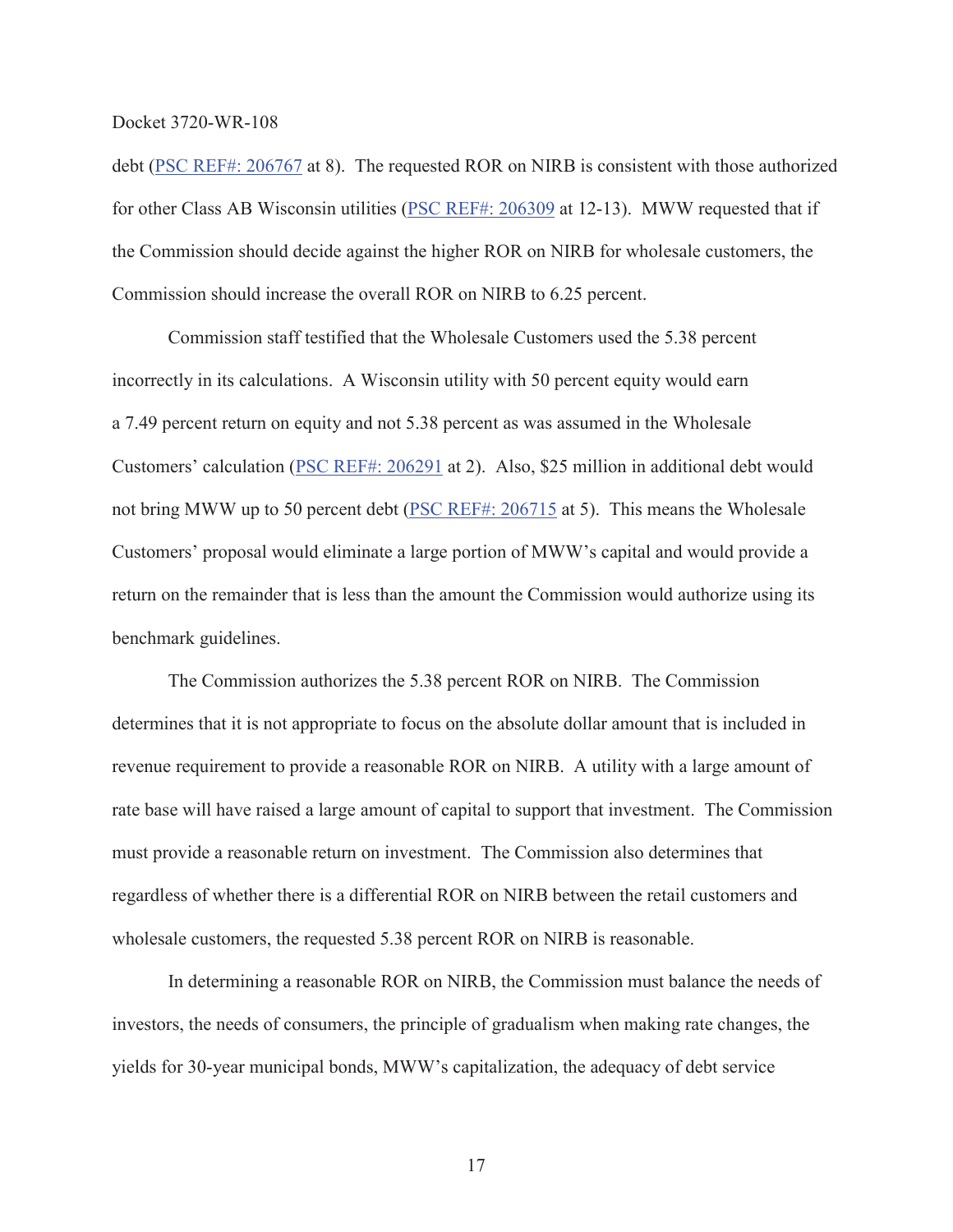coverage, the proposed PILOT, MWW's excess capacity, and applicable statutory requirements. Based on these competing considerations, a composite ROR on NIRB of 5.38 percent is reasonable because the requested 5.38 percent ROR on NIRB will be adequate for MWW to pursue its revised main replacement program and meet its debt service requirements, and it is consistent with the ROR on NIRB authorized for other Class AB water utilities in Wisconsin.

# **Differential Return Between Retail and Wholesale Water Sales**

MWW requested a composite 5.38 percent ROR on NIRB, consisting of a 6.25 percent ROR on NIRB for wholesale customers and a 5.25 percent ROR on NIRB for retail customers (PSC REF#: 205689 at 9).

Commission staff testified regarding the guidelines staff auditors follow when evaluating a differential ROR on NIRB and the history of the Commission's decisions regarding a differential (PSC REF#: 205728 at p. 8-11). The current guidelines are that the wholesale ROR on NIRB should be no more than the benchmark ROR on NIRB, and the lower ROR on NIRB to retail customers needs to provide at least 1.5 times interest coverage and 1.25 times debt service coverage to assure that the utility would have sufficient monies to meet its financial obligations.

Commission staff provided a history of the Commission decisions on a differential ROR on NIRB. In docket 3720-WR-106, MWW did not seek any differential. In docket 3720-WR-107, MWW sought a 150 basis point differential, and the Commission allowed a 100 basis point differential. Following the Final Decision (PSC REF#: 185284) in docket 3720-WR-107, the Commission authorized a 180 basis point differential in a rate case for Oak Creek in 2013, stating that it found no compelling reason to place further limitations on its historic guidelines. The Commission did not allow a differential ROR on NIRB in a rate case for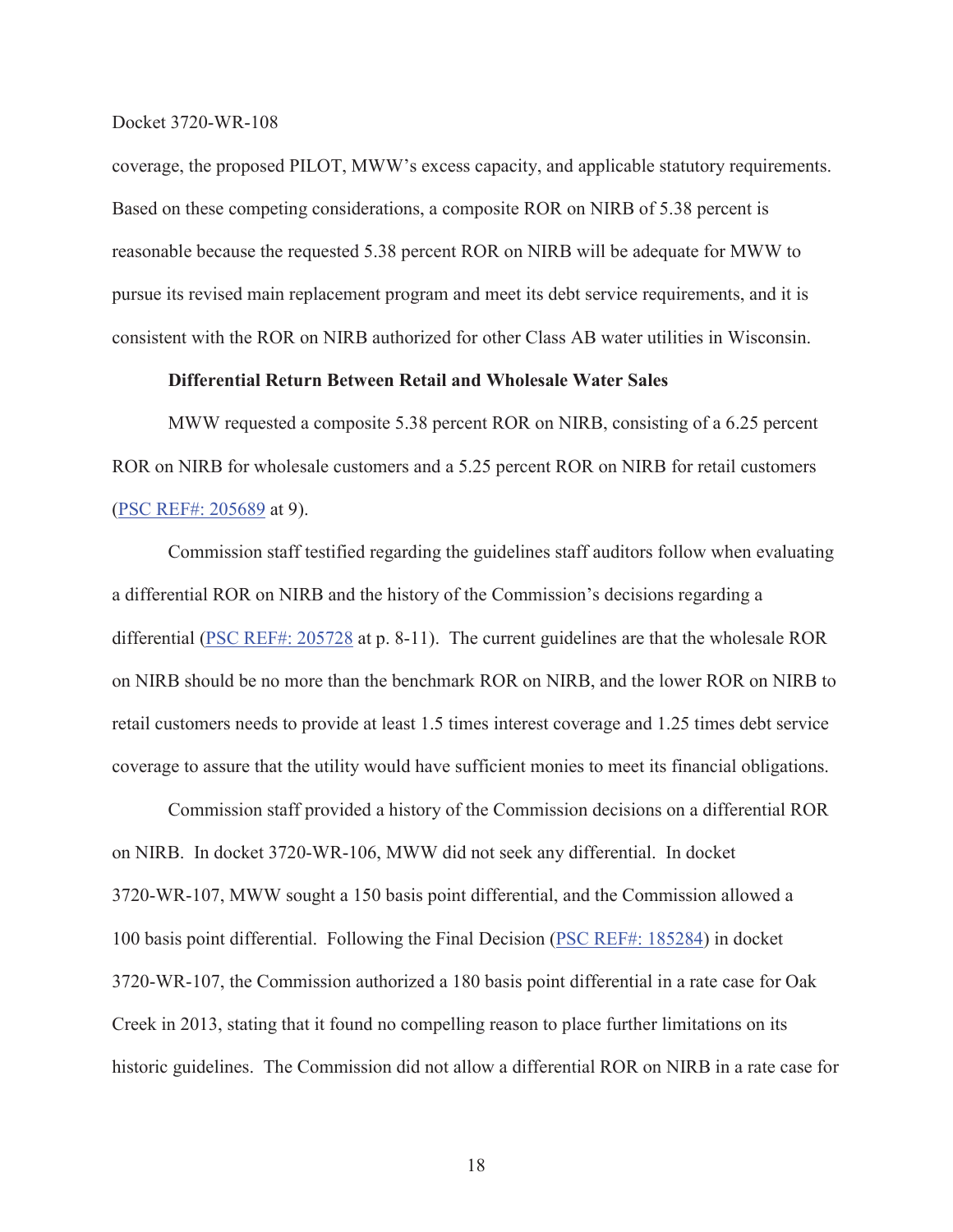Kenosha later in 2013 (PSC REF#: 188160) in which it determined that the wholesale customer, Pleasant Prairie, was a captive customer.

The Wholesale Customers stated that MWW's request for a higher ROR on NIRB for wholesale customers should be denied. The Wholesale Customers noted that it appeared that the Commission's evaluation criteria for a differential ROR on NIRB had changed since MWW's last rate case in docket 3720-WR-107. They interpreted the Final Decision in Kenosha's 2013 rate case in docket 2820-WR-106 (PSC REF#: 188160) to mean it is no longer enough that a wholesale water supplier wishes to lower its ROR on NIRB to its retail customers; the requesting utility must demonstrate an enhanced risk. The Wholesale Customers provided testimony that it is not common in Wisconsin for a municipal wholesale water supplier to charge wholesale customers a differential ROR on NIRB. Only 3 of the 28 wholesale supplying utilities charge a higher ROR on NIRB to wholesale customers (PSC REF#: 208214 at 8-9).

The Wholesale Customers contended that, even if they left the system, they would not be the cause of any stranded investment for MWW; it has been MWW's industrial customers that left or reduced their water use. MWW's wholesale customers are helping pay for large amounts of excess capacity that has been left behind (PSC REF#: 206324 at p. 3-4). In addition to sharing in the cost of significant excess capacity, the wholesale customers also share in MWW's non-revenue water, including water used to fight fires, and fund payment of PILOT that only benefits inside-city customers. The Wholesale Customers did not ask for any adjustments to reflect the fact that they share in costs for which they receive no benefit, but they did ask that they not be charged an additional ROR on NIRB.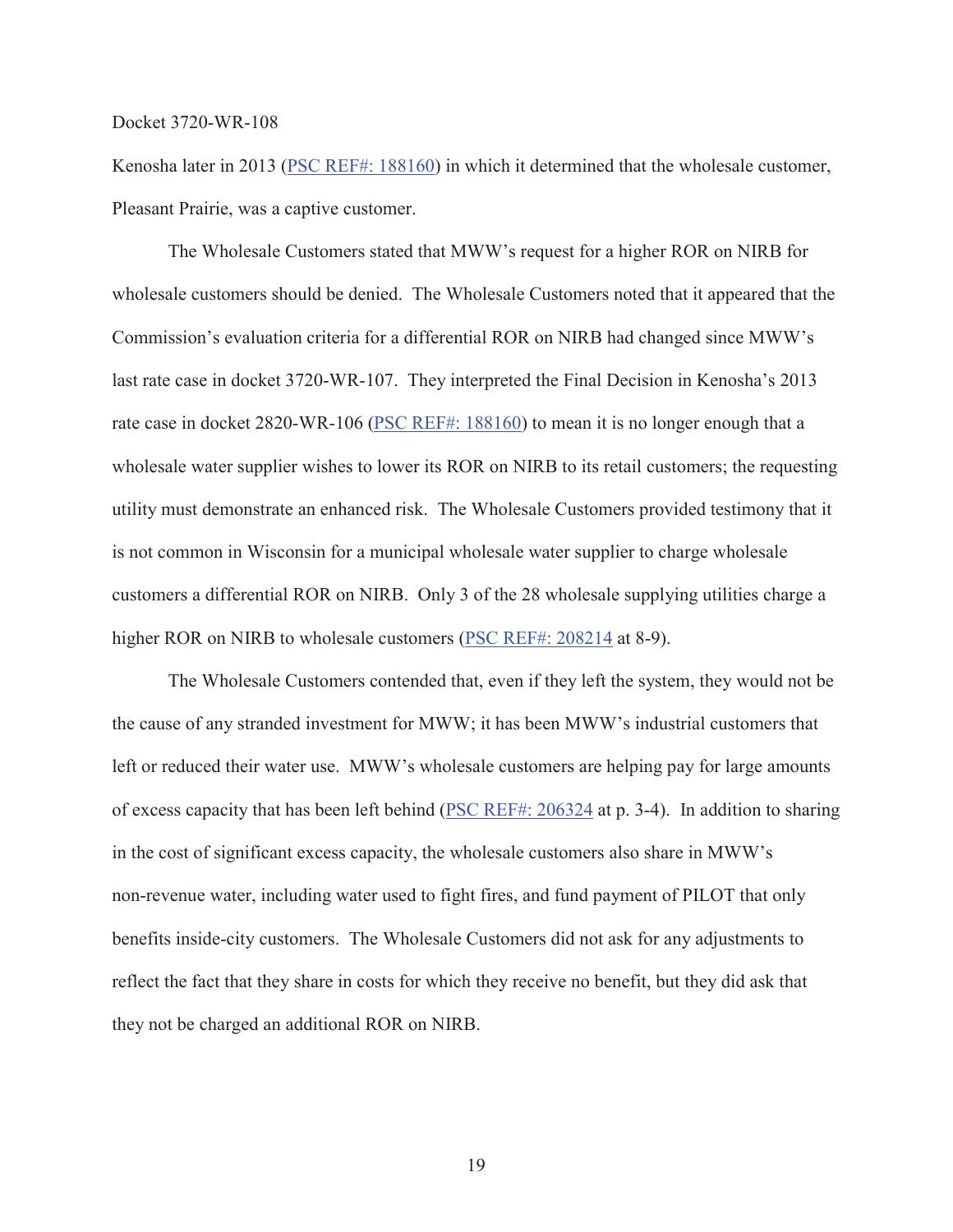MWW argued that the Commission should authorize its requested differential ROR on NIRB. The differential would be consistent with past precedence of this Commission. MWW identified a number of risk factors, such as the need to have sufficient working capital on hand and the potential for sudden major expenses (PSC REF#: 206309 at 2-9). The Wholesale Customers identified that MWW would have such risks regardless of whether it served wholesale customers (PSC REF#: 208214 at 8-9). MWW was also concerned that Shorewood, which is MWW's seventh-largest wholesale customer, is considering changing to another water supplier (PSC REF#: 206738 at 7-9). While this may be a risk factor, charging a higher return to Shorewood would not minimize this risk. The Commission agrees with MWW that the city of Milwaukee's receipt of the statutorily-authorized PILOT is not relevant to the reasonableness of continuing the differential ROR on NIRB.

The Commission notes that with each new case in which it is presented with a record regarding whether a differential ROR on NIRB between retail and wholesale is reasonable, it has received more information and, in particular, more company-specific information. Accordingly, past decisions which did not consider this new information have limited usefulness to the Commission's decision in this case. The Commission determines that there should not be a differential ROR on NIRB between retail customers and wholesale customers for MWW because MWW's system was not sized to serve wholesale customers. The presence of wholesale customers has partially helped MWW close its revenue gap created by the loss of retail load. In this manner, the wholesale customers do not present any greater risk to serve. The Commission observes, that with its excess capacity, it would be helpful if MWW could expand its customer base. In these circumstances, treating customers equally would make more sense in capturing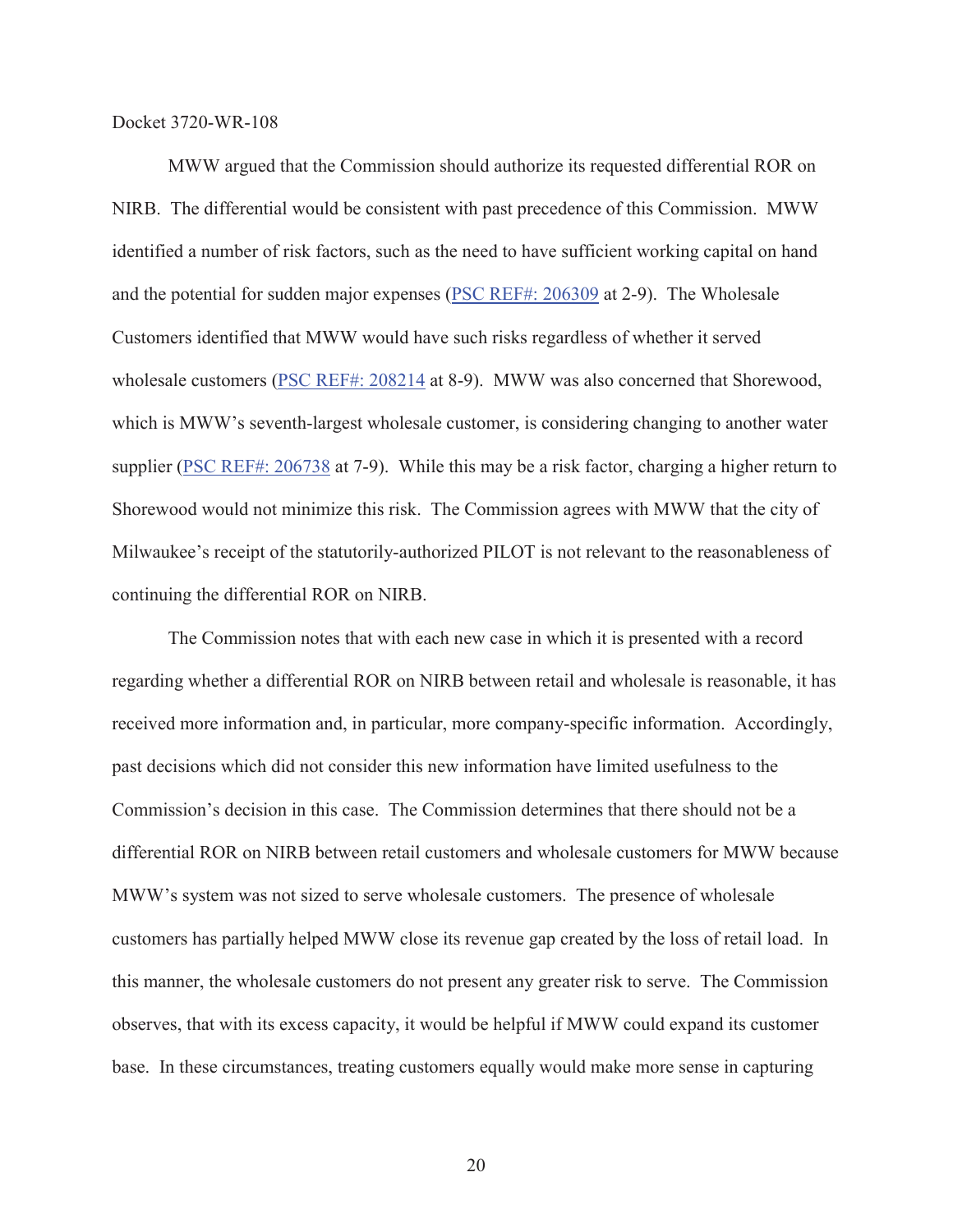new load. In light of the importance of company-specific information, the Commission also determines that any case in which a utility proposes a differential ROR on NIRB should be brought to the Commission and not be delegated to the Division Administrator.

Commissioner Callisto dissents on the decision to deny the differential rate of return and writes separately (see attached).

## **Cost of Service Study**

MWW submitted for the record a final analysis of the cost of supplying water for general service, wholesale service, and PFP service, based on the Commission's decisions on the contested issues. MWW used the base-extra capacity cost allocation method for the analysis. Under this method, the operating expenses are allocated first to the service cost functions of extra-capacity maximum day and maximum hour demand, base, customer, and fire protection and then to each of the customer classes served. Summaries of such analyses are shown in Schedules 8 and 11 of MWW's Updated Cost of Service Study–Rate Design Model (PSC REF#: 222194). Appendix B shows customer class revenue requirements resulting from the cost analysis compared with revenues at authorized rates.

## **Maximum Hour System Demand Ratio**

System demand ratios allocate utility operating expenses between the cost functions of base water consumption and extra capacity demand. Extra capacity demand may be subdivided into maximum day extra demand and maximum hour demand in excess of maximum day. The maximum day system demand ratio is the maximum day demand divided by the average day demand. The maximum hour system demand ratio is the maximum hour demand divided by the average hour demand.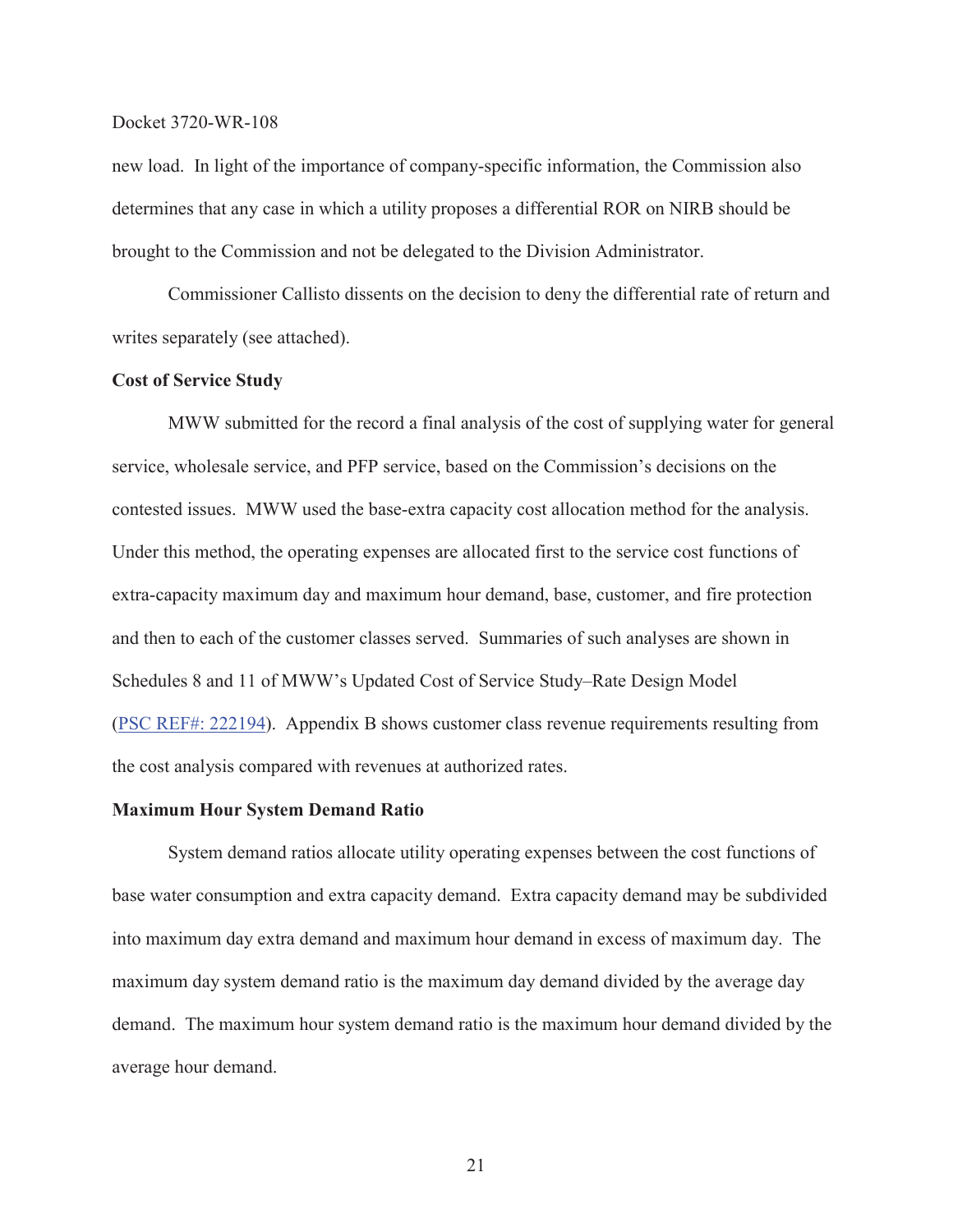The maximum day system demand ratio of 1.38 for MWW, which is maximum day demand of 148,348,333 gallons divided by average day demand of 107,165,571 gallons, based on a six-year average (2007-2012), is not at issue in this case (PSC REF#: 205627, Schedule 4).

In its cost of service study (PSC REF#: 205627, Schedule 4), MWW's maximum hour demand for purposes of calculating its system maximum hour demand ratio is 6,875,000 gallons. The maximum hour system demand ratio of 1.54 for MWW, which is the maximum hour demand of 6,875,000 gallons divided by average hour demand of 4,465,232 gallons, is based on a six-year average (2007-2012) of its maximum hour pumpage from the MWW water plants (PSC REF#: 205627, Schedule 4). This is the same calculation method used in the last MWW rate case in docket 3720-WR-107 (PSC REF#: 205691 at 5).

The Wholesale Customers argued that gravity flows into the MWW system from MWW's elevated storage tanks should be included in the determination of MWW's maximum hour system demand. They requested flow and level data for July 2012 and determined that maximum hour demand in the MWW water system occurred on July 16, 2012, at 8:00 p.m., with total maximum hour demand of 207.8 mgd (million gallons per day), which equates to approximately 8,658,000 gallons, which results in a higher maximum hour demand ratio than what was proposed by MWW by using only the maximum hour pumpage from the water plants (PSC REF#: 206323 at 12-13).

MillerCoors LLC indicated that MWW should base its maximum hour system demand ratio on customer usage/system design parameters (PSC REF#: 205708 at 15-17), but offered insufficient facts for the Commission to consider.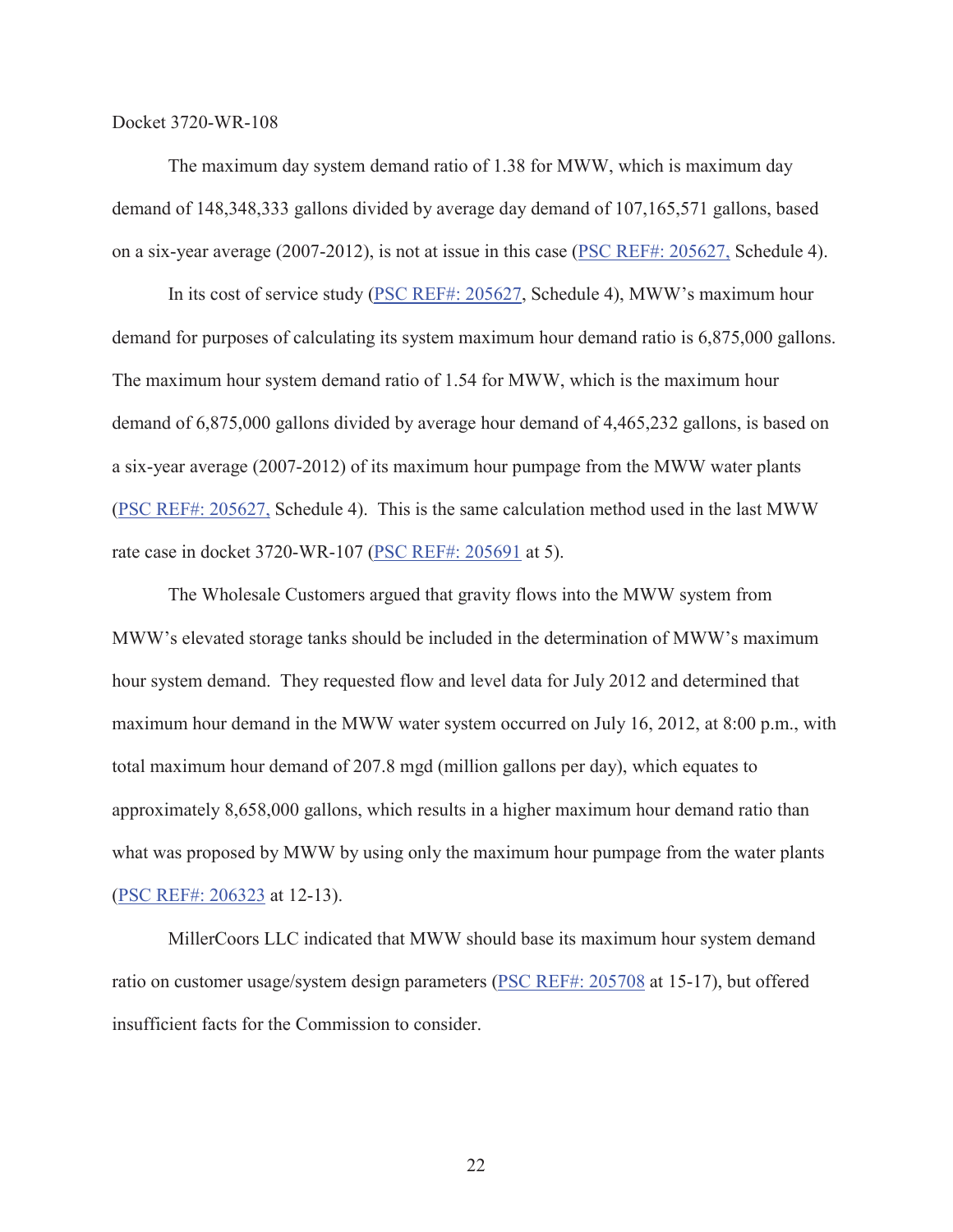The Commission agrees with the Wholesale Customers that the maximum hour system demand ratio calculation should take into account gravity flows from elevated storage. Water from elevated storage is used to meet maximum hour demands. MWW's distribution system carries water from both MWW's water plants and from its elevated storage during maximum hour periods. MWW is a large, sophisticated utility and can supply that data in this case. The amount of water pumped into elevated storage during the maximum hour demand should be netted against the gravity flows from elevated storage.

# **Retail Customer Class Demand Ratios**

Customer class maximum day demand ratios estimate the relationship between a customer class's average annual demand and its extra demand during the system peak day. Customer classes with higher maximum day demand ratios are allocated a greater portion of the maximum day extra capacity cost function. Customer class maximum hour demand ratios estimate the relationship between a customer class's average annual demand and its extra demand during the system peak hour. Customer classes with higher maximum hour demand ratios are allocated a greater portion of the maximum hour extra capacity cost function.

In MWW's last rate case, docket 3720-WR-107, Commission staff proposed revisions to maximum hour demand ratios that were based on a 1977 study prepared by Black & Veatch. The ratios derived from the 1977 study had been used in previous MWW cost of service studies. In docket 3720-WR-107, Commission staff proposed retail customer class maximum hour demand ratios that were based on an average of the maximum hour demand ratios for similar-sized utilities. The Commission finds that it is more reasonable to determine MWW customer class demand ratios from information specific to MWW than from a comparison with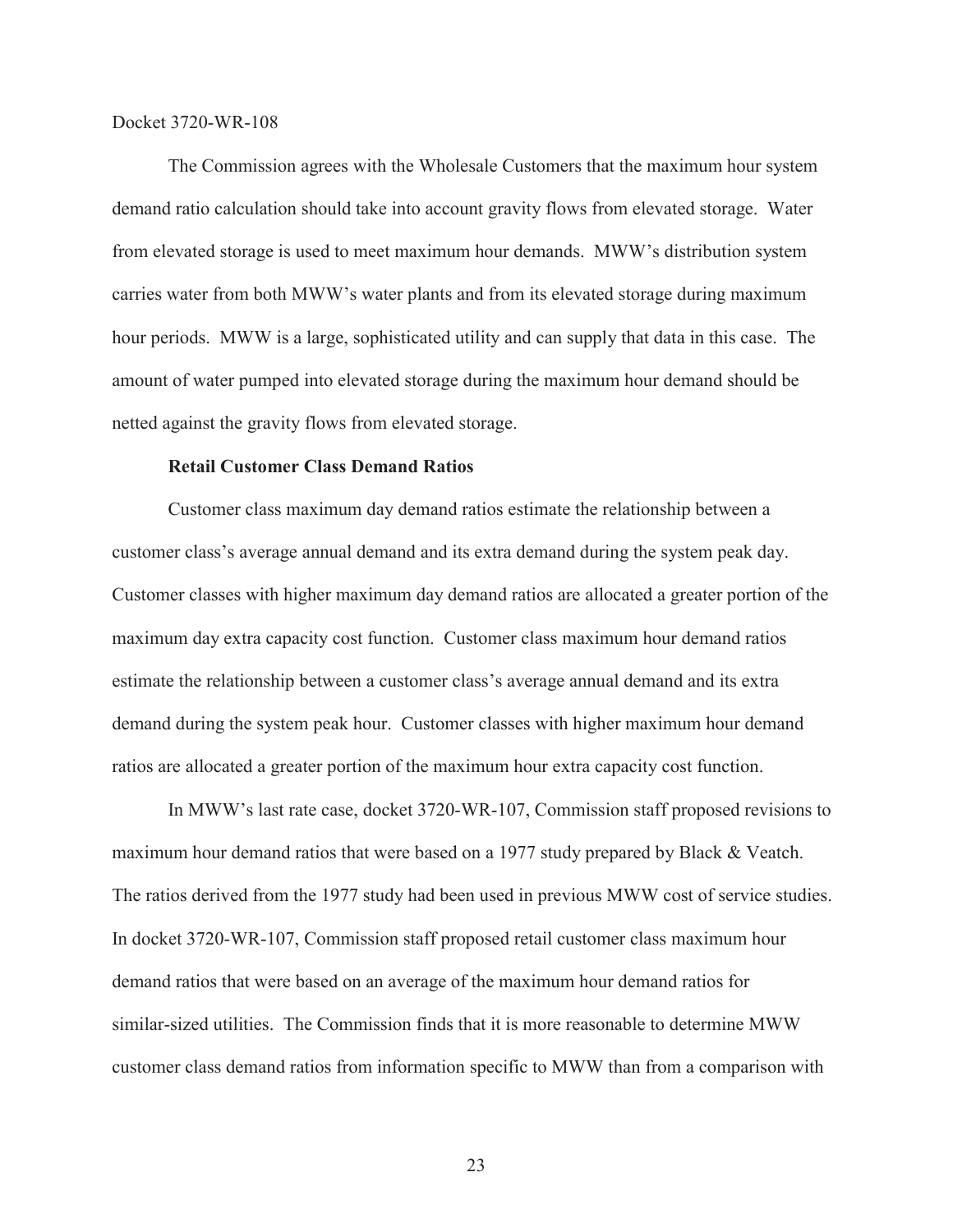other utilities. It further finds it reasonable to retain the previous maximum hour customer class demand ratios until MWW is able to provide better data to support revisions to maximum hour demand ratios (PSC REF#: 144469).

MWW retained Trilogy Consulting to conduct a Customer Demand Study that would develop customer demand ratios based on data specific to MWW's service area (PSC REF#: 204119). Here, the question is whether MWW should be allowed to use maximum hour and maximum day retail customer demand ratios based on the Trilogy Consulting Customer Demand Study or whether to continue to use maximum hour demand ratios that were based on a 1977 study prepared by Black & Veatch. The record in this rate case includes extensive discussion about the merits and shortcomings of both studies.

MWW contended that the Trilogy Consulting Customer Demand Study is more representative of current customer demand patterns than either the 1977 study or a comparison with similar-sized utilities. The Wholesale Customers proposed weighting the 1977-derived ratios at 80 percent and the Trilogy Consulting Demand Study-derived ratios at 20 percent (PSC REF#: 212556 at 5). MWW contended that the Wholesale Customers' proposal was unreasonable, and the outdated and flawed 1977 study should no longer be considered at all (PSC REF#: 206754).

The Wholesale Customers argued that the purpose of defining demand ratios is not to examine changes in demand patterns over time, but rather to determine relative responsibilities for peak periods across customer classes (*PSC REF#: 206324* at 8). They argued that MWW's proposed ratios based on Trilogy's flawed data collection do not fairly reflect each customer class's relative contribution to system demand peaks (PSC REF#: 205715 at 4-10). The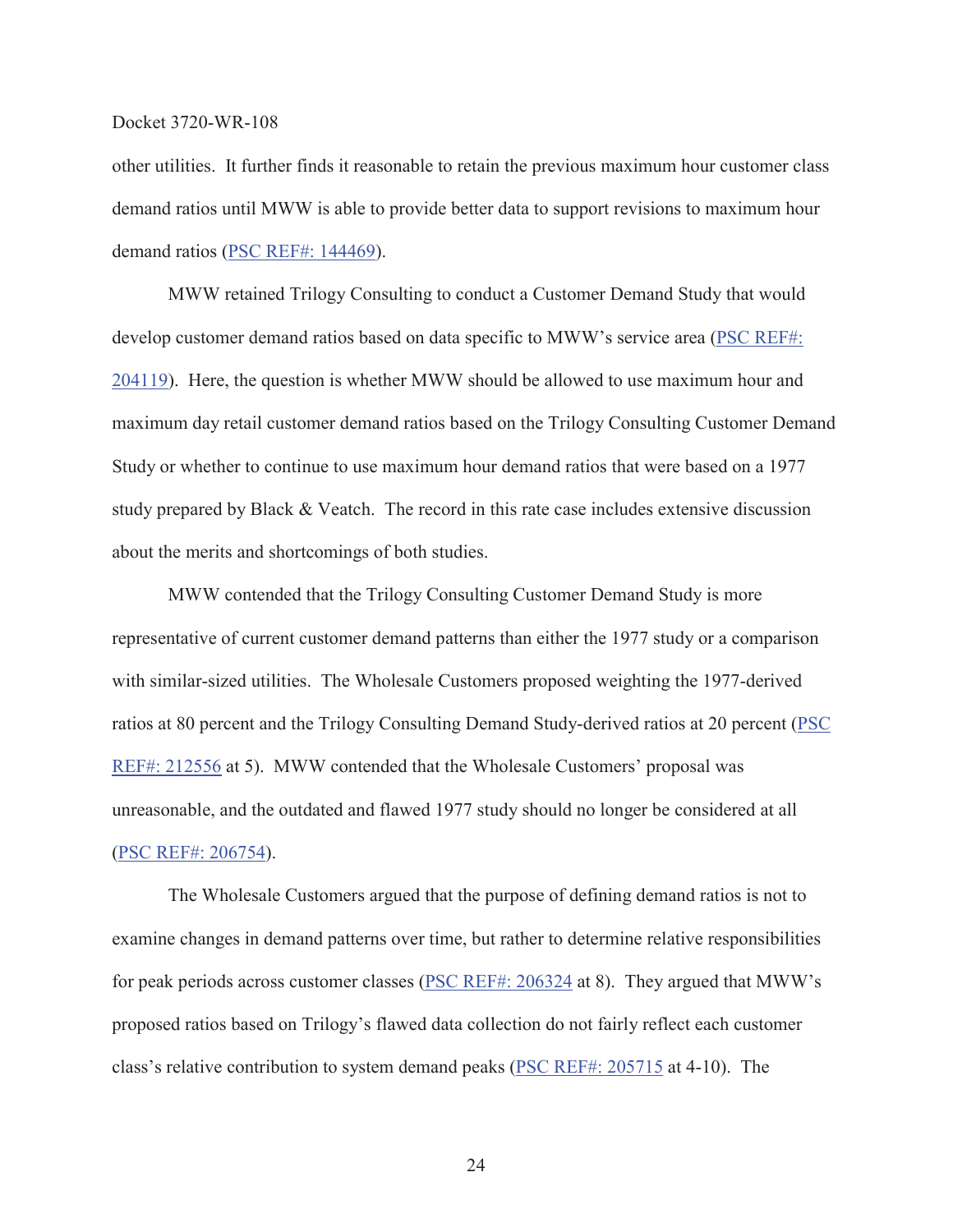Wholesale Customers further argued that the demand ratios based on the 1977 study were previously approved by the Commission, are comparable to those of other larger Wisconsin water systems, and are reasonable. The Wholesale Customers believed they proposed a reasonable compromise of revised demand factors based 80 percent on current demand factors and 20 percent on MWW's proposed demand factors, with recommendations for additional data collection. The low weighting to the Trilogy Consulting study would provide an incentive for MWW to improve it (PSC REF#: 212556 at 4-6).

MillerCoors LLC recommended an approach that would look at future customer demand and system design parameters, but offered no specific method for deriving demand ratios based on this approach (PSC REF#: 206275 at 4-5).

Trilogy Consulting pointed out many inadequacies of the 1977 study prepared by Black & Veatch (PSC REF#: 206754 at 3-6, PSC REF#: 205694 at 2). The study from 1977 reflected a very different time period with customer usage patterns that do not reflect the modern water saving technologies that exist today. The ability to collect continuous hourly and daily data, such as that recorded by Trilogy Consulting, did not exist in 1977. The sample sizes included in the Black & Veatch study were even more limited than those which the interveners now claim to be inadequate. The 1977 sample set did not capture maximum day data. In addition, the 1977 study did not consider customer classes as a whole. This deficiency is important, as when one adds together a group of customers that peak at different times, there is a very strong muting effect on the demand of the group as a whole. The 1977 study looked only at averages of individual customers.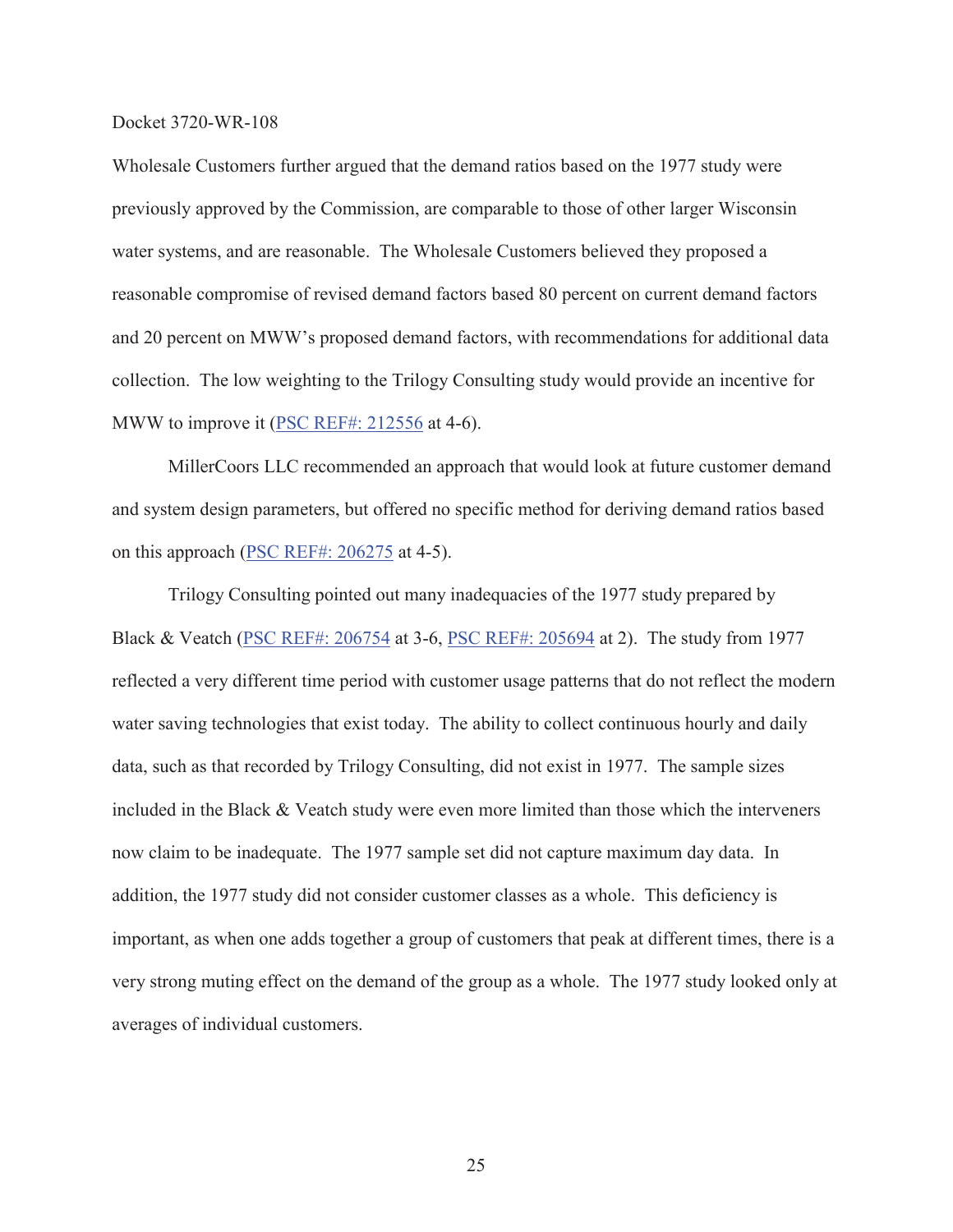Supporting the fact that water usage patterns have changed dramatically since 1977, MWW reported that in 1977, MWW sold 54.7 billion gallons of water compared to 2010, when MWW sales had declined to 32.4 billion gallons of water (PSC REF#: 205675 at 5). Commission staff provided testimony about changes in usage patterns and customer mix over this time period (PSC REF#: 206714 at 2, PSC REF#: 210390 at 156-160). Both the new Trilogy Consulting Customer Demand Study and the 1977 Black & Veatch study have merits and shortcomings, and neither study is clearly preferable for use in developing retail customer demand ratios. However, water consumption patterns for retail customers in Milwaukee have changed since 1977. New metering technology enabled Trilogy Consulting to collect large amounts of hourly and daily data which are specific to Milwaukee and more current than 1977 data. The Wholesale Customers did raise significant concerns about the many adjustment mechanisms Trilogy Consulting used in analyzing the data it collected. There are difficulties inherent in conducting any study based on large-scale demand metering (PSC REF#: 206771 at 20). Accordingly, the Commission determines that it is reasonable to use maximum day and maximum hour retail customer demand ratios that are based 50 percent on the 1977 study prepared by Black & Veatch and 50 percent on those derived from Trilogy's Customer Demand Study. This decision will move toward demand ratios that better reflect current water consumption patterns and also provide incentives for MWW to improve upon the Trilogy Consulting Customer Demand Study.

The Commission directs MWW to work cooperatively with the wholesale customers, Commission staff, and other interested stakeholders to develop a mutually agreed-upon methodology for revising retail customer demand ratios for use in future cost of service studies.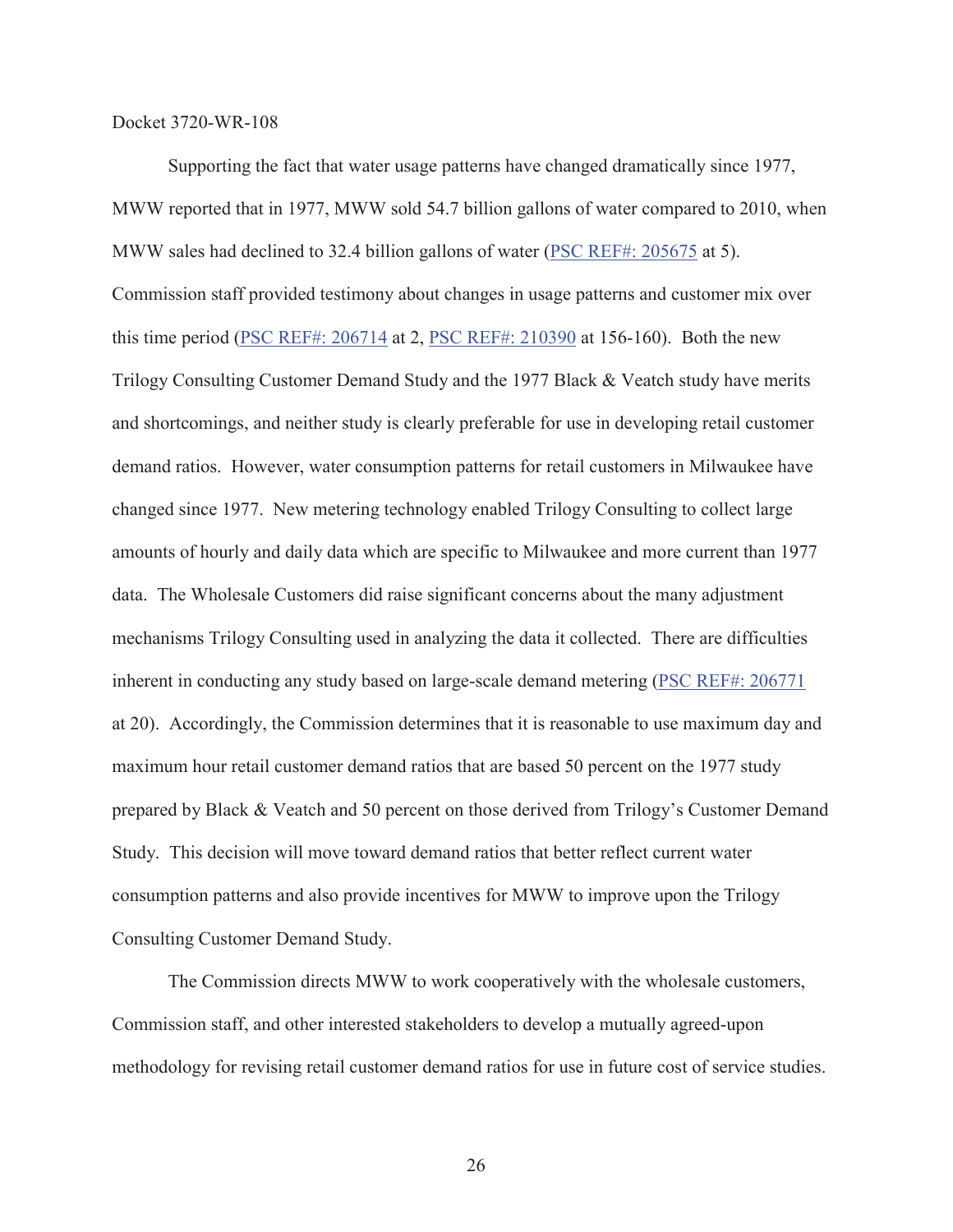#### **Wholesale Customer Class Demand Ratios**

In MWW's last rate case, docket 3720-WR-107, wholesale customers' maximum day demand ratios were based on data provided by the wholesale customers and averaged over a three-year period. Each wholesale customer's maximum hour demand ratio was then derived by multiplying the maximum day demand ratios by 1.43 (PSC REF#: 146073, Schedule 9).

In conducting the Customer Demand Study for MWW (PSC REF#: 204119) in this rate case, Trilogy Consulting analyzed daily and hourly wholesale customer data collected by MWW over a two-year period. The study developed the maximum day and maximum hour wholesale customer demand ratios used in MWW's cost of service study.

The record in the current rate case includes extensive discussion about the merits and shortcomings of the Customer Demand Study. While MWW and its Wholesale Customers agreed that MWW's proposed maximum hour demand ratios should be used, the Wholesale Customers requested that, in future rate cases, the Commission require that maximum hour ratios be based on six years of data and that the Commission approve maximum day demand ratios that are based on a six-year average of internal pumping records from Commission annual reports for the current rate case (PSC REF#: 205719 at 8-13). The Wholesale Customers asserted that a six-year average lessens the impact of atypical weather years and is consistent with the methodology used for developing system peak demand ratios. MWW contended that using actual daily data collected in 2012 and 2013, which had weather patterns that were both higher and lower than the average year, allows for development of peak demand ratios in a typical year and reflects more accurately the actual demands wholesale customers place on Milwaukee's system (PSC REF#: 206297 at 3-8 and 10-11, PSC REF#: 209963 at 6).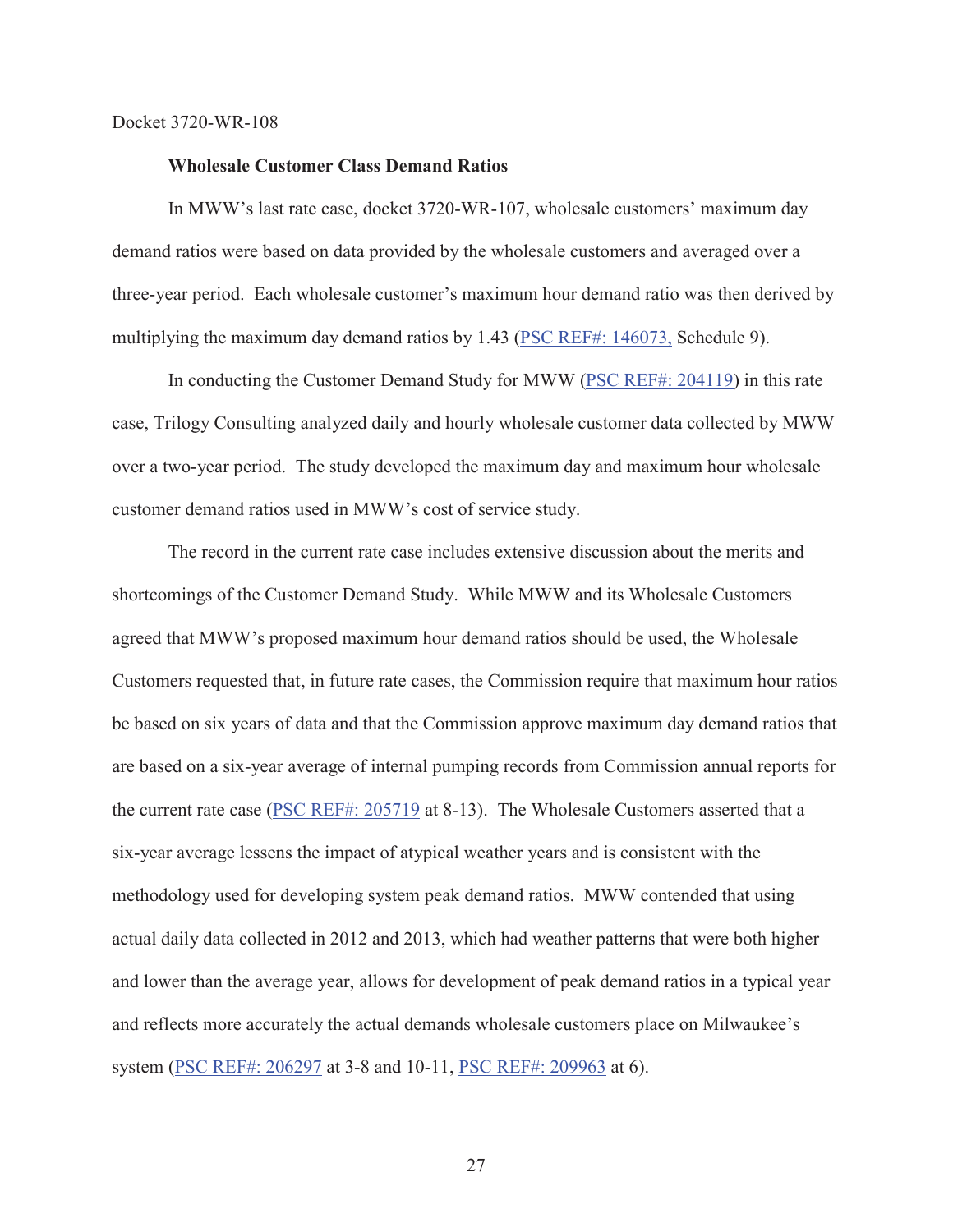MillerCoors LLC recommended an approach that would look at future customer demand and system design parameters, but offers no specific method for deriving demand ratios based on this approach (PSC REF#: 206275 at 4-5).

The Commission approves the use of MWW's proposed maximum day and maximum hour wholesale customer demand ratios. As MWW and the Wholesale Customers are in agreement on MWW's maximum hour wholesale customer demand ratios, this is essentially an uncontested issue. While the Wholesale Customers prefer using a six-year average of pumpage data to develop maximum day wholesale demand ratios, the Commission determines that data based on daily metered use of water purchased directly from Milwaukee and collected over two years in the Trilogy Consulting study provides a better basis for developing wholesale customer demand ratios.

#### **Allocation of Water Main Costs to Transmission and Distribution**

The allocation of water main costs between the transmission and distribution functions is especially important in cases, such as this, where the water utility provides wholesale water service because wholesale customers share in the costs of transmission mains but not in the costs of distribution mains. The two methods proposed for making that allocation in this case are the "inch-feet method" (main length multiplied by main diameter) and the "original cost method."

MWW (PSC REF#: 205691 at 5-7) and MillerCoors LLC (PSC REF#: 206275 at 8-9) argued that inch-feet is the more equitable method of allocating main costs because it better correlates the investment in mains to the customer demands that specific sized mains are required to meet. The purpose of allocating utility-financed mains is to appropriately allocate depreciation and return on NIRB which are used to provide funding for the eventual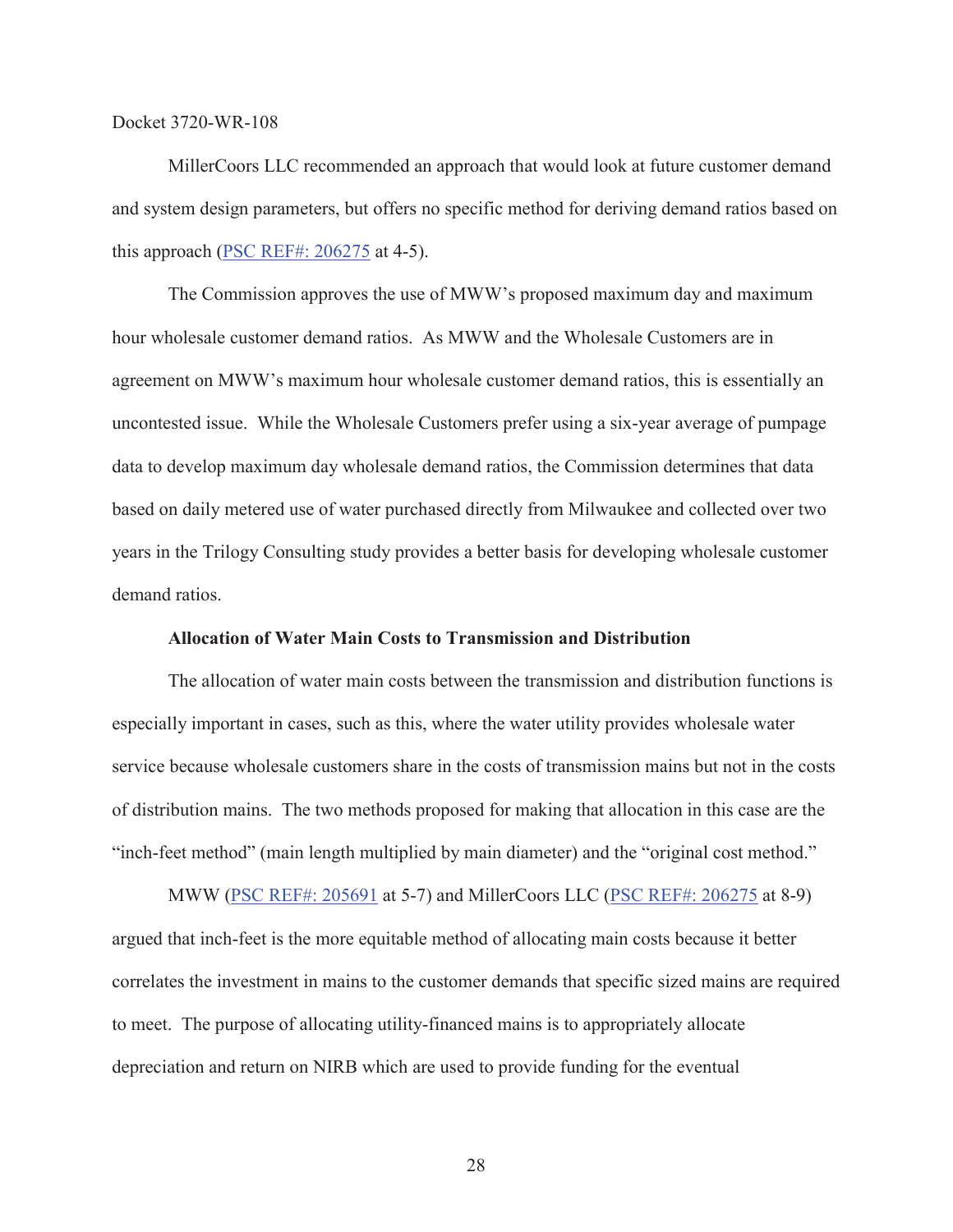rehabilitation and replacement of mains. In contrast, the original cost method fails to recognize that water main costs are subject to inflationary pressures and may not truly reflect the current costs of main replacement.

The Wholesale Customers argued that the allocation of costs should be based on actual data (PSC REF#: 205719 at 4-8). Only if actual cost data is not available should an approximation methodology be used to allocate costs. MWW's approximation methodology shifts costs to the Wholesale Customers which they did not cause MWW to incur.

In MWW's last rate case, docket 3720-WR-107, the Commission used actual transmission and distribution main asset values for water main cost allocation (PSC REF#: 144469). Distribution mains are small mains that serve individual MWW retail customers, whereas transmission mains are generally larger mains that are assumed to serve all customers. The wholesale customers have their own distribution mains and do not directly benefit from MWW's distribution mains. Additionally, distribution mains are often newer than the transmission mains. Using the inch-feet method would shift some of the costs incurred to serve only retail customers to wholesale customers. Because actual cost data is available and the Commission used this methodology in MWW's previous rate case, the Commission concludes that the original cost method should be used to determine allocation of transmission and distribution costs.

## **Small Diameter Mains**

MWW contended that large industrial customers benefit from the entire transmission and distribution system and, therefore, should be allocated a portion of the costs associated with the entire system, including small distribution mains (PSC REF#: 206738 at 10-11). MWW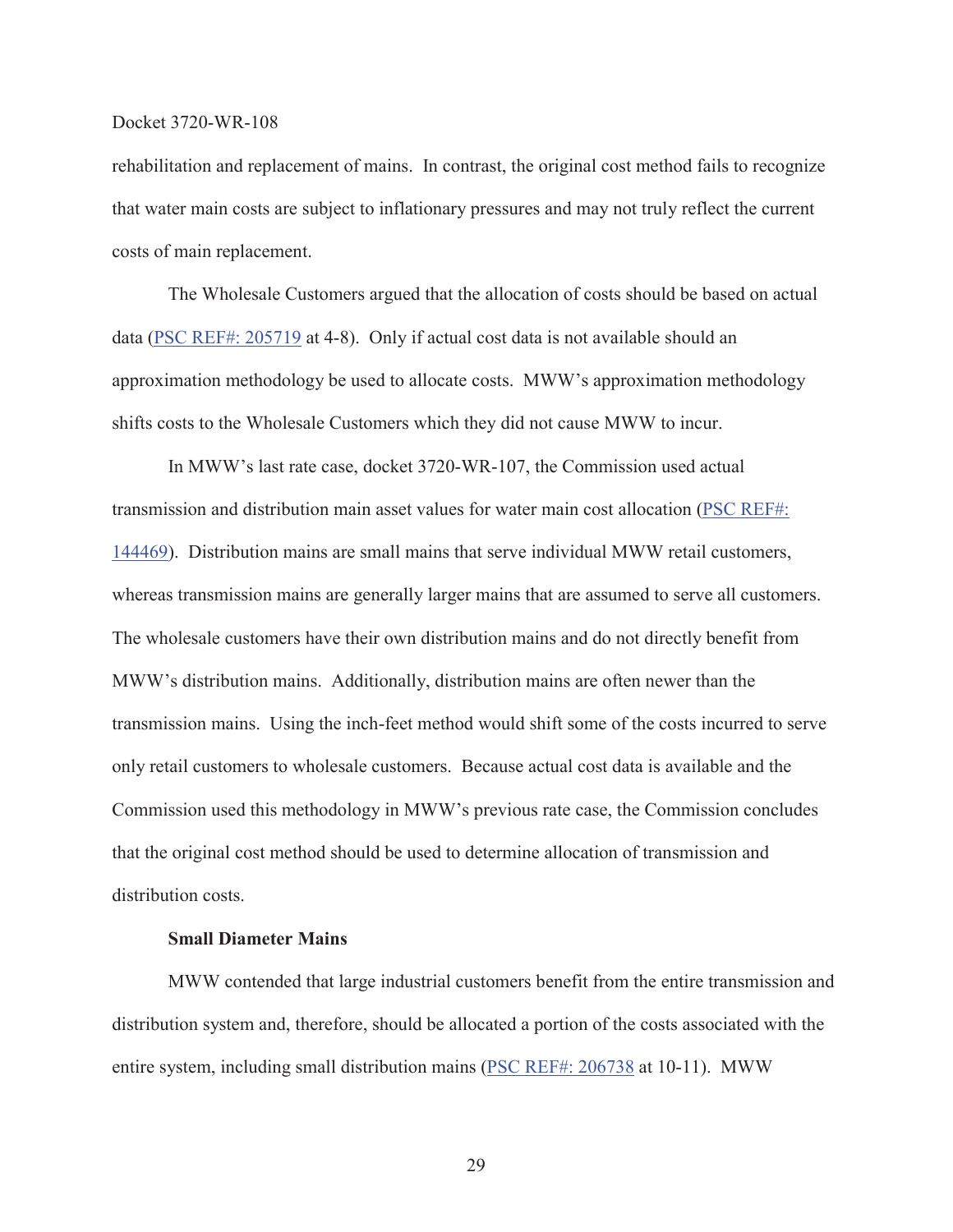proposes that large industrial customers continue paying costs associated with the entire distribution network, while wholesale customers continue paying no costs associated with the distribution network.

MillerCoors LLC argued that large industrial customers receive the same negligible, if any, benefit from small distribution mains as do municipal wholesale customers. Large industrial and wholesale customers should be treated alike, whether that means they pay for costs associated with all, some, or none of the distribution network (PSC REF#: 206275 at 9-12).

This was also an issue in MWW's last rate case, docket 3720-WR-107. In that case, the Commission found that large customers receive at least an indirect benefit from smaller distribution mains and concluded that separating customers based on size would add to the complexity of the cost of service study without significantly improving its accuracy or fairness (PSC REF#: 144469).

The Commission affirms its determination that large retail water customers like MillerCoors LLC benefit, albeit indirectly, from the system redundancy and the potential for backup supply provided by the smaller mains if something were to take the larger mains out of service. Therefore, it is reasonable to allocate a portion of the costs associated with the entire transmission and distribution system, including small distribution mains, to large industrial customers.

## **Water Meter Replacement Project**

At the Commission's open meeting of March 14, 2014, the Commission directed Commission staff to review MWW's progress on its water meter replacement project as part of this rate case (PSC REF#: 200852). The Commission identified MWW's meter replacement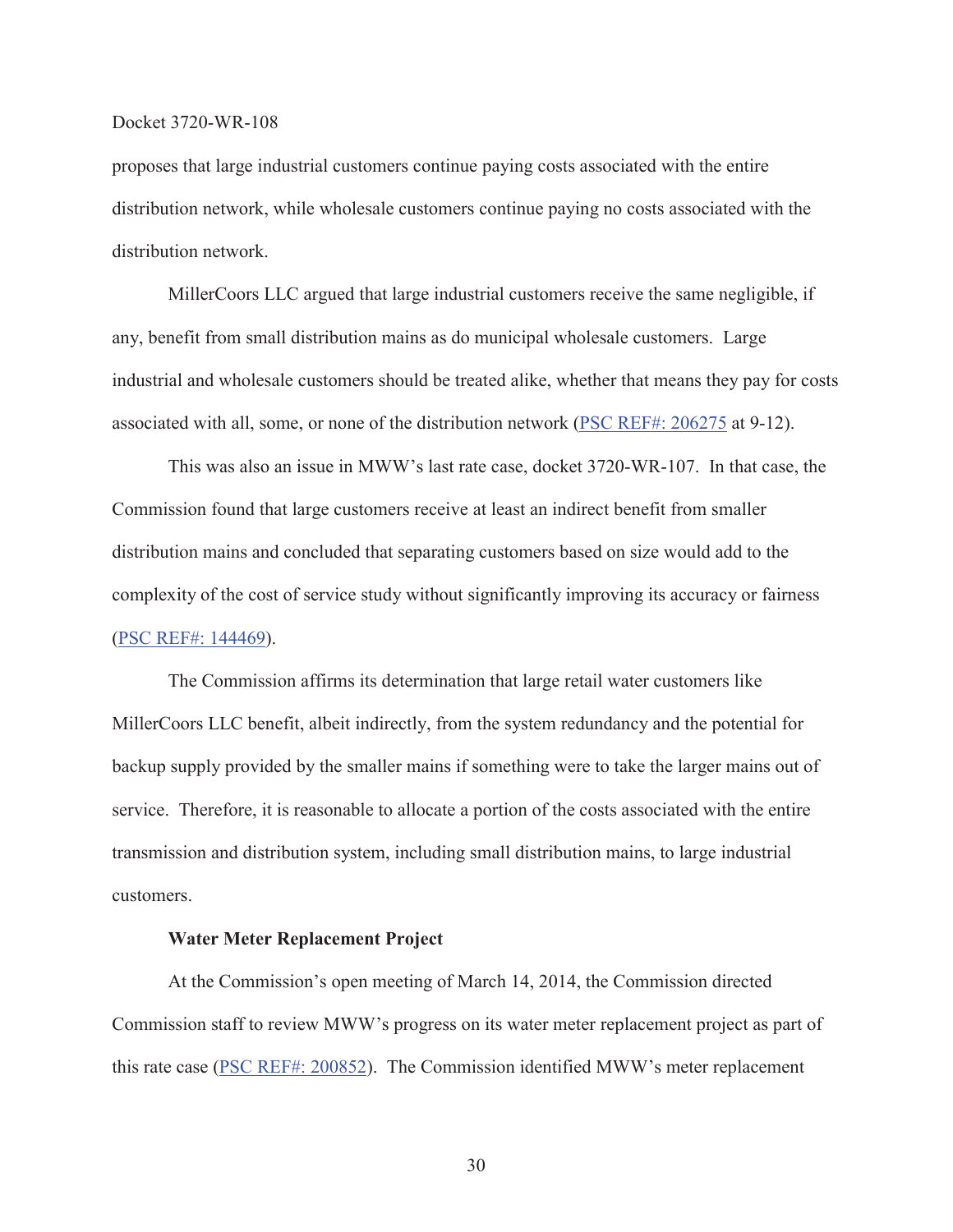program as a priority to address inaccurate billing, customer complaints, and noncompliance.<sup>1</sup> Commission staff presented testimony that MWW had made adequate progress in replacing meters (PSC REF#: 205729 at 2-5). MWW has worked with the Commission to develop an appropriate meter replacement program and has followed the program to date, reporting its progress semiannually to the Commission (PSC REF#: 205729 at 4-5).

MillerCoors LLC argued that MWW is replacing meters much faster than the meters' 20 year economic life and that the Commission should order MWW to more thoroughly justify its significant investment in meters (PSC REF#: 205708 at 9).

The Commission finds that the investment in meters, including the agreed upon timeline, is justified in light of the costs and benefits to ratepayers. The Commission will not reopen review of MWW's timeline for its meter replacement program and will continue to require semiannual progress reports from MWW.

## **Pubic Fire Protection Allocation to Wholesale Customers**

MWW originally proposed allocating PFP in the same manner as the last rate case, docket 3720-WR-107 (PSC REF#: 206316 at 1-8). The Wholesale Customers claimed that some of the wholesale communities have adequate distribution systems to meet their own maximum day plus fire flow requirements and, therefore, should not be allocated a separate PFP charge (PSC REF#: 205713 at 3-5). The Wholesale Customers suggested that the criteria used by the

<sup>&</sup>lt;sup>1</sup> In 2010, Commission staff had received multiple informal complaints from MWW customers involving back bills for estimated usage. (See, e.g., the Final Decision in the Learsi docket, 3720-134846, served on March 24, 2014 (PSC REF#: 200946.) Commission staff investigated and found instances in which MWW had been estimating usage for more than three consecutive billing cycles. The review uncovered that the batteries in the electronic read transmitters (ERTs) were failing. Commission staff and MWW agreed the utility would start a project to replace the ERTs as well as the meters.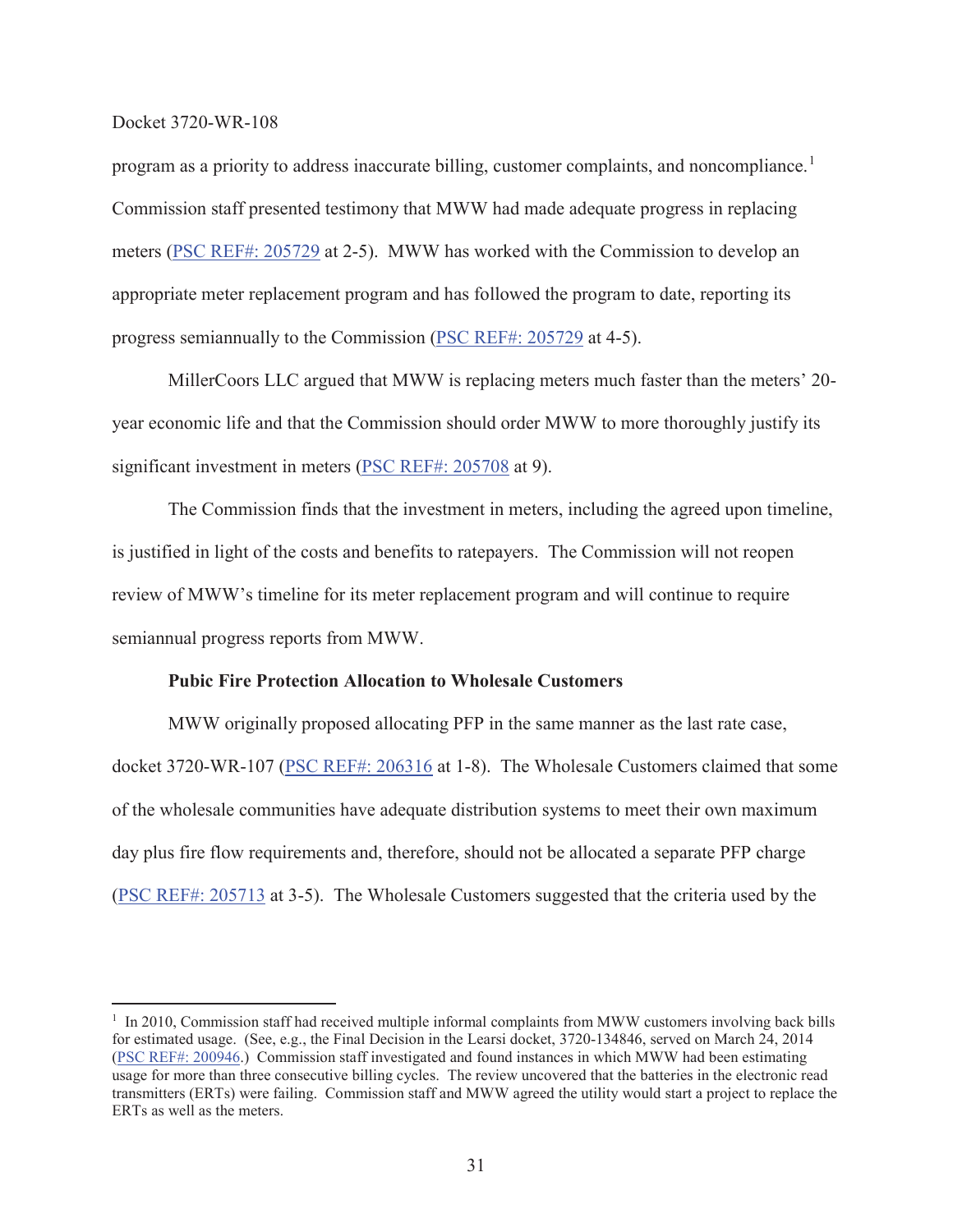Commission in docket 4310-WR-104 (PSC REF#: 192349) be used to determine whether a specific community should or should not receive a PFP allocation. Those criteria are:

- 1. The wholesale customer has the capability to meet its maximum day plus fire flow based on its own distribution storage.
- 2. The wholesale supplier cannot provide maximum day plus fire flow to the wholesale customer.
- 3. There exists contractual limitations to the wholesale supplier's ability to provide maximum day plus fire flow.
- 4. There exists technical limitations (i.e., flow control devices) to the wholesale supplier's ability to provide maximum day plus fire flow.

The Commission finds that the criteria above are reasonable to determine whether PFP should be allocated to wholesale communities. In the specific case at hand, the Commission finds that the communities of Brown Deer, Butler, Greendale, Menomonee Falls, New Berlin, and Wauwatosa meet the above criteria. The Commission also finds that the West Pressure Zone of West Allis and the East Pressure Zone of Mequon meet the criteria, but the remainder of those systems do not. Therefore, a PFP allocation should be made to the other wholesale customers and the remaining portions of West Allis and Mequon.

Commissioner Callisto dissents and writes separately (see attached).

Commission staff proposed an alternative to the system fire flow estimate for MWW (PSC REF#: 206290 at 2-4). While most of the record is silent as to the party's positions on Commission staff's proposal, and therefore does not support modifying the system fire flow from MWW's cost of service model, the Commission believes that there is merit to reevaluating the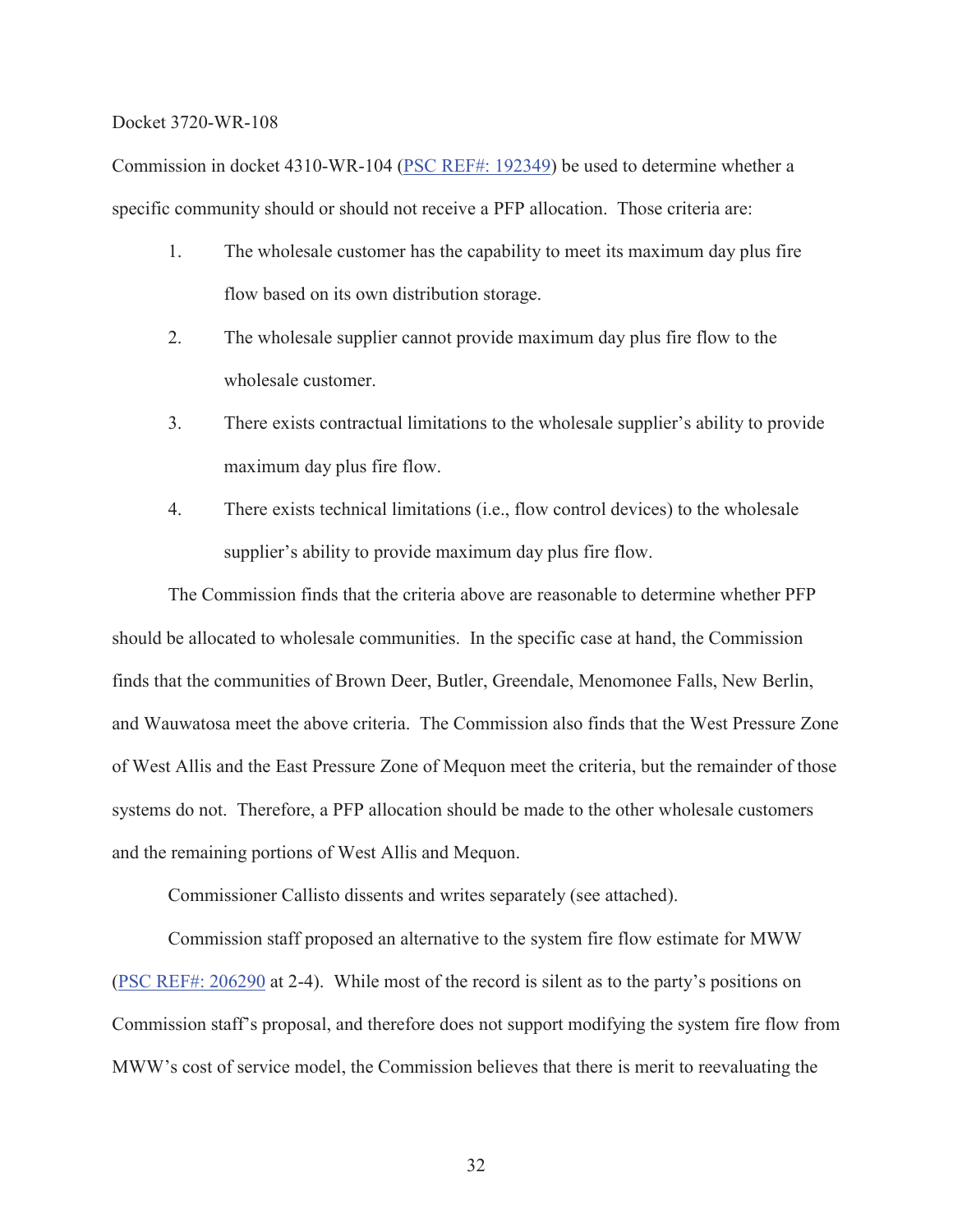method by which fire flow amounts are estimated for rate cases. The Commission directs MWW and the other parties to work with Commission staff on an investigation into system fire flow estimates.

## **Rate Design**

Overall, the water service rates authorized for MWW in this Final Decision will result in an estimated net operating income of \$18,068,552 which provides a 5.38 percent ROR on NIRB of \$336,130,621. This represents an increase in total water revenues of 11.4 percent.

As shown in attached Appendix B, the base-extra capacity cost allocation method results in a relatively wide range of increases in the charges to the various general service customer classes to reflect the cost of providing service to such classes. The percentage rate increase to any individual customer will not necessarily equal the overall percentage increase to the associated customer class, but will depend on the specific usage level of that customer.

The authorized rates as set forth in Appendix C are based on the cost of supplying various classes or types of service. All customers will be required to pay an appropriate amount for the service provided.

Some typical water bills for residential, commercial, industrial, and public authority retail customers in the city of Milwaukee (Urban) were computed using the general service charges in Schedule Mg-1 and the PFP charges in Schedule F-1 to compare existing rates with the new rates. Some typical water bills for residential, commercial, industrial, and public authority retail customers outside the city of Milwaukee (Suburban—except West Milwaukee) in Greenfield, Hales Corners, and St. Francis, and boundary customers in Brown Deer, Cudahy, Franklin, Glendale, Shorewood, Wauwatosa, West Allis and similarly served areas, were computed using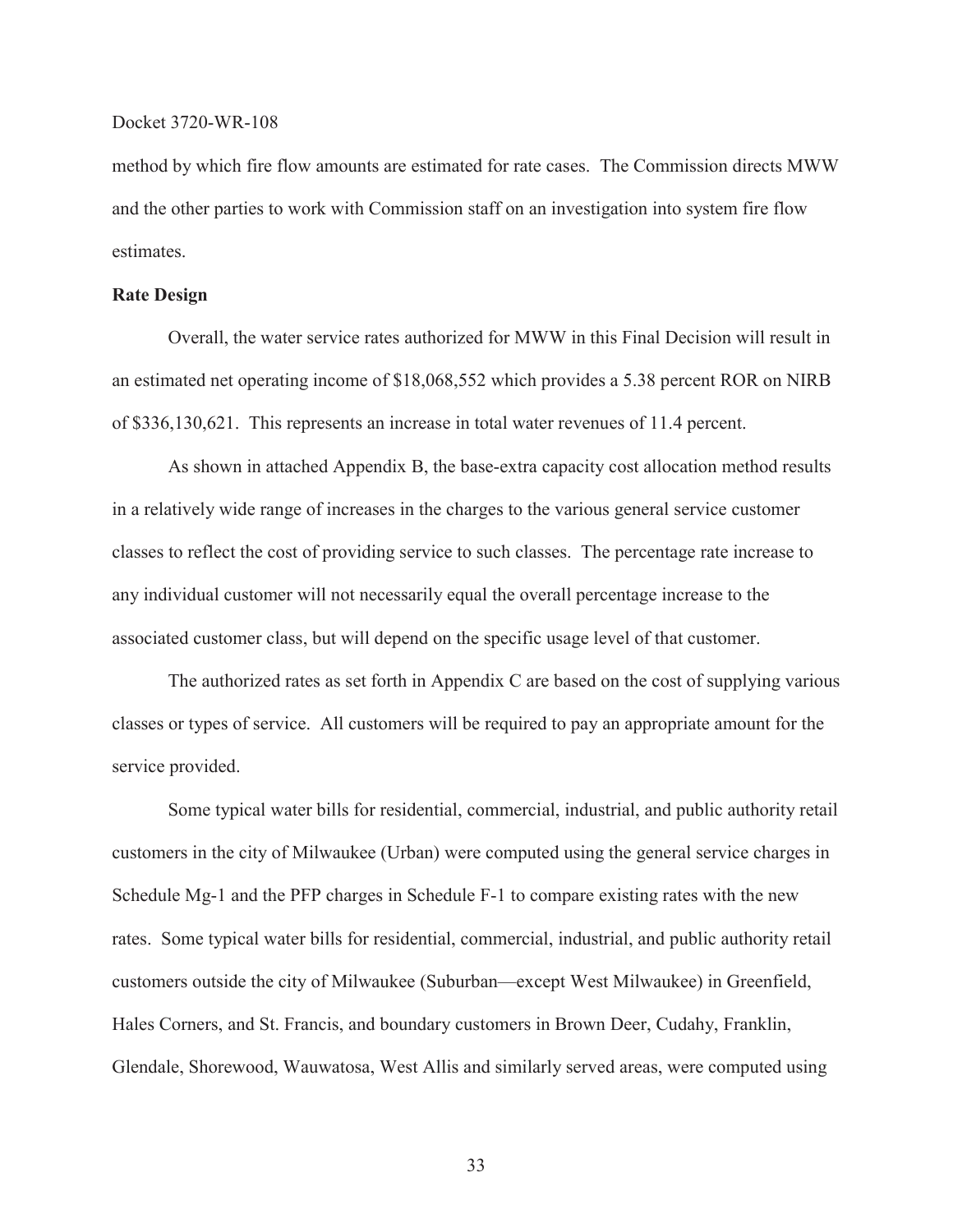the general service charges in Schedule Mg-2 and the PFP charges in Schedule F-2 to compare existing rates with the new rates. Some typical water bills for residential, commercial, and industrial retail customers in the West Milwaukee (Suburban—West Milwaukee) were computed using the general service charges in Schedule Mg-3 and the PFP charges in Schedule F-3 to compare existing rates with the new rates. Those comparisons are set forth in Appendix D.

The overall increase in annual revenues is 11.4 percent, comprised of a 10.4 percent increase in retail general service charges, a 13.7 percent increase in wholesale general service charges, and a 17.7 percent increase in PFP charges.

A typical Milwaukee Urban residential customer's bill for general service will rise 9.8 percent. When the direct PFP service charge is included, the total water bill for a typical Milwaukee Urban customer will rise 13.0 percent. Rates have risen because of an 11.2 percent increase in gross plant investment and a 6.9 percent increase in operating expenses since the MWW's last rate case in docket 3720-WR-107. The typical bills calculated using the authorized rates are below average when compared with those of similar water utilities in the state.

The overall annual PFP charge will increase by 17.7 percent, compared to a 10.7 percent increase in overall general service charges. The larger increase in the PFP charge results because a greater proportion of the annual operating costs is allocated to fire protection than was allocated at the time of the MWW's last rate proceeding, based on current ratios of maximum general service demand to available system fire protection capacity. The larger increase in the PFP charge is reasonable in that it appropriately reflects the cost of providing service.

The authorized general service rates provide a greater percentage increase to large-volume users than for average residential customers. This greater increase is caused by the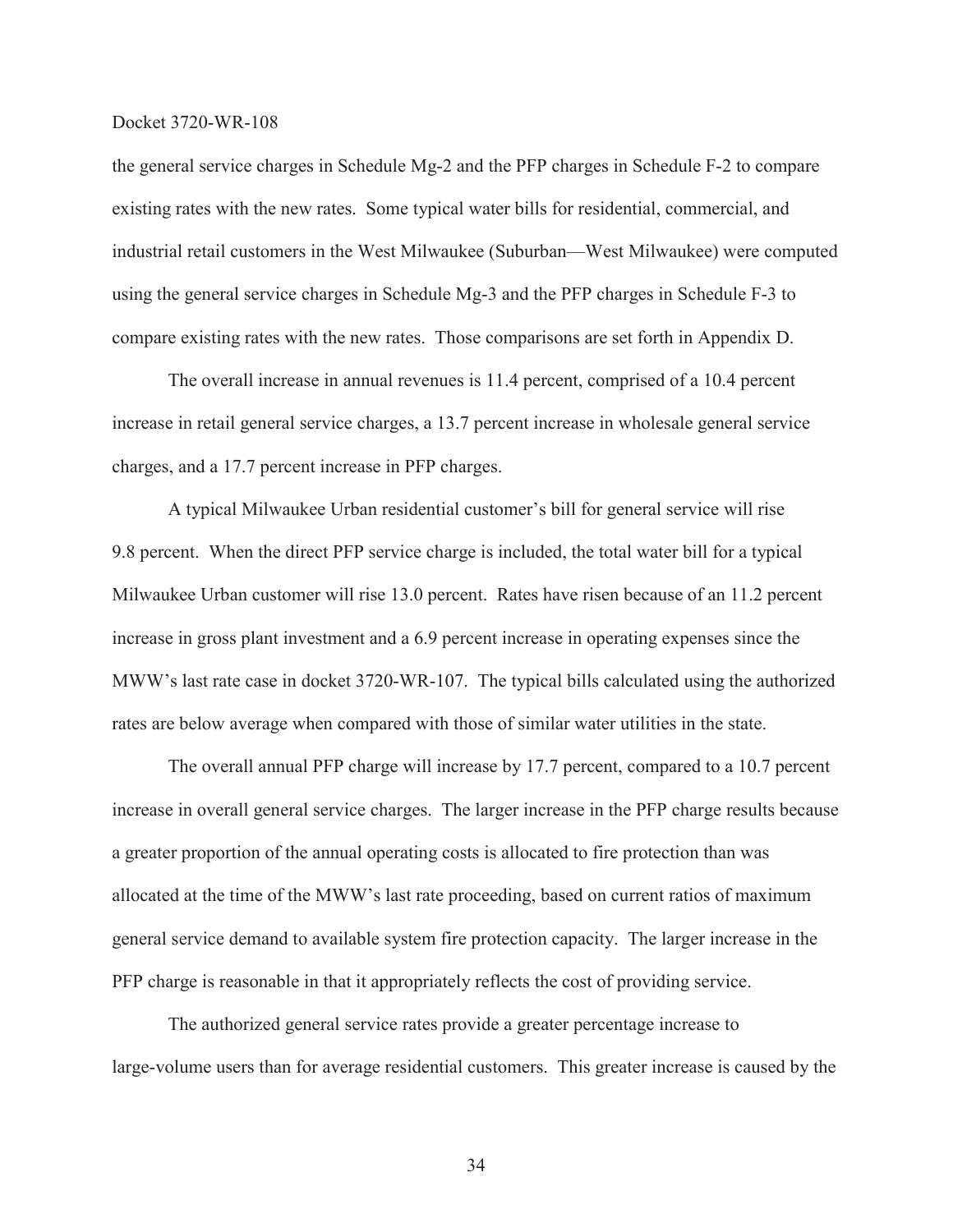relatively larger increases in the rates for the high-volume rate blocks based on the results of the base-extra capacity cost allocation as discussed above. The greater increase to large-volume users is reasonable in that the authorized rates more appropriately reflect the cost of providing service than do the present rates.

MWW's tariff provisions (operating rules and main extension rules) are in accordance with Commission policy and the Wisconsin Administrative Code.

## **Bottom Block Volume Charge for Large Industrial Customers**

MillerCoors LLC asked the Commission to examine MWW's last rate block, suggesting it needed to be significantly reduced (PSC REF#: 206724 at 9-11). However, MillerCoors LLC failed to submit evidence on the record for the Commission to consider.

MWW's proposed rate structure provides a 42 percent discount from the first block for the bottom block rate (PSC REF#: 205540). With this rate structure, industrial customers are only charged 90 percent of cost of service. Lowering the third block would further lower the percentage of cost of service.

With no competing proposal from MillerCoors LLC to consider, the Commission authorizes the declining block rate design proposed by MWW.

### **Economic Development Rate (EDR)**

MWW does not wish to have an EDR as part of its tariff, (PSC REF#: 205675 at 13) and no proposal was made for an EDR in this case.

The Commission will not order an EDR in this case. However, the Commission directs MWW to work with its wholesale customers, the city of Milwaukee, members of the Milwaukee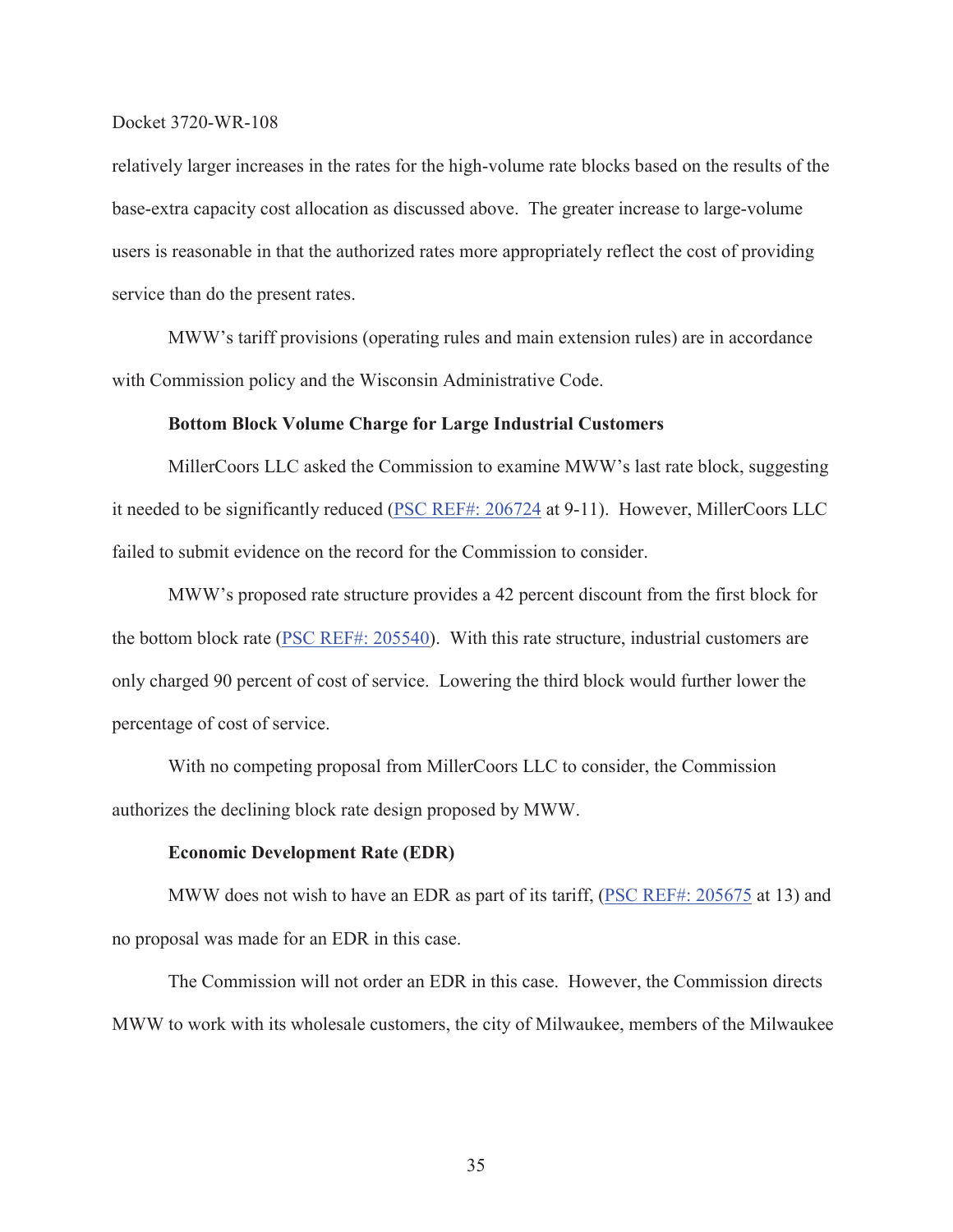business community, CUB, Commission staff, and other interested stakeholders to develop and consider implementation of a new EDR in its next rate case.

## **Rules and Regulations**

MWW's Water Utility Operating Rules are consistent with current practice and legal requirements. These rules, referenced in Appendix C, are in accordance with Commission policy and the Wisconsin Administrative Code.

#### **Public Comments**

Three members of the public made statements at the public hearings regarding MWW's application to increase water rates, and two public comments were filed on the Electronic Regulatory Filing System. All of these comments were in opposition to the rate increase, expressing concern over the magnitude of the increase and its impact on customers. The Commission appreciates the concerns raised in this matter. However, the Commission finds that the revenue resulting from the authorized rates is necessary to provide for the long-term financial needs of the MWW. The Commission further concludes that the authorized rates provide a reasonable and nondiscriminatory recovery of the revenue requirement.

## **Order**

1. This Final Decision takes effect one day after the date of service.

2. The authorized rate increases and tariff provisions shall take effect no sooner than one day after MWW files these rates and tariff provisions with the Commission and makes them available to the public pursuant Wis. Stat. § 196.19 and Wis. Admin. Code § PSC 185.33(1)(f). If a copy of the new rates is not made available to the public by this date, the new rates shall take effect on the date they are made available to the public.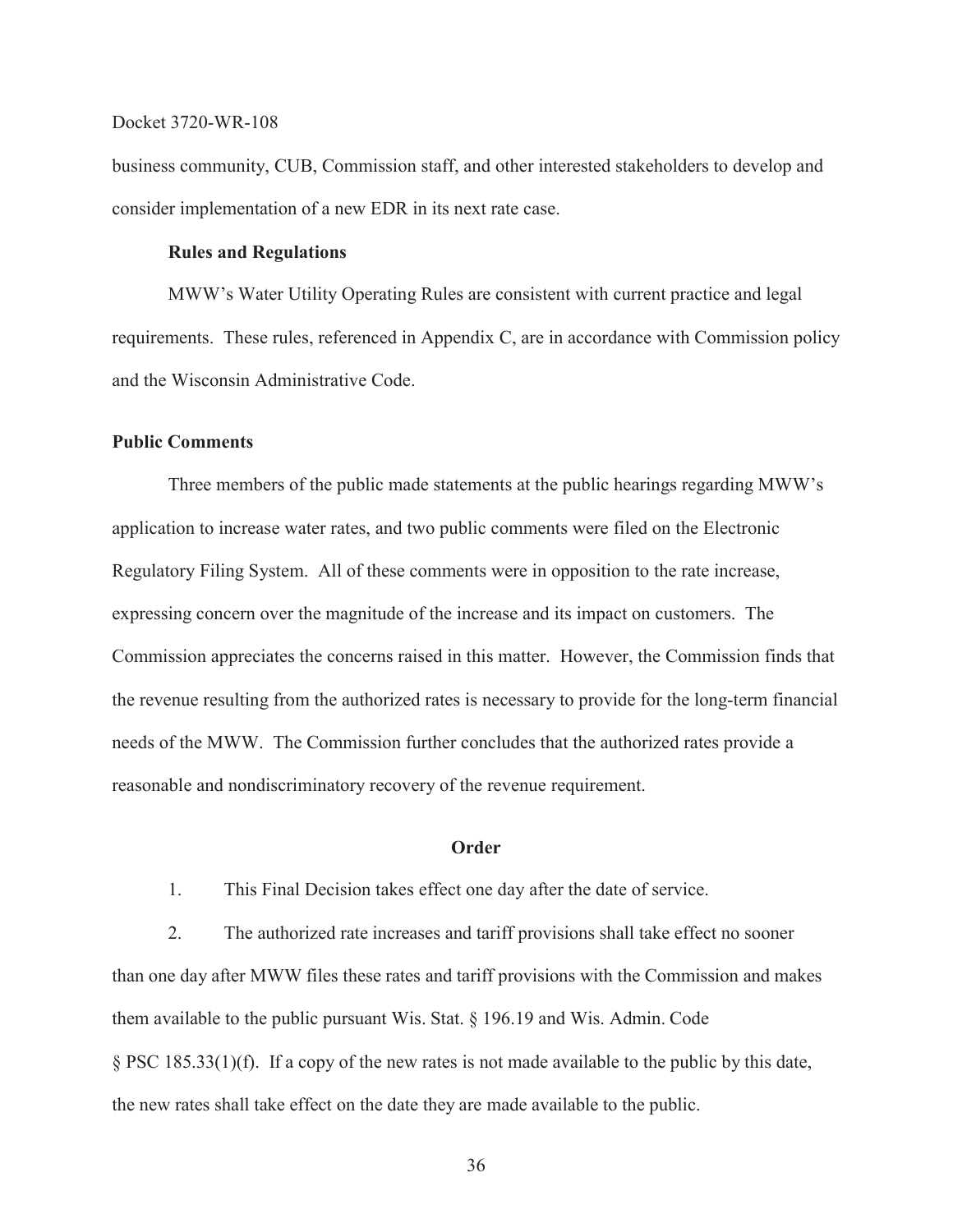3. MWW may revise its existing rates and tariff provisions for water utility service, substituting the rate increases and tariff provisions that restrict the terms of service, as shown in Appendix C. These changes shall be in effect until the Commission issues an order establishing new rates and tariff provisions.

4. The authorized rate decreases and tariff provisions that expand the terms of service shall take effect one day after MWW files these rates and tariff provisions with the Commission and makes them available to the public pursuant Wis. Stat. § 196.19 and Wis. Admin. Code  $\S$  PSC 185.33(1)(f). If a copy of the new rates is not made available to the public by this date, the new rates shall take effect on the date they are made available to the public.

5. By one day after the date of mailing, MWW shall revise its existing rates and tariff provisions for water utility service, substituting the rate decreases and tariff provisions that expand the terms of service, as shown in Appendix C. These changes shall be in effect until the Commission issues an order establishing new rates and tariff provisions.

6. MWW shall discontinue its existing water rates and rules for service and make effective for water service the rates and rules set forth in Appendix C.

7. MWW shall inform the Commission, in writing, of the date that the authorized rates and rules are to take effect.

8. MWW shall inform each customer of the new rates as required by Wis. Admin. Code § PSC 185.33(1).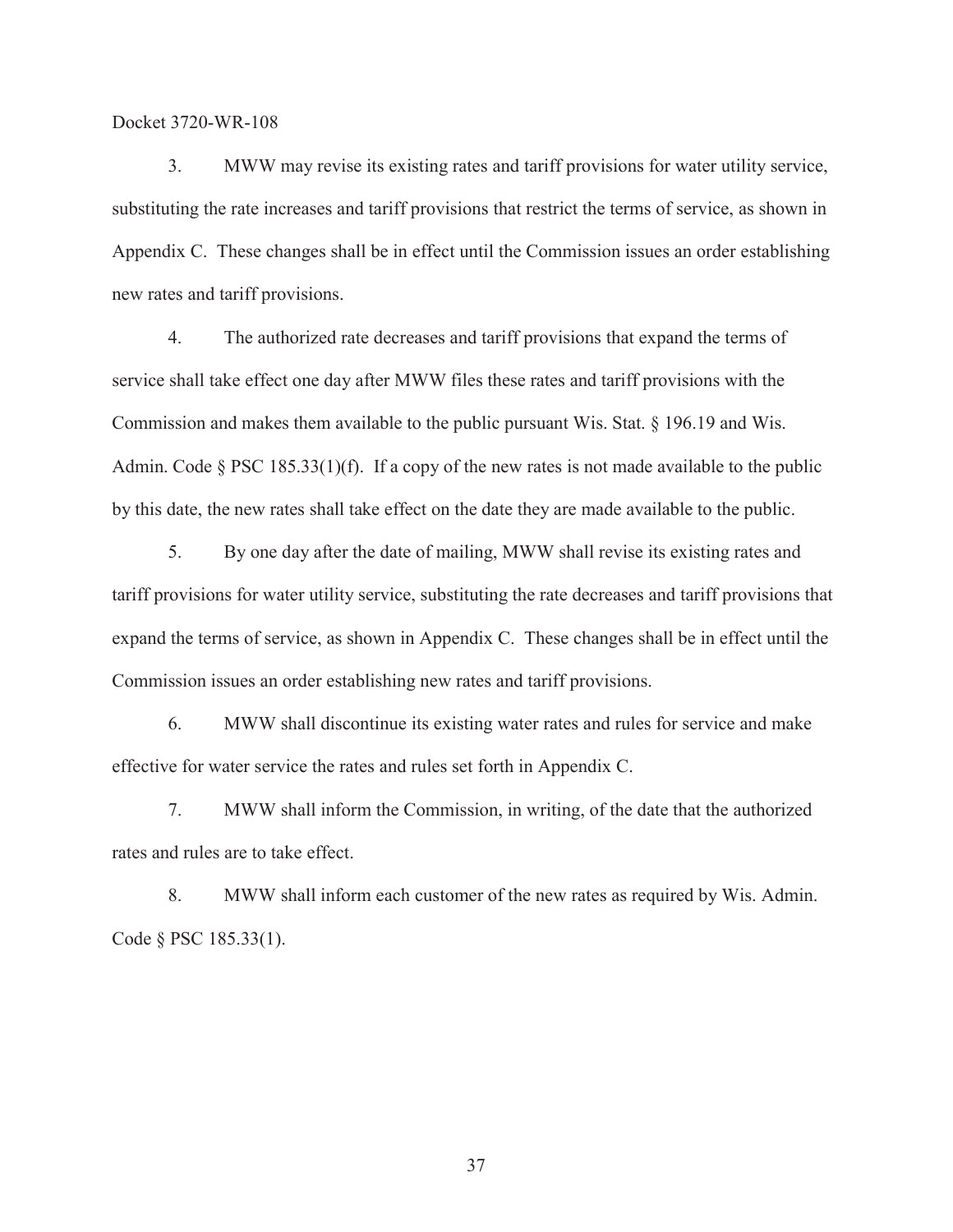9. MWW shall meet with its wholesale customers, Commission staff, and other stakeholders to determine a better methodology for revising customer demand ratios and shall report back to the Commission within 60 days with a mutually agreeable proposal as to how the Trilogy study will be revised, modified, or otherwise supplemented. The agreed upon methodology shall then be used to update the demand study, and the resulting demand ratios shall be used in MWW's next rate case.

10. MWW shall replace no less than 15 miles of main in 2015-2017, 18 miles in 2018-2019, and 20 miles in 2020.

11. MWW shall hire an independent consultant to do a main replacement study and shall submit a copy of the final report prepared by this consultant to the Commission.

12. MWW shall report to the Commission regarding the condition of its mains.

13. MWW shall report to the Commission regarding the progress of its main replacement program.

14. MWW and the Wholesale Customers shall work with Commission staff to further evaluate alternative methods for allocating fire protection costs for use in MWW's next rate case, including further analysis of Commission staff's proposal offered in this proceeding. The Commission shall also open a generic investigation to study further the methods of all water utilities in allocating fire protection costs.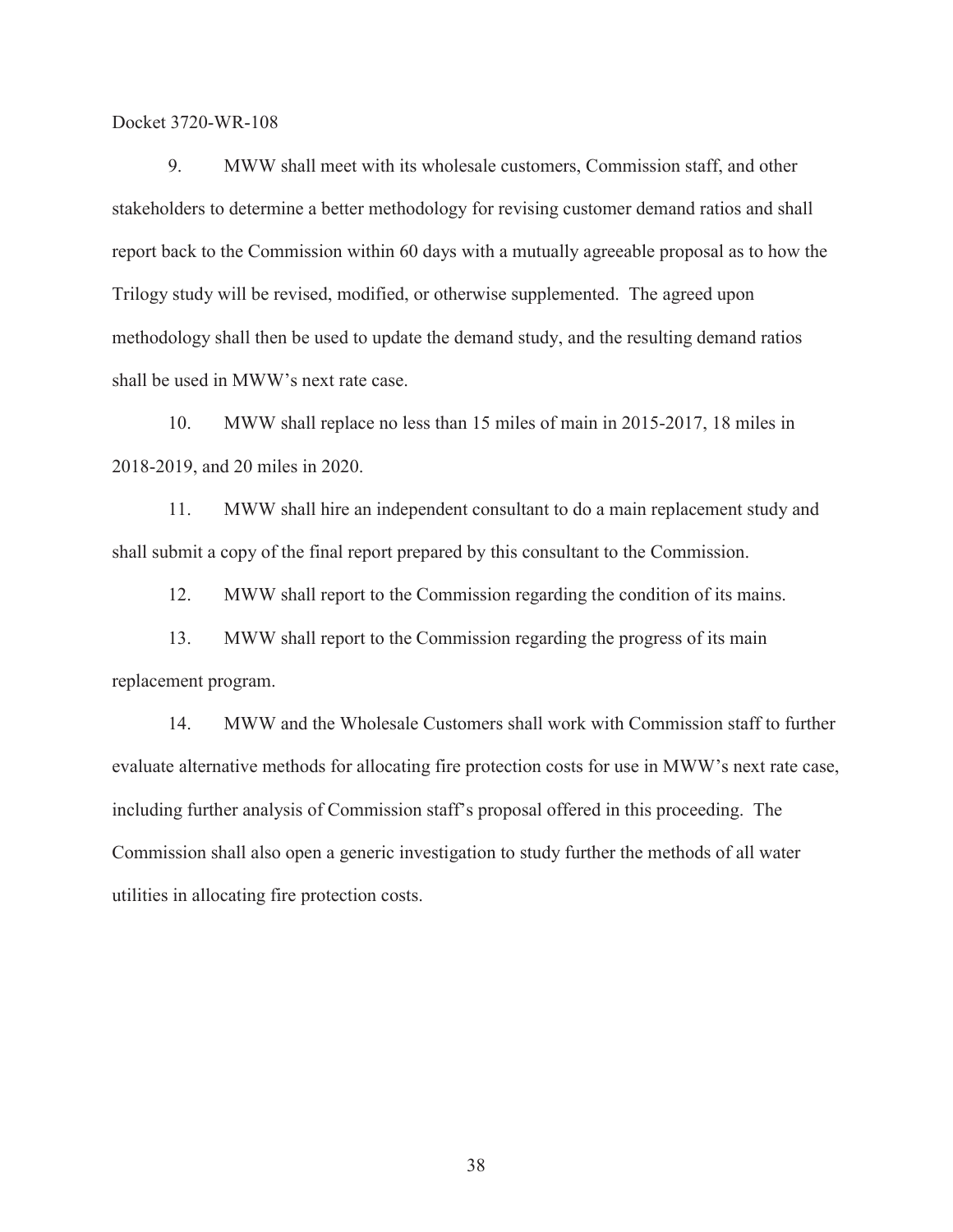15. MWW shall work with Commission staff, the business community, and other interested stakeholders to discuss the possibility of developing an EDR for consideration in MWW's next rate case.

16. Jurisdiction is retained.

# **DISSENT**

Commissioner Callisto dissents in part and writes separately (see attached).

Dated at Madison, Wisconsin, this 30<sup>th</sup> day of October, 2014.

By the Commission:

Sandroffaste

Sandra J. Paske Secretary to the Commission

DL: 00947504

See attached Notice of Appeal Rights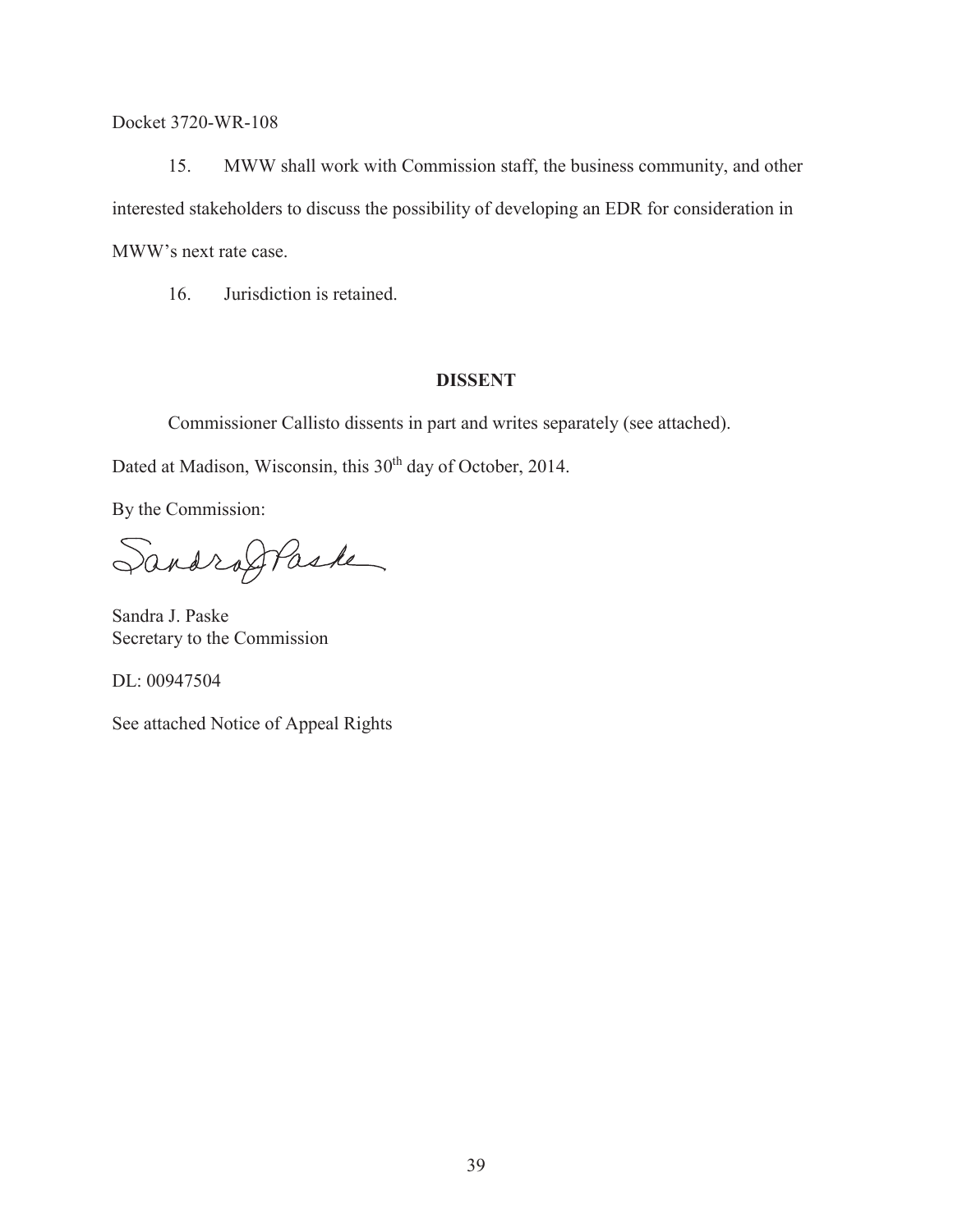# PUBLIC SERVICE COMMISSION OF WISCONSIN 610 North Whitney Way P.O. Box 7854 Madison, Wisconsin 53707-7854

# **NOTICE OF RIGHTS FOR REHEARING OR JUDICIAL REVIEW, THE TIMES ALLOWED FOR EACH, AND THE IDENTIFICATION OF THE PARTY TO BE NAMED AS RESPONDENT**

The following notice is served on you as part of the Commission's written decision. This general notice is for the purpose of ensuring compliance with Wis. Stat. § 227.48(2), and does not constitute a conclusion or admission that any particular party or person is necessarily aggrieved or that any particular decision or order is final or judicially reviewable.

# *PETITION FOR REHEARING*

If this decision is an order following a contested case proceeding as defined in Wis. Stat. § 227.01(3), a person aggrieved by the decision has a right to petition the Commission for rehearing within 20 days of the date of service of this decision, as provided in Wis. Stat. § 227.49. The date of service is shown on the first page. If there is no date on the first page, the date of service is shown immediately above the signature line. The petition for rehearing must be filed with the Public Service Commission of Wisconsin and served on the parties. An appeal of this decision may also be taken directly to circuit court through the filing of a petition for judicial review. It is not necessary to first petition for rehearing.

# *PETITION FOR JUDICIAL REVIEW*

A person aggrieved by this decision has a right to petition for judicial review as provided in Wis. Stat. § 227.53. In a contested case, the petition must be filed in circuit court and served upon the Public Service Commission of Wisconsin within 30 days of the date of service of this decision if there has been no petition for rehearing. If a timely petition for rehearing has been filed, the petition for judicial review must be filed within 30 days of the date of service of the order finally disposing of the petition for rehearing, or within 30 days after the final disposition of the petition for rehearing by operation of law pursuant to Wis. Stat. § 227.49(5), whichever is sooner. If an *untimely* petition for rehearing is filed, the 30-day period to petition for judicial review commences the date the Commission serves its original decision.<sup>1</sup> The Public Service Commission of Wisconsin must be named as respondent in the petition for judicial review.

If this decision is an order denying rehearing, a person aggrieved who wishes to appeal must seek judicial review rather than rehearing. A second petition for rehearing is not permitted.

Revised: March 27, 2013

<sup>1</sup> *See State v. Currier*, 2006 WI App 12, 288 Wis. 2d 693, 709 N.W.2d 520.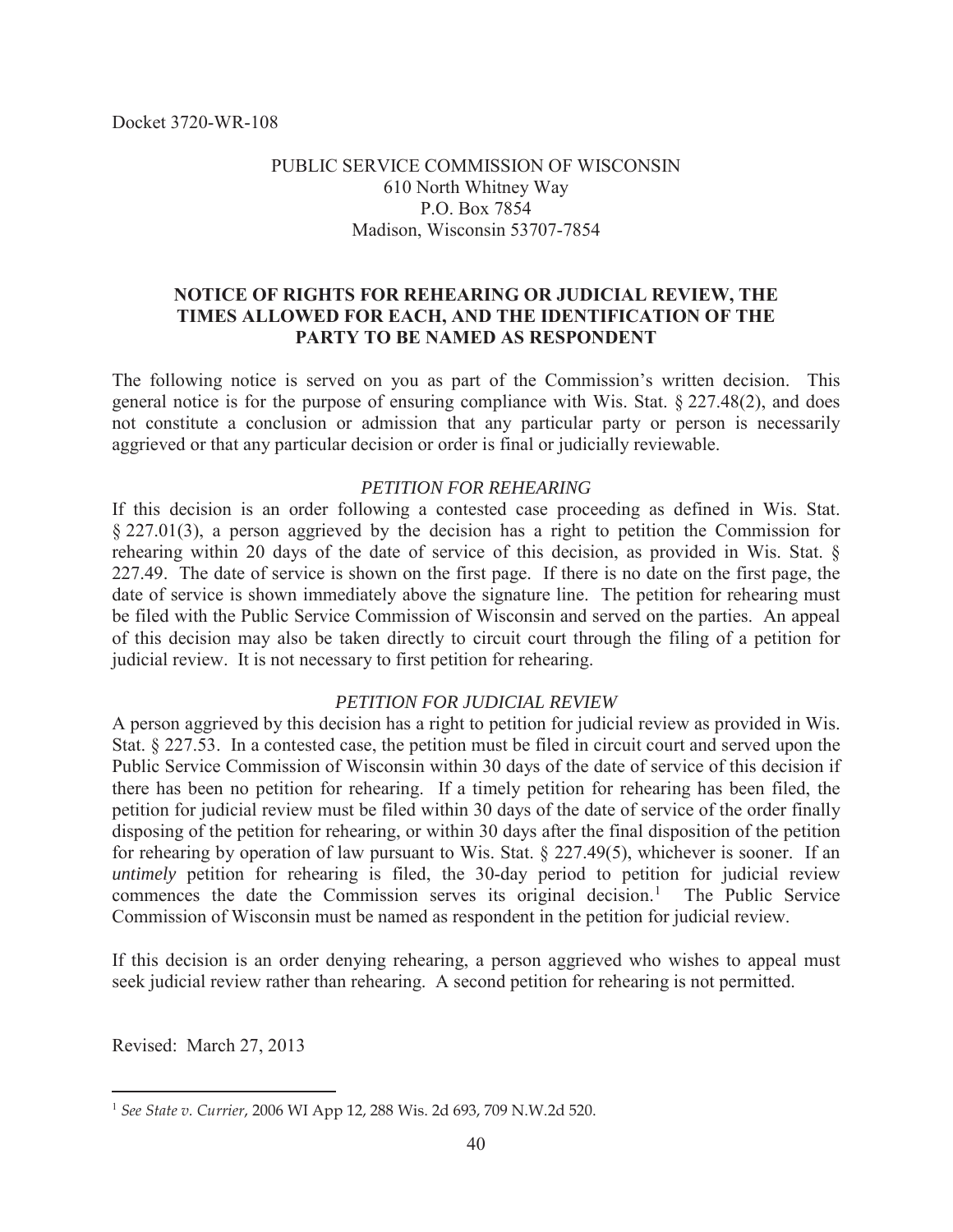## APPEARANCES

In order to comply with Wis. Stat. § 227.47, the following parties who appeared before the agency are considered parties for purposes of review under Wis. Stat. § 227.53.

MILWAUKEE WATER WORKS Thomas D. Miller Assistant City Attorney City of Milwaukee 200 East Wells St., Room 800 Milwaukee, WI 53202 (Phone: 414-286-2601) (Email: tmiller@milwaukee.gov)

BROWN DEER WATER PUBLIC UTILITY, VILLAGE OF GREENDALE WATER UTILITY, NEW BERLIN WATER UTILITY, VILLAGE OF MENOMONEE FALLS WATER UTILITY, MEQUON MUNICIPAL WATER UTILITY, SHOREWOOD MUNICIPAL WATER UTILITY, BUTLER PUBLIC WATER UTILITY, WAUWATOSA WATER UTILITY, and WEST ALLIS MUNICIPAL WATER UTILITY Lawrie J. Kobza Boardman, Suhr, Curry & Field PO Box 927 Madison, WI 53701-0927 (Phone: 608-283-1788 / Fax: 608-283-1709) (Email: lkobza@boardmanlawfirm.com)

CLEAN WISCONSIN Elizabeth Wheeler Clean Wisconsin 634 W. Main Street Suite 300 Madison, WI 53703 (Phone: 608-251-7020 x 21) (Email: Ewheeler@cleanwisconsin.org)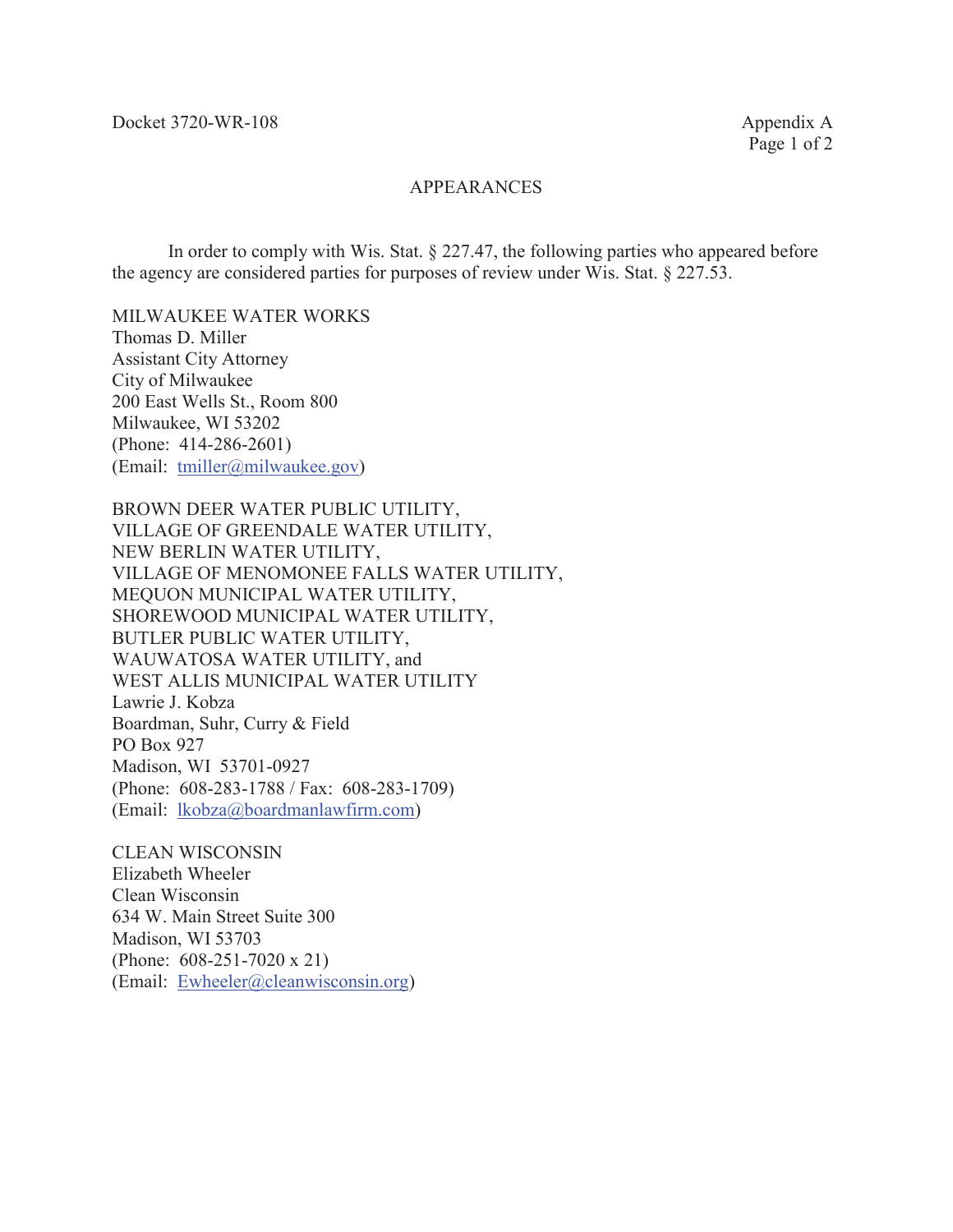CITIZENS UTILITY BOARD

Kira E. Loehr Dennis Dums Citizens Utility Board 16 N. Carroll Street, Suite 640 Madison, WI 53703 (Phone: 608-251-3322 / Fax: 608-251-7609 (Email:  $lochr(\hat{a})$ wiscub.org; dums $(\hat{a})$ wiscub.org)

MILLERCOORS LLC,

Joseph O. Wilson Brandon Gutschow Quarles & Brady LLP 411 East Wisconsin Avenue, Suite 2350 Milwaukee, WI 53202-4497 (Phone: 414-277-5000) (Email: joe.wilson@quarles.com; brandon.gutschow@quarles.com)

# PUBLIC SERVICE COMMISSION OF WISCONSIN

*(Not a party, but must be served)* 610 North Whitney Way P.O. Box 7854 Madison, WI 53707-7854 Please file documents using the Electronic Regulatory Filing (ERF) system which may be accessed through the PSC website: https://psc.wi.gov.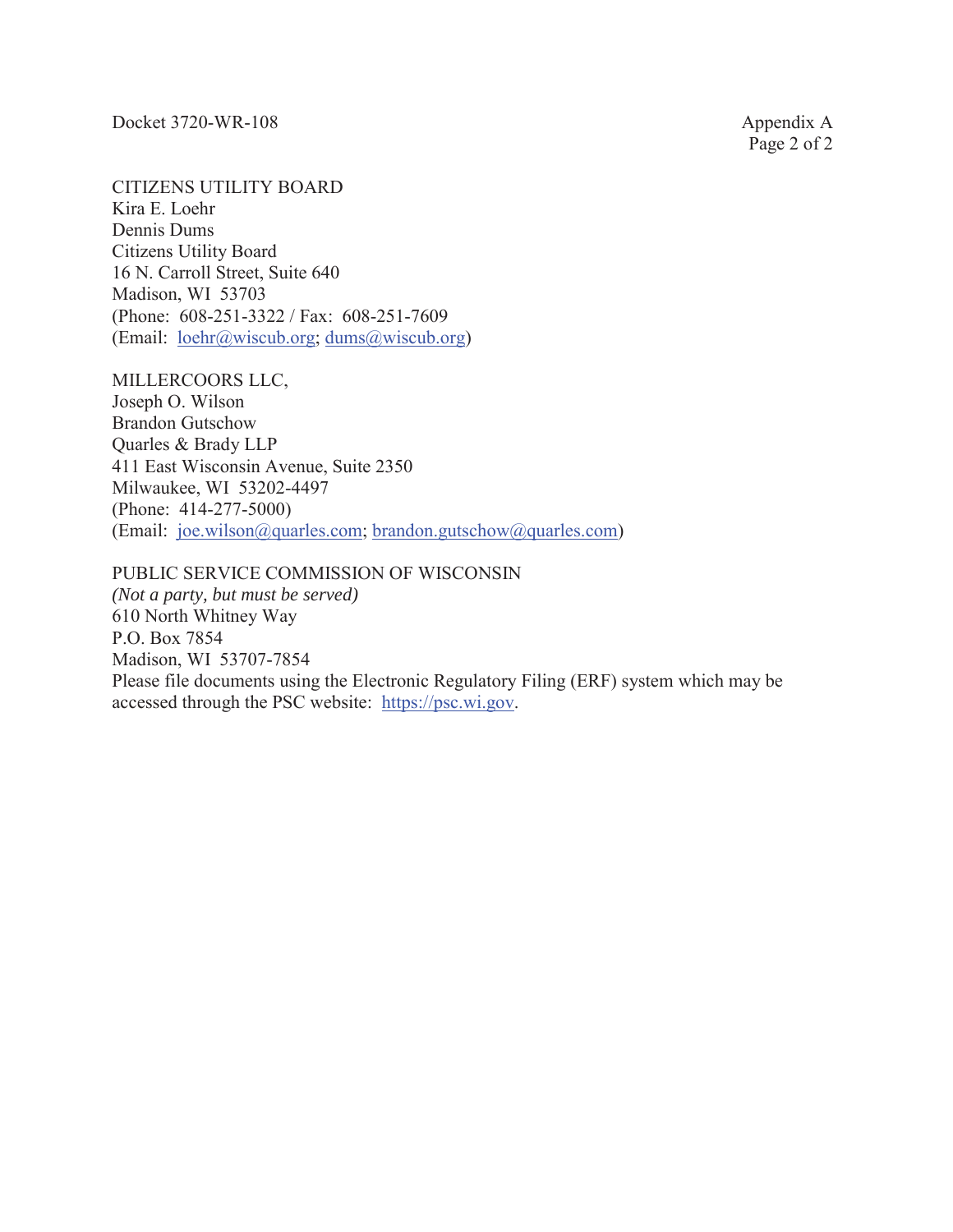## **MILWAUKEE WATER WORKS Comparison of Revenue at Present Rates, Cost of Service and Authorized Rates**

|                                                         |               |              |              | <b>Cost of Service</b> |           |               |                | <b>Authorized Rates</b> |                |
|---------------------------------------------------------|---------------|--------------|--------------|------------------------|-----------|---------------|----------------|-------------------------|----------------|
|                                                         |               | Revenue      |              |                        | Increase  |               |                | Increase                | Percent        |
|                                                         |               | at           |              |                        | Over      |               |                | Over                    | of             |
|                                                         |               | Present      |              | Revenue                | Present   |               |                | Present                 | Cost of        |
| <b>Customer Class</b>                                   |               | <b>Rates</b> |              | Required               | Rates     |               | Revenue        | Rates                   | <b>Service</b> |
|                                                         |               |              |              |                        |           |               |                |                         |                |
| General Service (Volumetric & Meter Charge) - Retail    |               |              |              |                        |           |               |                |                         |                |
| <b>Urban Residential</b>                                | \$            | 30,764,776   | \$           | 33,767,422             | 9.76%     | \$            | 33,819,343     | 9.93%                   | 100.15%        |
| Urban Commercial                                        |               | 17,219,428   |              | 19,488,578             | 13.18%    |               | 19,207,572     | 11.55%                  | 98.56%         |
| Urban Industrial                                        |               | 5,447,762    |              | 6,469,817              | 18.76%    |               | 6,149,572      | 12.88%                  | 95.05%         |
| Urban Public Authority                                  |               | 3,732,696    |              | 4,915,626              | 31.69%    |               | 4,089,730      | 9.57%                   | 83.20%         |
| Urban Total                                             | $\mathcal{S}$ | 57,164,662   | $\mathbb S$  | 64,641,444             | 13.08%    | \$            | 63,266,217     | 10.67%                  | 97.87%         |
| Suburban Residential                                    | \$            | 3,588,632    | $\mathbb{S}$ | 3,142,205              | $-12.44%$ | $\mathcal{S}$ | 3,937,634      | 9.73%                   | 125.31%        |
| Suburban Commercial                                     |               | 2,581,893    |              | 2,226,677              | $-13.76%$ |               | 2,837,206      | 9.89%                   | 127.42%        |
| Suburban Industrial                                     |               | 101,174      |              | 69,731                 | $-31.08%$ |               | 110,337        | 9.06%                   | 158.23%        |
| Suburban Public Authority                               |               | 47,544       |              | 48,424                 | 1.85%     |               | 52,564         | 10.56%                  | 108.55%        |
| Suburban Total                                          | $\mathcal{S}$ | 6,319,243    | $\mathbf S$  | 5,487,037              | $-13.17%$ | $\mathbf S$   | 6,937,741      | 9.79%                   | 126.44%        |
| West Milwaukee Residential                              | \$            | 159,882      | $\mathbf S$  | 155,185                | $-2.94%$  | $\mathbf S$   | 162,627        | 1.72%                   | 104.80%        |
| West Milwaukee Commercial                               |               | 154,334      |              | 137,495                | $-10.91%$ |               | 139,194        | $-9.81%$                | 101.24%        |
| West Milwaukee Industrial                               |               | 431,322      |              | 388,695                | $-9.88%$  |               | 403,504        | $-6.45%$                | 103.81%        |
| West Milwaukee Public Authority                         |               | $\Omega$     |              | $\mathbf{0}$           |           |               | $\overline{0}$ |                         |                |
| West Milwaukee Total                                    | $\mathcal{S}$ | 745,538      | $\mathbb S$  | 681,375                | $-8.61%$  | $\mathsf{\$}$ | 705,324        | $-5.39%$                | 103.51%        |
| Retail Residential Total                                | \$            | 34,513,290   | \$           | 37,064,813             | 7.39%     | \$            | 37,919,603     | 9.87%                   | 102.31%        |
| Retail Commercial Total                                 | \$            | 19,955,655   | $\mathbf S$  | 21,852,749             | 9.51%     | Ŝ             | 22,183,972     | 11.17%                  | 101.52%        |
| Retail Industrial Total                                 | \$            | 5,980,258    | $\mathbb{S}$ | 6,928,243              | 15.85%    | \$            | 6,663,413      | 11.42%                  | 96.18%         |
| Retail Public Authority Total                           | $\mathcal{S}$ | 3,780,240    | S            | 4,964,051              | 31.32%    | \$            | 4,142,294      | 9.58%                   | 83.45%         |
| Retail Total                                            | $\mathbb{S}$  | 64,229,443   | $\mathbf S$  | 70,809,856             | 10.25%    | $\mathbf S$   | 70,909,282     | 10.40%                  | 100.14%        |
| General Service (Volumetric & Meter Charge) - Wholesale |               |              |              |                        |           |               |                |                         |                |
| <b>Brown Deer</b>                                       | \$            | 641,303      | \$           | 721,571                | 12.52%    | \$            | 724,172        | 12.92%                  | 100.36%        |
| <b>Butler</b>                                           | \$            | 148,860      | \$           | 165,550                | 11.21%    | \$            | 165,932        | 11.47%                  | 100.23%        |
| Greendale                                               | \$            | 584,342      | \$           | 729,359                | 24.82%    | \$            | 726,943        | 24.40%                  | 99.67%         |
| Menomonee Falls                                         | \$            | 1,407,682    | \$           | 1,604,903              | 14.01%    | \$            | 1,607,283      | 14.18%                  | 100.15%        |
| Mequon                                                  | \$            | 480,304      | \$           | 542,431                | 12.93%    | \$            | 542,251        | 12.90%                  | 99.97%         |
| New Berlin                                              | \$            | 1,186,334    | \$           | 1,328,844              | 12.01%    | \$            | 1,327,832      | 11.93%                  | 99.92%         |
| Shorewood                                               | \$            | 682,676      | \$           | 717,632                | 5.12%     | \$            | 718,838        | 5.30%                   | 100.17%        |
| Wauwatosa                                               | \$            | 2,095,160    | \$           | 2,462,185              | 17.52%    | \$            | 2,463,416      | 17.58%                  | 100.05%        |
| West Allis                                              | \$            | 2,341,094    | \$           | 2,622,493              | 12.02%    | \$            | 2,624,944      | 12.12%                  | 100.09%        |
| County Institutions                                     | \$            | 401,626      | \$           | 433,823                | 8.02%     | \$            | 434,478        | 8.18%                   | 100.15%        |
| <b>Wholesale Total</b>                                  | $\mathbb{S}$  | 9,969,381    | \$           | 11,328,791             | 13.64%    | $\mathcal{S}$ | 11,336,091     | 13.71%                  | 100.06%        |
| <b>Public Fire Protection - Total</b>                   | $\mathbb{S}$  | 6,861,238    | \$           | 8,126,970              | 18.45%    | $\mathsf{\$}$ | 8,076,905      | 17.72%                  | 99.38%         |
| <b>Total Sytem</b>                                      | \$            | 81,060,062   | \$           | 90,265,617             | 11.36%    | \$            | 90,322,278     | 11.43%                  | 100.06%        |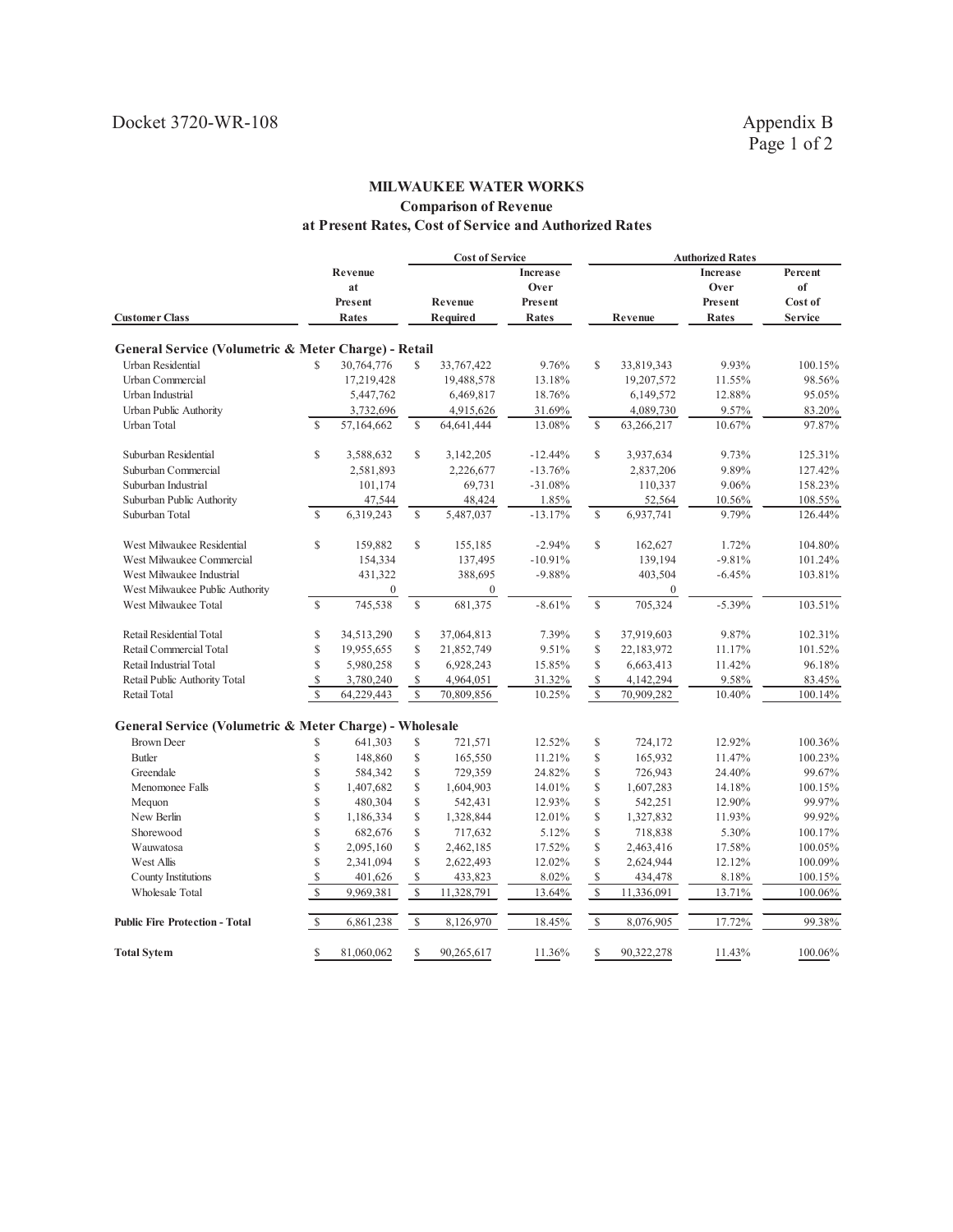## **MILWAUKEE WATER WORKS Comparison of Revenue at Present Rates, Cost of Service and Authorized Rates**

|                                                            |               |            |               | <b>Cost of Service</b>   |             |                          |                          | <b>Authorized Rates</b> |                |
|------------------------------------------------------------|---------------|------------|---------------|--------------------------|-------------|--------------------------|--------------------------|-------------------------|----------------|
|                                                            |               | Revenue    |               |                          | Increase    |                          |                          | <b>Increase</b>         | Percent        |
|                                                            |               | at         |               |                          | Over        |                          |                          | Over                    | of             |
|                                                            |               | Present    |               | Revenue                  | Present     |                          |                          | Present                 | Cost of        |
| <b>Customer Class</b>                                      |               | Rates      |               | Required                 | Rates       |                          | Revenue                  | Rates                   | <b>Service</b> |
| <b>Public Fire Protection - Retail</b>                     |               |            |               |                          |             |                          |                          |                         |                |
| Urban - Milwaukee                                          | \$            | 5,412,568  | \$            | 7,057,238                | 30.39%      | \$                       | 6,912,889                | 27.72%                  | 97.95%         |
| Suburban - Greenfield                                      | \$            | 494,889    | \$            | 566,969                  | 14.56%      | \$                       | 629,983                  | 27.30%                  | 111.11%        |
| Suburban - Hales Corners                                   | \$            | 70,850     | \$            | 77,585                   | 9.51%       | \$                       | 86,204                   | 21.67%                  | 111.11%        |
| Suburban - St. Francis                                     | \$            | 135,430    | \$            | 151,698                  | 12.01%      | \$                       | 168,554                  | 24.46%                  | 111.11%        |
| Suburban - Boundary                                        | \$            | 53,194     | \$            | 52,142                   | $-1.98%$    | \$                       | 57,927                   | 8.90%                   | 111.09%        |
| Suburban - Others                                          | $\mathbf S$   | 754,363    | $\mathsf{\$}$ | 848,394                  | 12.46%      | $\mathbf S$              | 942,668                  | 24.96%                  | 111.11%        |
| Suburban - West Milwaukee                                  | \$            | 81,817     | S             | 85,026                   | 3.92%       | \$                       | 85,037                   | 3.94%                   | 100.01%        |
| Suburban Total                                             | $\mathbb{S}$  | 836,180    | $\mathcal{S}$ | 933,420                  | 11.63%      | $\mathbb{S}$             | 1,027,704                | 22.90%                  | 110.10%        |
| Retail Total                                               | $\mathbb{S}$  | 6,248,748  | $\mathbb{S}$  | 7,990,659                | 27.88%      | $\mathcal{S}$            | 7,940,593                | 27.07%                  | 99.37%         |
| <b>Public Fire Protection - Wholesale</b>                  |               |            |               |                          |             |                          |                          |                         |                |
| <b>Brown Deer</b>                                          | \$            | 32,947     | \$            |                          | $-100.00\%$ | \$                       |                          | $-100.00\%$             |                |
| <b>Butler</b>                                              | \$            | 7,193      | \$            |                          | $-100.00\%$ | \$                       |                          | $-100.00\%$             |                |
| Greendale                                                  | \$            | 38,498     | \$            | $\overline{\phantom{a}}$ | $-100.00\%$ | \$                       | $\overline{a}$           | $-100.00\%$             |                |
| Menomonee Falls                                            | \$            | 89,510     | \$            |                          | $-100.00\%$ | \$                       | $\overline{\phantom{a}}$ | $-100.00\%$             |                |
| Mequon                                                     | \$            | 21,362     | \$            | 3,339                    | $-84.37%$   | \$                       | 3,339                    | $-84.37%$               | 100.00%        |
| New Berlin                                                 | \$            | 72,285     | \$            | $\overline{\phantom{a}}$ | $-100.00\%$ | \$                       | $\blacksquare$           | $-100.00\%$             |                |
| Shorewood                                                  | \$            | 38,078     | \$            | 63,047                   | 65.57%      | \$                       | 63,047                   | 65.57%                  | 100.00%        |
| Wauwatosa                                                  | \$            | 117,263    | \$            |                          | $-100.00\%$ | \$                       |                          | $-100.00\%$             |                |
| West Allis                                                 | \$            | 154,246    | \$            | 69,926                   | $-54.67%$   | \$                       | 69,926                   | $-54.67%$               | 100.00%        |
| County Institutions                                        | \$            | 41,108     | \$            |                          | $-100.00\%$ | \$                       |                          | $-100.00\%$             |                |
| Wholesale Total                                            | $\mathcal{S}$ | 612,490    | $\mathcal{S}$ | 136,312                  | $-77.74%$   | $\mathbb{S}$             | 136,312                  | $-77.74%$               | 100.00%        |
| <b>Public Fire Protection - Total</b>                      | \$            | 6,861,238  | \$            | 8,126,970                | 18.45%      | \$                       | 8,076,905                | 17.72%                  | 99.38%         |
| <b>Summary: General Service and Public Fire Protection</b> |               |            |               |                          |             |                          |                          |                         |                |
| Retail                                                     |               |            |               |                          |             |                          |                          |                         |                |
| Urban - Milwaukee                                          | \$            | 62,577,230 | \$            | 71,698,682               | 14.58%      | \$                       | 70,179,106               | 12.15%                  | 97.88%         |
| Suburban - Others                                          | \$            | 7,073,606  | \$            | 6,335,431                | $-10.44%$   | \$                       | 7,880,409                | 11.41%                  | 124.39%        |
| Suburban - West Milwaukee                                  | \$            | 827,355    | \$            | 766,401                  | $-7.37%$    | \$                       | 790,361                  | $-4.47%$                | 103.13%        |
| Retail Total                                               | $\mathcal{S}$ | 70,478,191 | $\mathbf S$   | 78,800,515               | 11.81%      | $\mathbb{S}$             | 78,849,875               | 11.88%                  | 100.06%        |
| Wholesale                                                  |               |            |               |                          |             |                          |                          |                         |                |
| <b>Brown Deer</b>                                          | \$            | 674,250    | \$            | 721,571                  | 7.02%       | \$                       | 724,172                  | 7.40%                   | 100.36%        |
| <b>Butler</b>                                              | \$            | 156,053    | \$            | 165,550                  | 6.09%       | \$                       | 165,932                  | 6.33%                   | 100.23%        |
| Greendale                                                  | \$            | 622,840    | \$            | 729,359                  | 17.10%      | \$                       | 726,943                  | 16.71%                  | 99.67%         |
| Menomonee Falls                                            | \$            | 1,497,192  | \$            | 1,604,903                | 7.19%       | \$                       | 1,607,283                | 7.35%                   | 100.15%        |
| Mequon                                                     | \$            | 501,666    | \$            | 545,770                  | 8.79%       | \$                       | 545,590                  | 8.76%                   | 99.97%         |
| New Berlin                                                 | \$            | 1,258,619  | \$            | 1,328,844                | 5.58%       | \$                       | 1,327,832                | 5.50%                   | 99.92%         |
| Shorewood                                                  | \$            | 720,754    | \$            | 780,679                  | 8.31%       | \$                       | 781,885                  | 8.48%                   | 100.15%        |
| Wauwatosa                                                  | \$            | 2,212,423  | \$            | 2,462,185                | 11.29%      | \$                       | 2,463,416                | 11.34%                  | 100.05%        |
| West Allis                                                 | \$            | 2,495,340  | \$            | 2,692,419                | 7.90%       | \$                       | 2,694,870                | $8.00\%$                | 100.09%        |
| County Institutions                                        | \$            | 442,734    | \$            | 433,823                  | $-2.01%$    | $\overline{\mathcal{E}}$ | 434,478                  | $-1.86%$                | 100.15%        |
| Wholesale Total                                            | $\mathbb{S}$  | 10,581,871 | \$            | 11,465,103               | 8.35%       | $\sqrt{\ }$              | 11,472,402               | 8.42%                   | 100.06%        |
| <b>Total System</b>                                        | \$            | 81,060,062 | \$            | 90,265,617               | 11.36%      | \$                       | 90,322,278               | 11.43%                  | 100.06%        |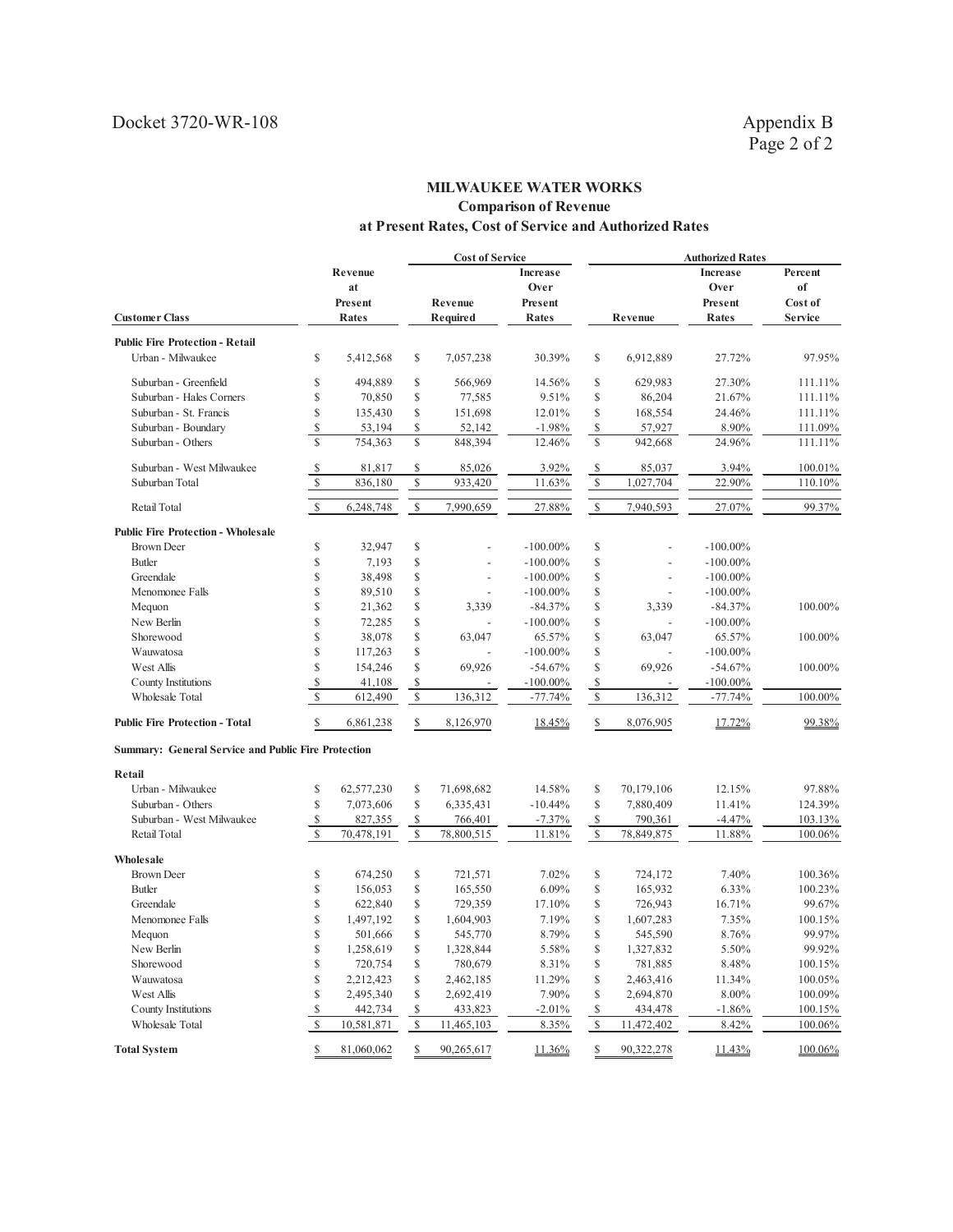# **Authorized Water Rates and Rules**

## Public Fire Protection Service - Urban - - - F-1

Public fire protection service includes the use of hydrants for fire protection service only and such quantities of water as may be demanded for the purpose of extinguishing fires within the service area. This service shall also include water used for testing equipment and training personnel. For all other purposes, the metered or other rates set forth, or as may be filed with the Public Service Commission, shall apply.

Under Wis. Stat. § 196.03(3)(b), the City of Milwaukee has chosen to have the utility bill the urban retail general service customers for public fire protection service.

Quarterly Public Fire Protection Service Charges:

| 8.72  | $3$ -inch meter - $$$ | 130.75   |
|-------|-----------------------|----------|
| 8.72  | 4 -inch meter - $\$   | 217.91   |
| 21.79 | $6$ -inch meter - $$$ | 435.82   |
| 21.79 | 8 -inch meter - \$    | 697.32   |
| 43.58 | 10 -inch meter - $\$  | 1,045.97 |
| 69.73 | 12 -inch meter - $\$  | 1,394.63 |
|       |                       |          |

Customers who are provided service under Schedule Mg-1 shall be subject to the charges in this schedule according to the size of their primary meter.

Billing: Same as Schedule Mg-1.

Public Fire Protection Service - Suburban Retail (Except West Milwaukee) - - - F-1.1

Delete.

Public Fire Protection Service - Suburban Retail: West Milwaukee - - - F-1.4

Delete.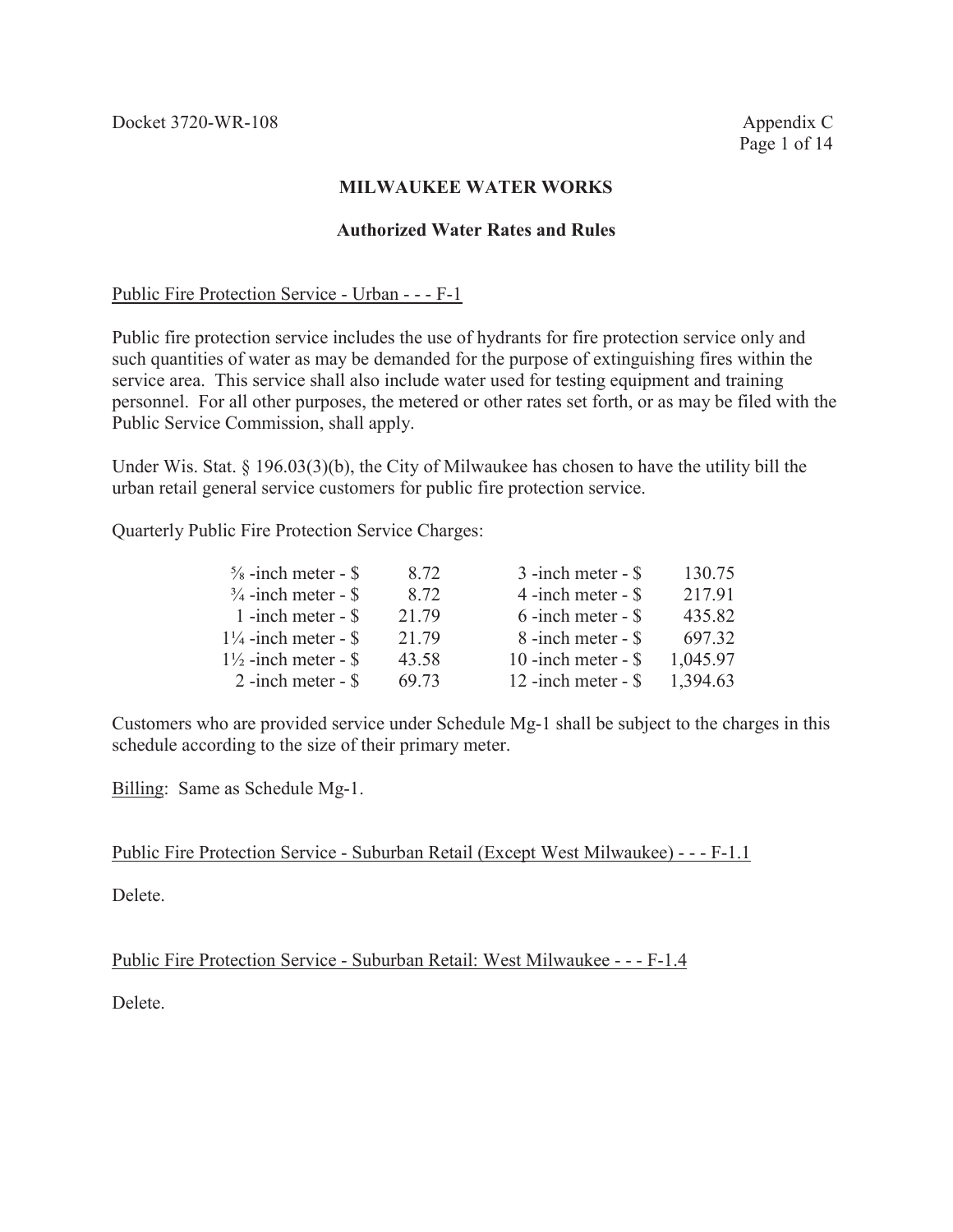# Public Fire Protection Service - Suburban (Except West Milwaukee) - - - F-2

Public fire protection service includes the use of hydrants for fire protection service only and such quantities of water as may be demanded for the purpose of extinguishing fires within the service area. This service shall also include water used for testing equipment and training personnel. For all other purposes, the metered or other rates set forth, or as may be filed with the Public Service Commission, shall apply.

Under Wis. Stat. § 196.03(3)(b), the suburban retail communities have chosen to have the utility bill the suburban retail general service customers for public fire protection service.

Quarterly Public Fire Protection Service Charges (Urban charges plus a 25 percent surcharge):

|          | 272.39 |
|----------|--------|
|          | 544.78 |
|          | 871.65 |
| 1,307.46 |        |
| 1,743.29 |        |
|          |        |

Customers in Greenfield, Hales Corners, and St. Francis and boundary customers in Brown Deer, Cudahy, Franklin, Glendale, Shorewood, Wauwatosa, West Allis, and similarly served areas who are provided service under Schedule Mg-2 shall also be subject to the charges in this schedule according to the size of their primary meter.

Billing: Same as Schedule Mg-2.

# Public Fire Protection Service - Suburban - West Milwaukee - - - F-3

Public fire protection service includes the use of hydrants for fire protection service only and such quantities of water as may be demanded for the purpose of extinguishing fires within the service area. This service shall also include water used for testing equipment and training personnel. For all other purposes, the metered or other rates set forth, or as may be filed with the Public Service Commission, shall apply.

Under Wis. Stat. § 196.03(3)(b), West Milwaukee has chosen to have the utility bill the suburban retail general service customers for public fire protection service.

Quarterly Public Fire Protection Service Charges:

| $\frac{5}{8}$ -inch meter - \$ | 842  | $3$ -inch meter - $\$$ | 126.25 |
|--------------------------------|------|------------------------|--------|
| $\frac{3}{4}$ -inch meter - \$ | 8.42 | 4 -inch meter $-$ \$   | 210.42 |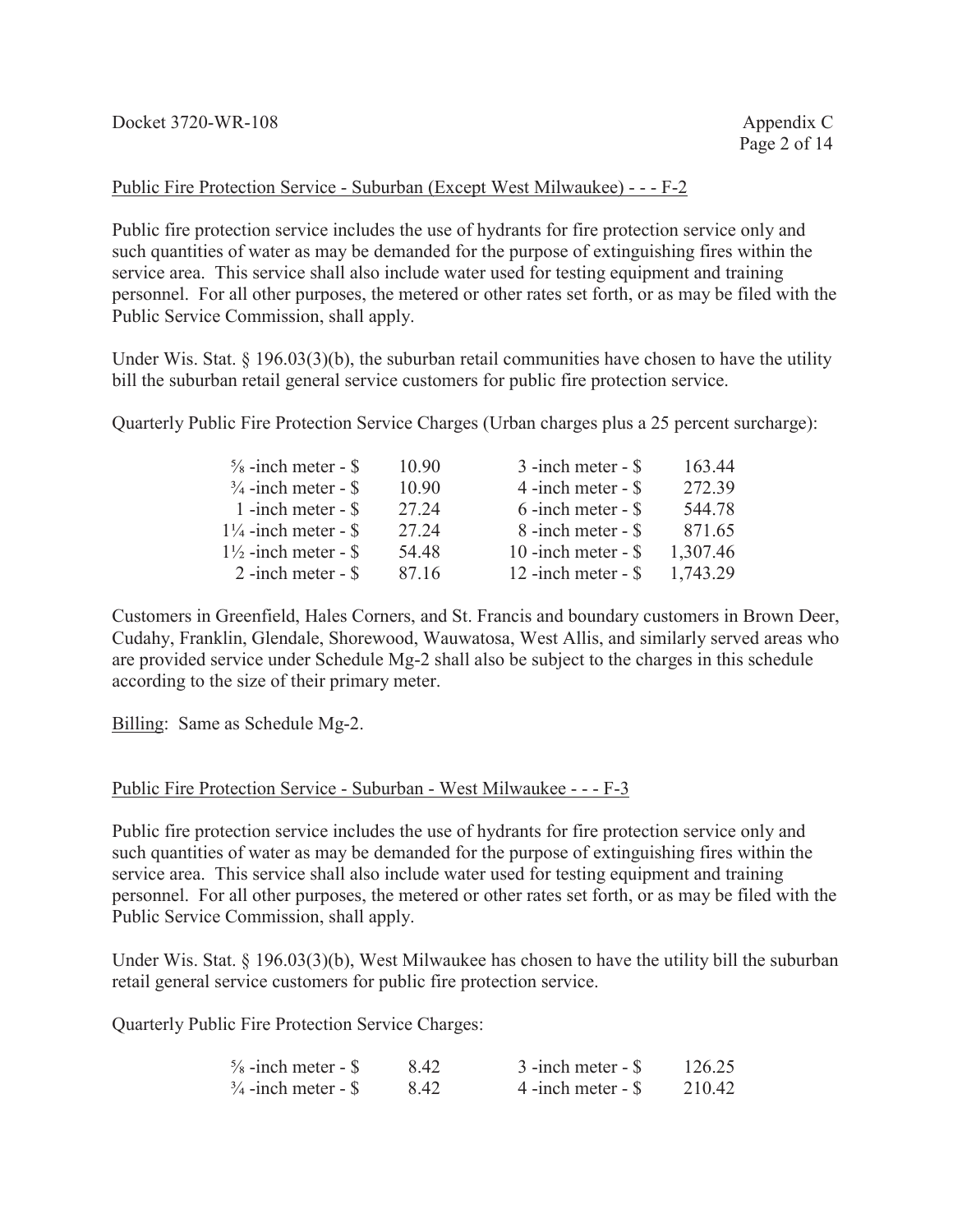| 1 -inch meter $-$ \$            | 21.04 | $6$ -inch meter - $\$ | 420.84   |
|---------------------------------|-------|-----------------------|----------|
| $1\frac{1}{4}$ -inch meter - \$ | 21 04 | 8 -inch meter - \$    | 673.34   |
| $1\frac{1}{2}$ -inch meter - \$ | 42.08 | 10 -inch meter - $\$$ | 1,010.01 |
| $2$ -inch meter - $\$           | 67.33 | 12 -inch meter - $\$  | 1.346.69 |

Customers in West Milwaukee who are provided service under Schedules Mg-3 shall be subject to the charges in this schedule according to the size of their primary meter.

Billing: Same as Schedule Mg-3.

Private Fire Protection Service - - - Pf-1

Delete

# Private Fire Protection Service - Unmetered - - - Upf-1

This service shall consist of permanent or continuous unmetered connections to the main for the purpose of supplying water to private fire protection systems such as automatic sprinkler systems, standpipes, and private hydrants. This service shall also include reasonable quantities of water used for testing check valves and other backflow prevention devices.

Quarterly Private Fire Protection Service Demand Charges - Urban:

| 2 - inch or smaller connection - \$ | 16.00  |
|-------------------------------------|--------|
| 3 - inch connection - \$            | 21.00  |
| 4 - inch connection - \$            | 33.00  |
| 6 - inch connection - \$            | 60.00  |
| 8 - inch connection - \$            | 81.00  |
| $10$ - inch connection - \$         | 123.00 |
| 12 - inch connection - \$           | 231.00 |
| 14 - inch connection - \$           | 249.00 |
| 16 - inch connection - \$           | 474.00 |
|                                     |        |

Quarterly Private Fire Protection Service Demand Charges - Suburban (Urban charges above plus a 25 percent surcharge):

| 2 - inch or smaller connection - \$ | 20.00  |
|-------------------------------------|--------|
| $3$ - inch connection - $\$$        | 26.25  |
| $4$ - inch connection - $\$         | 41 25  |
| $6$ - inch connection - $\$         | 75.00  |
| 8 - inch connection - \$            | 101 25 |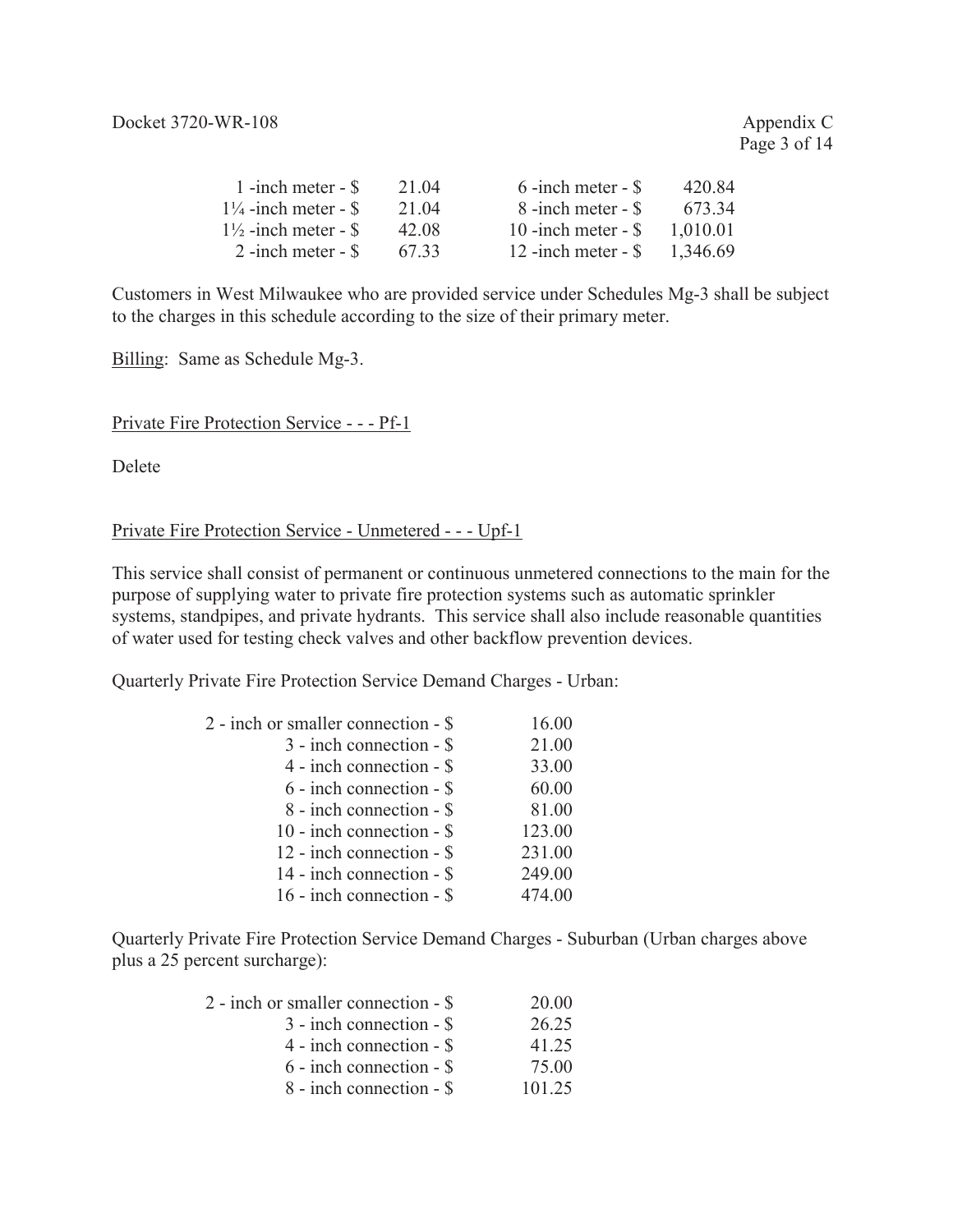Page 4 of 14

| 10 - inch connection - $\$ | 153.75 |
|----------------------------|--------|
| 12 - inch connection - \$  | 288.75 |
| 14 - inch connection - \$  | 311.25 |
| 16 - inch connection - $\$ | 592.50 |

Billing: Same as Schedule Mg-1.

# General Service - Metered - Urban - - - Mg-1

Quarterly Service Charges (All Customer Classes):

| $\frac{5}{8}$ -inch meter - \$  | 16.95 | $3$ -inch meter - $\$$ | 120.86 |
|---------------------------------|-------|------------------------|--------|
| $\frac{3}{4}$ -inch meter - \$  | 16.95 | $4$ -inch meter - $\$  | 184.40 |
| 1 -inch meter $-$ \$            | 27.88 | $6$ -inch meter - $\$  | 329.21 |
| $1\frac{1}{4}$ -inch meter - \$ | 27.88 | 8 -inch meter - \$     | 501 11 |
| $1\frac{1}{2}$ -inch meter - \$ | 4797  | 10 -inch meter - $\$   | 727.20 |
| $2$ -inch meter - $\$           | 73.58 | 12 -inch meter - $\$   | 953.29 |

Plus Volume Charges:

Residential Class:

All water used quarterly - \$1.96 per 100 cubic feet

Nonresidential Class:

| First | 500,000 cubic feet used quarterly - \$1.99 per 100 cubic feet          |
|-------|------------------------------------------------------------------------|
|       | Next $1,500,000$ cubic feet used quarterly - \$1.28 per 100 cubic feet |
|       | Over 2,000,000 cubic feet used quarterly - \$1.15 per 100 cubic feet   |

**Residential Class** includes residential and multi-family residential customers. Residential customers include single-family homes, duplexes, and individually-metered condominiums, apartments, and mobile homes. Multi-family residential customers include master-metered multi-family dwelling units such as condominium complexes, apartment buildings, and mobile home parks.

**Nonresidential Class** includes commercial, industrial, and public authority customers. Commercial customers include business entities and institutions, except governmental entities, that provide goods or services. Churches and parochial schools are not governmental and are classified as commercial. Industrial customers include customers who are engaged in the manufacture or production of goods. Public Authority customers include any department,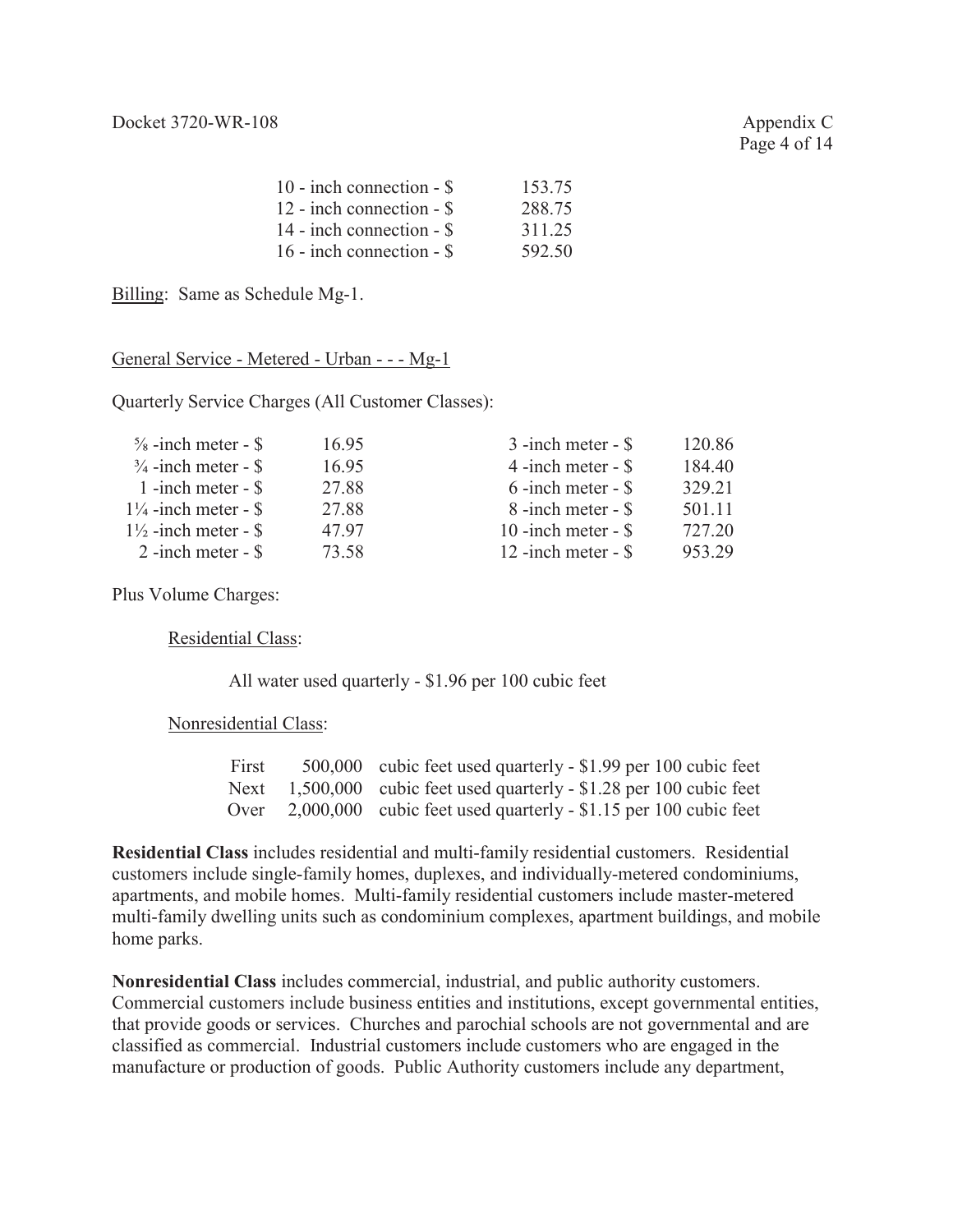agency, or entity of local, state, or federal government, including public schools, colleges, and universities.

Large volume retail customers may be billed monthly based on monthly meter readings at the discretion of Milwaukee Water Works.

Late Payment Charge: 5 percent (See also Wis. Stat. § 62.69(2)(e)).

Billing: See Water Utility Operating Rules (Schedule X-1), Chapter 5 - Billing and Collection.

# General Service - Urban - - - Mg-1.1

Delete.

# General Service - Metered - Suburban (Except West Milwaukee) - - - Mg-2

Quarterly Service Charges (All Customer Classes - Urban charges plus a 25 percent surcharge):

| $\frac{5}{8}$ -inch meter - \$  | 21 19 | $3$ -inch meter - $\$$ | 151.08   |
|---------------------------------|-------|------------------------|----------|
| $\frac{3}{4}$ -inch meter - \$  | 21.19 | $4$ -inch meter - $\$  | 230.50   |
| 1 -inch meter $-$ \$            | 34.85 | $6$ -inch meter - $\$  | 411.51   |
| $1\frac{1}{4}$ -inch meter - \$ | 34.85 | 8 -inch meter - \$     | 626.39   |
| $1\frac{1}{2}$ -inch meter - \$ | 59.96 | 10 -inch meter - $\$   | 909.00   |
| $2$ -inch meter - $\$           | 91.98 | 12 -inch meter - $$$   | 1,191.61 |

Plus Volume Charges for customers in Greenfield, Hales Corners, and St. Francis and boundary customers in Brown Deer, Cudahy, Franklin, Glendale, Shorewood, Wauwatosa, West Allis, and similarly served areas (Urban charges plus a 25 percent surcharge):

# Residential:

All water used quarterly - \$2.45 per 100 cubic feet

Non-Residential:

First 500,000 cubic feet used quarterly - \$ 2.49 per 100 cubic feet Next 1,500,000 cubic feet used quarterly - \$1.60 per 100 cubic feet Over 2,000,000 cubic feet used quarterly - \$ 1.44 per 100 cubic feet

**Residential Class** includes residential and multi-family residential customers. Residential customers include single-family homes, duplexes, and individually-metered condominiums,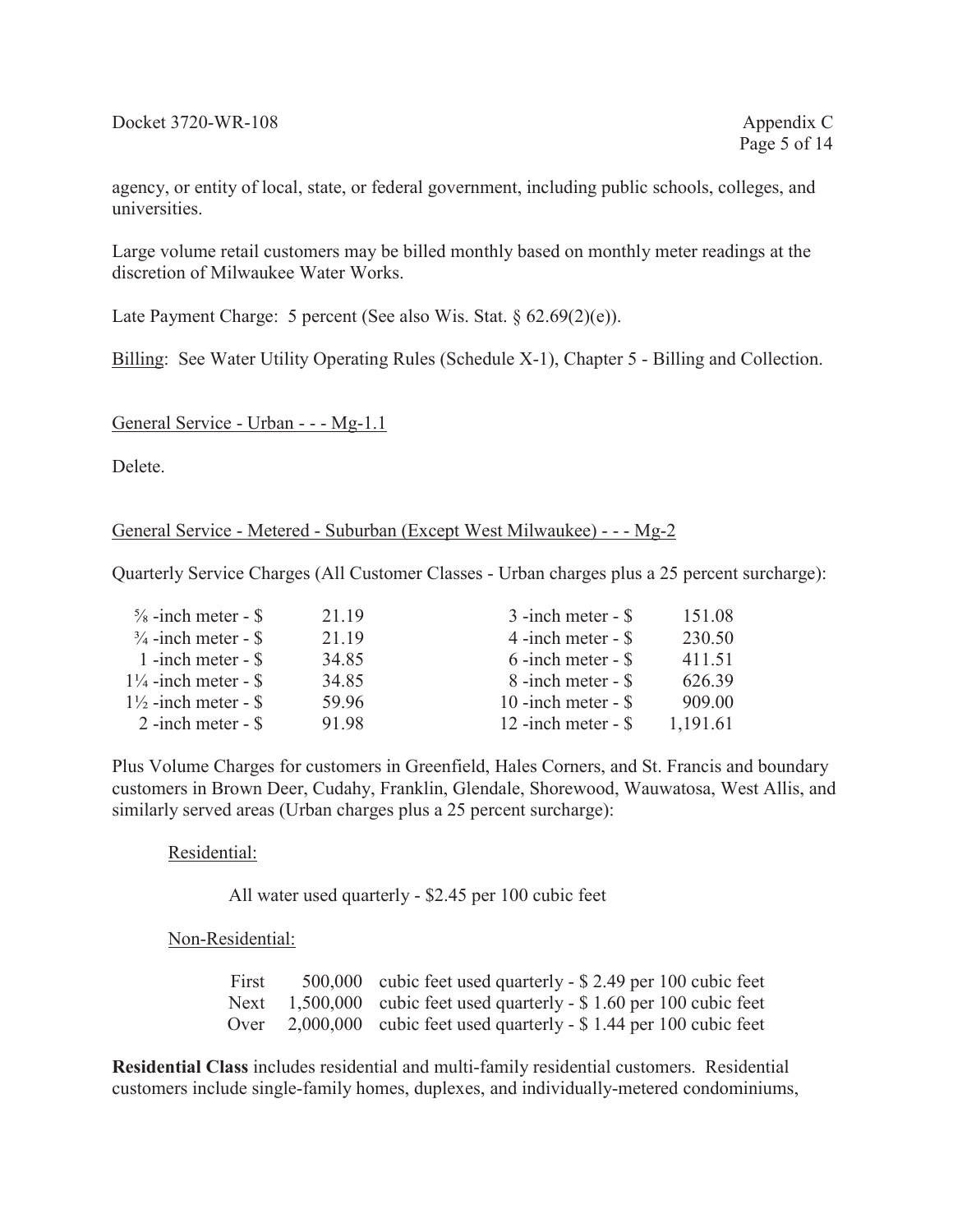apartments, and mobile homes. Multi-family residential customers include master-metered multi-family dwelling units such as condominium complexes, apartment buildings, and mobile home parks.

**Nonresidential Class** includes commercial, industrial, and public authority customers. Commercial customers include business entities and institutions, except governmental entities, that provide goods or services. Churches and parochial schools are not governmental and are classified as commercial. Industrial customers include customers who are engaged in the manufacture or production of goods. Public Authority customers include any department, agency, or entity of local, state, or federal government, including public schools, colleges, and universities.

Billing: Same as Schedule Mg-1.

# General Service - Metered - Suburban - West Milwaukee - - - Mg-3

Quarterly Service Charges:

| $\frac{5}{8}$ -inch meter - \$  | 21.19 | $3$ -inch meter - $\$$ | 151.08   |
|---------------------------------|-------|------------------------|----------|
| $\frac{3}{4}$ -inch meter - \$  | 21.19 | 4 -inch meter - $\$    | 230.50   |
| 1 -inch meter $-$ \$            | 34.85 | $6$ -inch meter - $$$  | 411.51   |
| $1\frac{1}{4}$ -inch meter - \$ | 34.85 | 8 -inch meter - \$     | 626.39   |
| $1\frac{1}{2}$ -inch meter - \$ | 59.96 | 10 -inch meter - $\$   | 909.00   |
| $2$ -inch meter - $\$           | 91.98 | 12 -inch meter - $\$   | 1,191.61 |

Plus Volume Charges:

| First | 10,000 cubic feet used quarterly - \$1.13 per 100 cubic feet    |
|-------|-----------------------------------------------------------------|
| Next. | 490,000 cubic feet used quarterly - \$1.10 per 100 cubic feet   |
| Next  | 1,500,000 cubic feet used quarterly - \$0.99 per 100 cubic feet |
| Over  | 2,000,000 cubic feet used quarterly - \$0.93 per 100 cubic feet |

Billing: Same as Schedule Mg-1.

# Public Service - - - Mpa-1

## Metered Service

Water used by the City of Milwaukee on an intermittent basis for flushing sewers, street washing, flooding skating rinks, drinking fountains, etc., shall be metered and billed according to the rates set forth in Schedule Mg-1.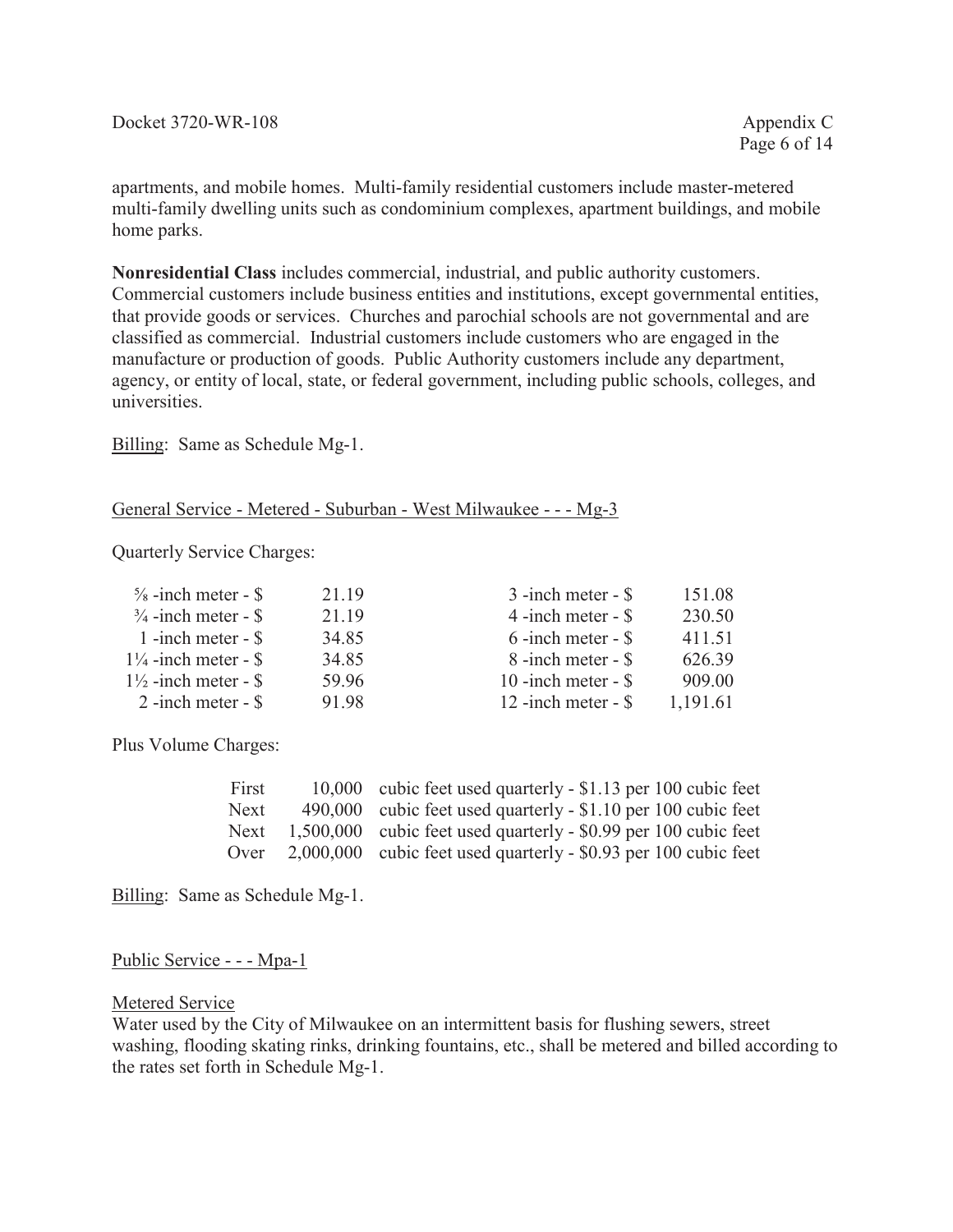# Unmetered Service

Where it is impossible to meter the service, the utility shall estimate the volume of water used based on the pressure, size of opening, and the period of time the water is used. The estimated quantity shall be billed at the volumetric rates set forth in Schedule Mg-1, excluding any service charges.

Billing: Same as Schedule Mg-1.

Miscellaneous Service - - - Mz-1

Deposits:

| \$200.00 |
|----------|
| \$160.00 |
| \$110.00 |
| \$980.00 |
|          |

Hydrant wrench and cap must be returned at the expiration of the hydrant use permit.

Sewer Flushing and Lining: Per 100 feet or portion thereof based on sewer diameter pipe below.

| 12-inch and smaller            | \$31.67    |
|--------------------------------|------------|
| Larger than 12-inch to 24-inch | \$126.67   |
| Larger than 24-inch to 36-inch | \$241.46   |
| Larger than 36-inch to 60-inch | \$649.18   |
| Larger than 60-inch            | \$1,551.70 |

Metered Hydrant Use:

General Service Charge: \$70.00 per week (non-refundable) Meter Installation: \$350.00 per occurrence For Water Used Inside Milwaukee: Apply Urban Volume Charges (Schedule Mg-1) For Water Used Outside Milwaukee: Apply Urban Volume Charges (Schedule Mg-1) plus a 25 percent surcharge.

When water is taken from a Milwaukee Water Works hydrant before obtaining the required permit, a permit fee equaling 4 times the normal original permit fee will be assessed (up to a maximum of \$2,000.00 per occurrence).

Meter size requirement is at the discretion of Milwaukee Water Works.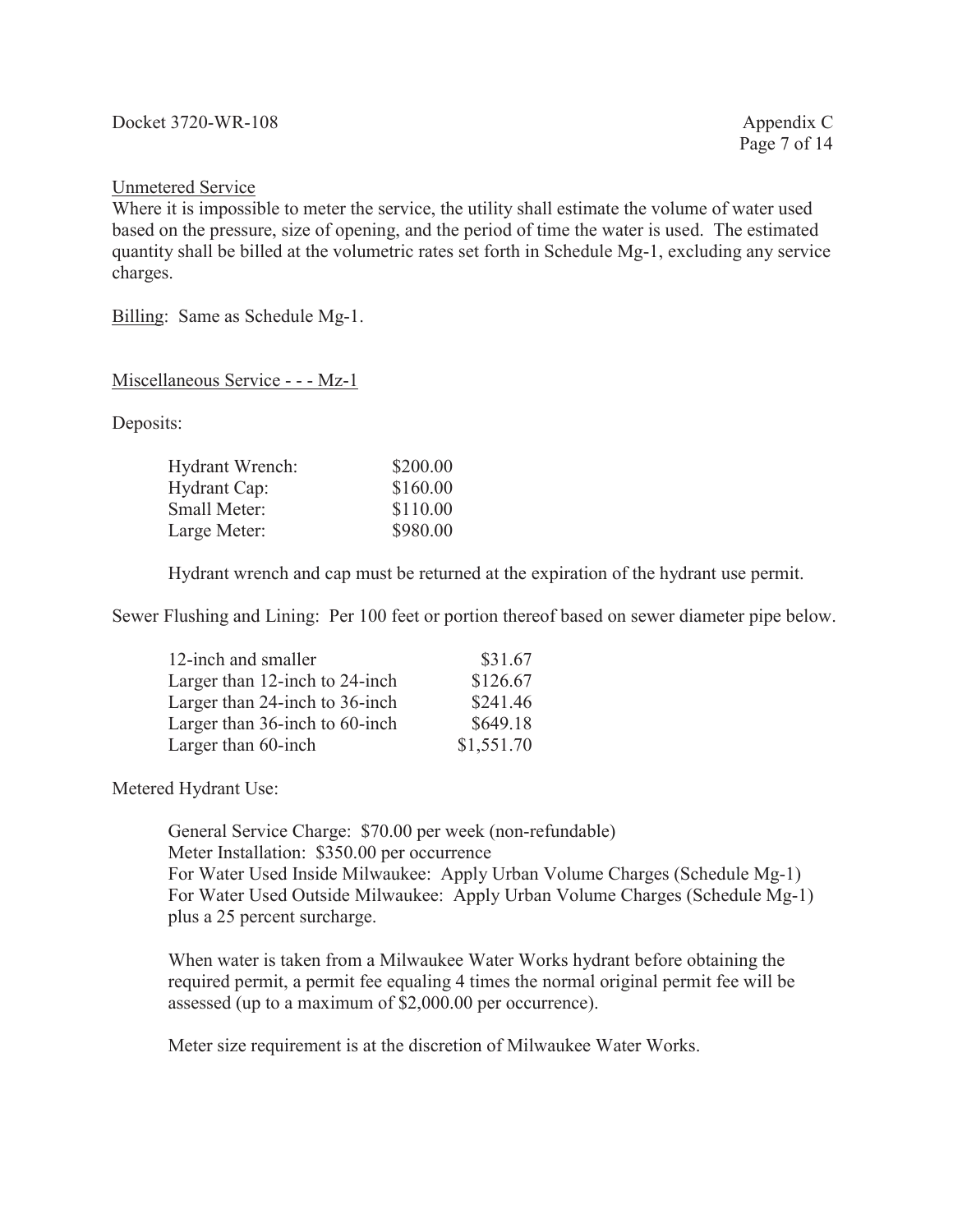## Garden Plots:

Unmetered water from public hydrants used during the growing season (April through September) for garden plots on city property shall be charged the following rates for service (outside the City of Milwaukee add a 25 percent surcharge):

- Irrigable: \$70.00 service charge per hydrant connection per season. \$26.00 per 1,000 square feet or portion thereof. This volume is approximately 1,135 gallons per 100 square feet per growing season.
- Hand-Carry: \$70.00 service charge per hydrant connection per season. \$10.00 per 1,000 square feet or portion thereof. This volume is approximately 427 gallons per 100 square feet per growing season.

City Boulevards Irrigated by Sprinklers: \$22.00 per 1,000 square feet annually.

Chargeable Hose Connections: \$1,020.00 per temporary hose connection at customer request.

Bulk Water Permits:

| Set Up:      | \$70.00 annual fee (non-refundable)  |
|--------------|--------------------------------------|
| Fill Charge: | \$10.00 per visit to fill            |
|              | Volume Charge: Same as Schedule Mg-1 |

Caulkers Test Charge: \$100.00 per test

Inspectors certify that contractor personnel are able to pass a written test on the procedure on how to caulk a water main.

Flow Test Charge: \$400.00 per test

Engineering provides water pressure and fire flow tests on the system. These tests take about 1 to 2 hours.

Billing: Same as Schedule Mg-1.

## Wholesale Water Service - Metered - - - W-1

Wholesale water service to various communities shall be provided at the following charges: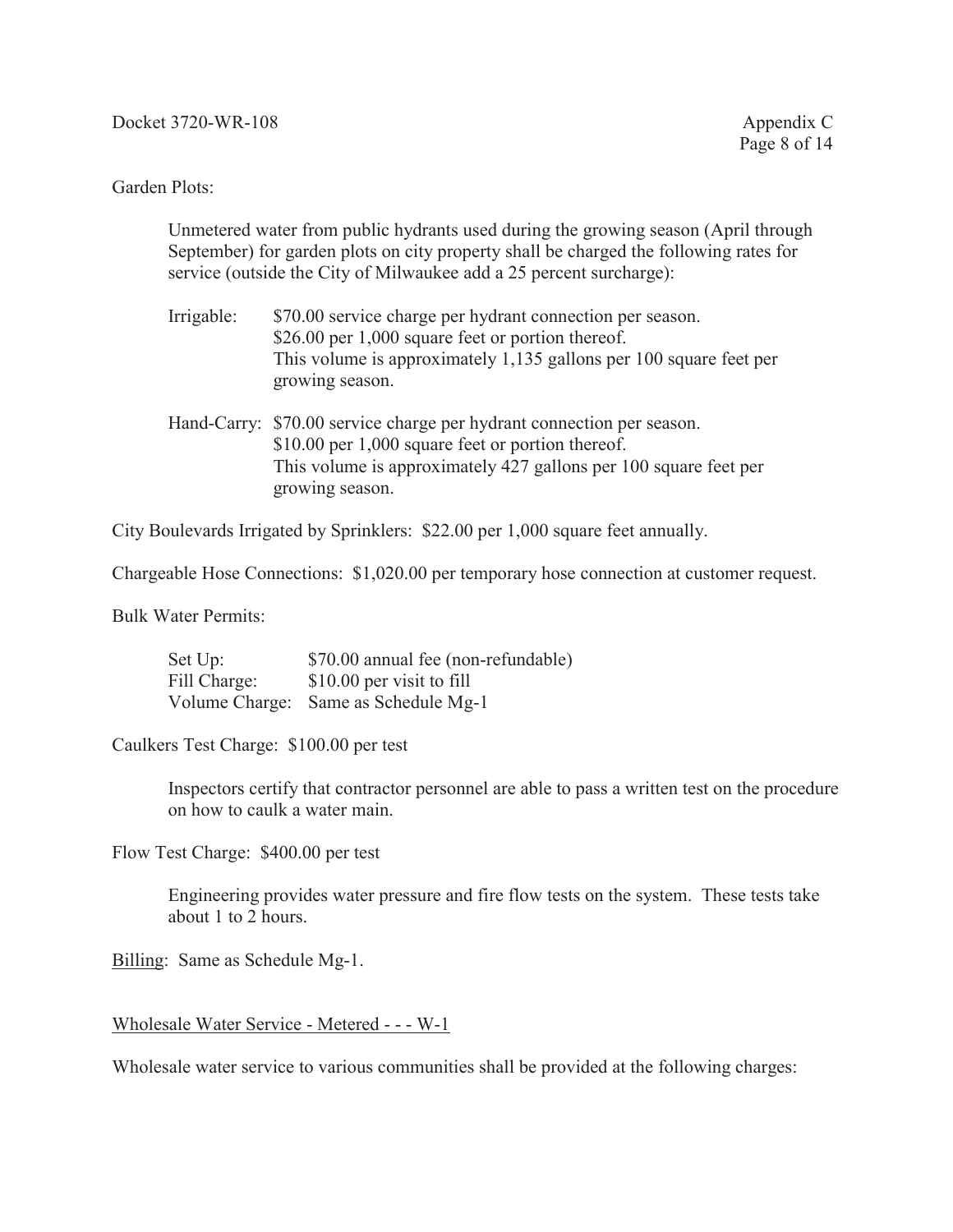|                     | Monthly         | Monthly         | Volume Charge      |
|---------------------|-----------------|-----------------|--------------------|
|                     | Fire Protection | General Service | Per 100 Cubic Feet |
|                     |                 |                 |                    |
| Brown Deer          | \$<br>0.00      | 835.19          | \$1.15             |
| <b>Butler</b>       | \$<br>0.00      | \$274.34        | \$1.07             |
| Greendale           | \$<br>0.00      | \$1,023.59      | \$1.29             |
| Menomonee Falls     | \$<br>0.00      | \$1,023.59      | \$1.10             |
| Mequon              | \$<br>278.24    | 417.53          | \$1.21             |
| New Berlin          | \$<br>0.00      | 835.19          | \$1.09             |
| Shorewood           | \$5,253.90      | \$1,003.20      | \$1.14             |
| Wauwatosa           | S<br>0.00       | \$1,818.00      | \$1.12             |
| West Allis          | \$5,827.15      | \$1,212.00      | \$1.04             |
| County Institutions | S<br>0.00       | \$1,003.20      | \$1.18             |

Billing: Same as Schedule Mg-1.

# Standby Service to City of Cudahy Water Utility - - - Ws-1

Delete.

# Standby Service to North Shore Water Commission - - - Ws-3

Delete.

# Municipal Interconnection Charge - City of Cudahy - - - MI-1

For emergency water service provided to the City of Cudahy, the following charges shall apply:

Service Charge: \$3,500 per year, payable in equal installments on January 1 and July 1 for the year, in advance.

Volume Charge: Applicable charge under Schedule Mg-2.

Billing: Same as Schedule Mg-1.

# Municipal Interconnection Charge - North Shore Water Commission - - - MI-2

For emergency water service provided to the North Shore Water Commission, the following charges shall apply: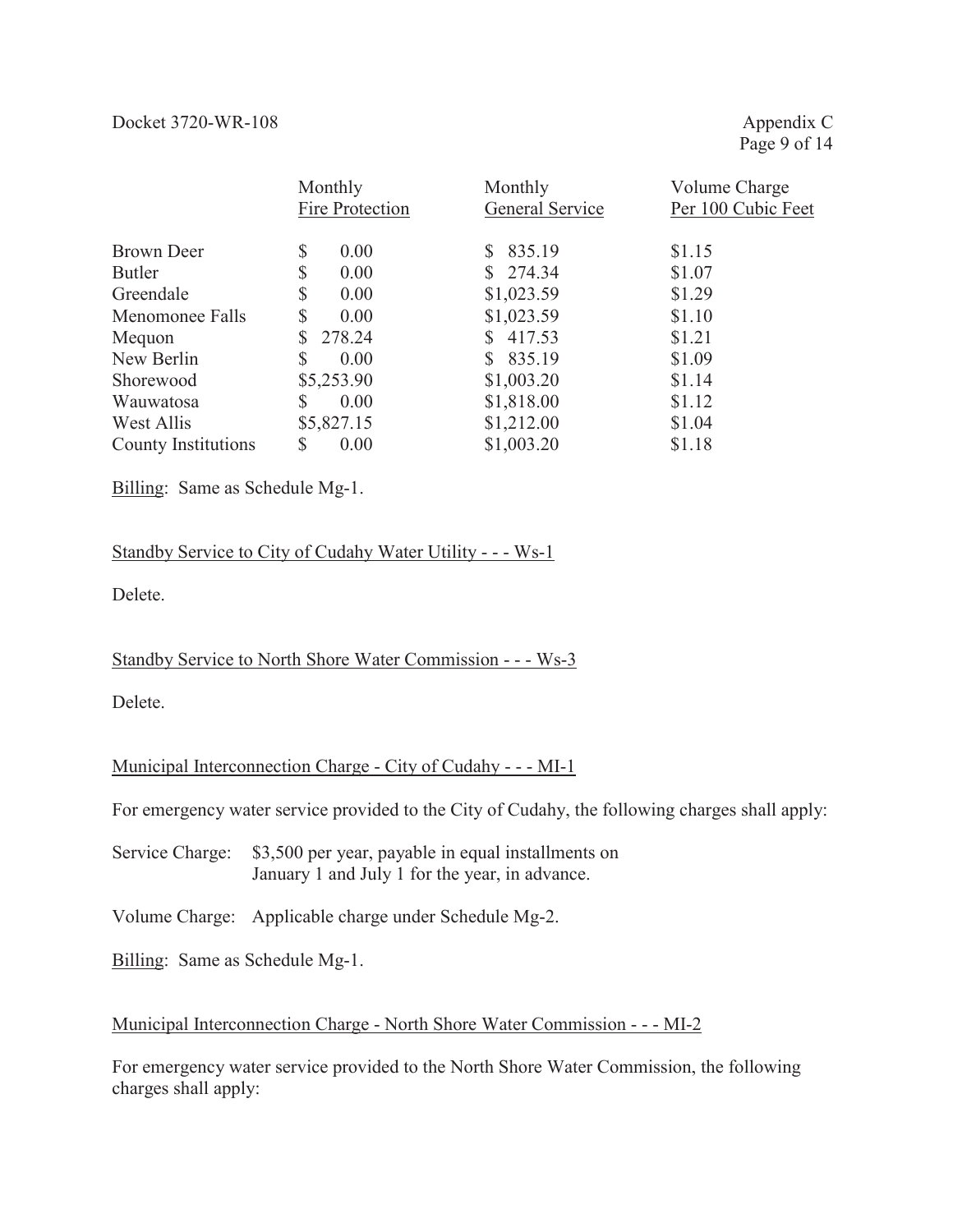Page 10 of 14

Service Charge: \$2,700 per year, payable in equal installments on January 1 and July 1 for the year, in advance.

Volume Charge: Applicable charge under Schedule Mg-2.

Billing: Same as Schedule Mg-1.

# Other Charges - - - OC-1

Payment Not Honored by Financial Institution Charge: The utility shall assess a \$35.00 charge to the customer's account when a payment rendered for utility service is not honored by the customer's financial institution. This charge may not be in addition to, but may be inclusive of, other such charges when the payment was for multiple services.

Special Billing Charge: The utility shall assess a \$35.00 charge to the requestor to cover administrative expenses whenever an existing customer or the property owner requests a special billing outside of the normal utility billing. This charge may not be assessed to a new customer.

Special Meter Reading Charge: The utility shall assess a \$30.00 charge to the requestor whenever an existing customer or the property owner requests a special meter reading by utility personnel on a date other than the regularly scheduled meter reading. This charge may not be assessed if the customer or the property owner provides the meter reading. This charge may not be assessed to a new customer.

Missed Appointment Charge: The utility shall assess a missed appointment charge when a customer, without providing reasonable cancellation notice, fails to be present at the customer's location for an appointment scheduled with utility personnel. The utility may not apply the charge for the first such missed appointment during normal business hours. The utility shall apply the charge for the first such missed appointment after normal business hours.

| During normal business hours: | \$60.00 |
|-------------------------------|---------|
| After normal business hours:  | \$60.00 |

Records Request Charge: The utility shall assess a charge of \$3.00 per bill whenever a customer or the property owner requests copies of bills that exceed two years from the request date.

Billing: Same as Schedule Mg-1.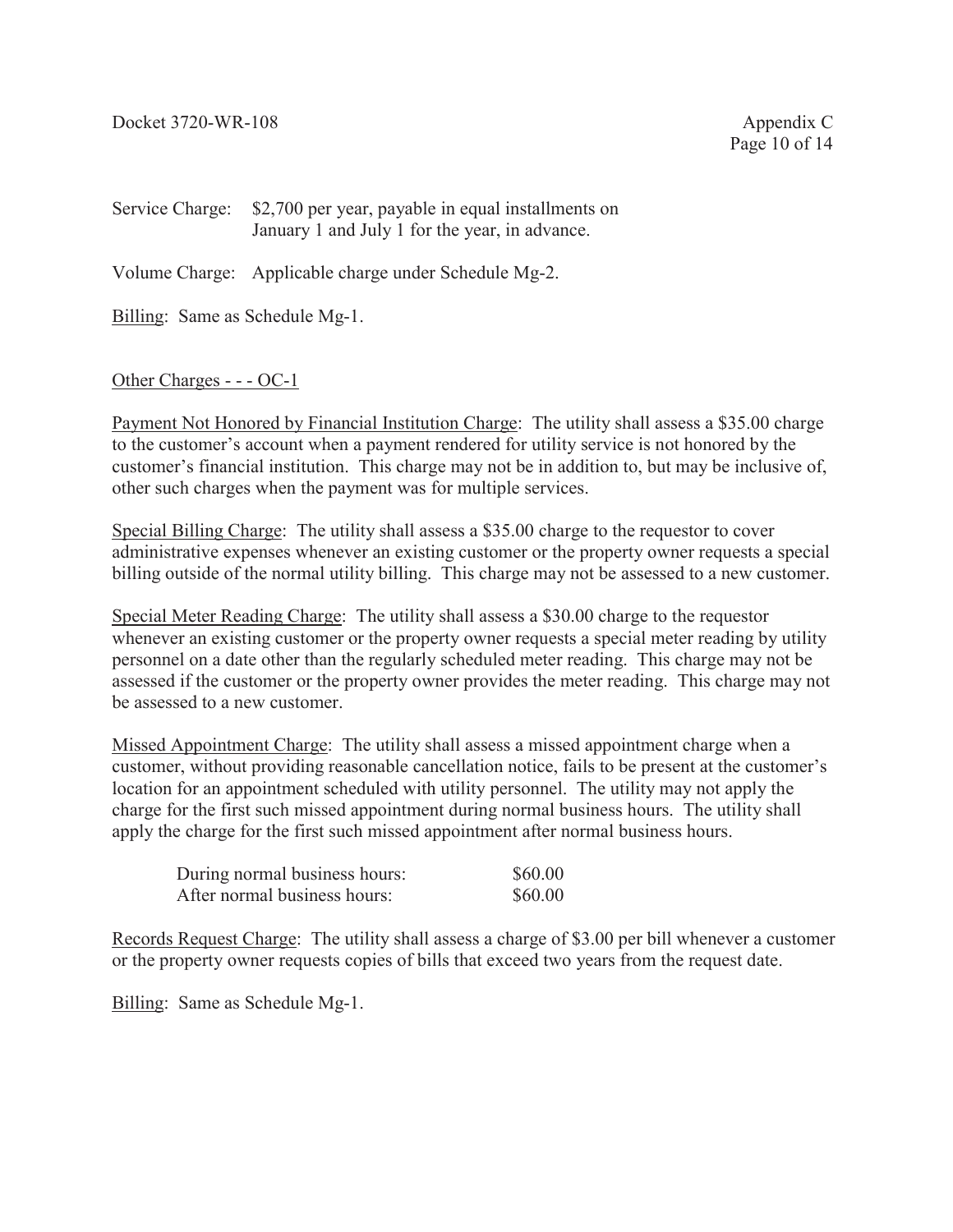# General Water Service - Unmetered - - - Ug-1

Service may be supplied temporarily on an unmetered basis where the utility cannot immediately install a water meter, including water used for construction. Unmetered service shall be billed the amount that would be charged to a metered residential customer using 2,600 cubic feet of water per quarter under Schedule Mg-1, Schedule Mg-2, or Schedule Mg-3, including the service charge for a  $\frac{5}{8}$ -inch meter. If the utility determines that actual usage exceeds 2,600 cubic of water per quarter, an additional charge for the estimated excess usage shall be made according to the rates under Schedule Mg-1, Schedule Mg-2, or Schedule Mg-3.

This schedule applies only to customers with a 1-inch or smaller service connection. For customers with a larger service connection, the utility shall install a temporary meter and charges shall be based on the rates set forth under Schedule Mg-1, Schedule Mg-2, or Schedule Mg-3.

Billing: Same as Schedule Mg-1.

# Seasonal Service - - - Sg-1

Seasonal customers are general service customers who voluntarily request disconnection of water service and who resume service at the same location within 12 months of the disconnection, unless service has been provided to another customer at that location in the intervening period. The utility shall bill seasonal customers the applicable service charges under Schedule Mg-1, Schedule Mg-2, or Schedule Mg-3 year-round, including the period of temporary disconnection.

Seasonal service shall include customers taking service under Schedule Mg-1, Schedule Mg-2, Schedule Mg-3, or Schedule Ug-1.

Upon reconnection, the utility shall apply a charge under Schedule R-1 or Schedule R-2 and require payment of any unpaid charges under this schedule.

Billing: Same as Schedule Mg-1, unless the utility and customer agree to an alternative payment schedule for the period of voluntary disconnection.

Reconnection Charges - - - R-1

During Normal After Normal Business Hours Business Hours

Reinstallation of meter, including  $\begin{array}{ccc}\n\text{Applicable charge} & \text{Applicable charge} \\
\text{valving at curb stop} & \text{in Scheduling} & \text{in Scheduling}\n\end{array}$ valving at curb stop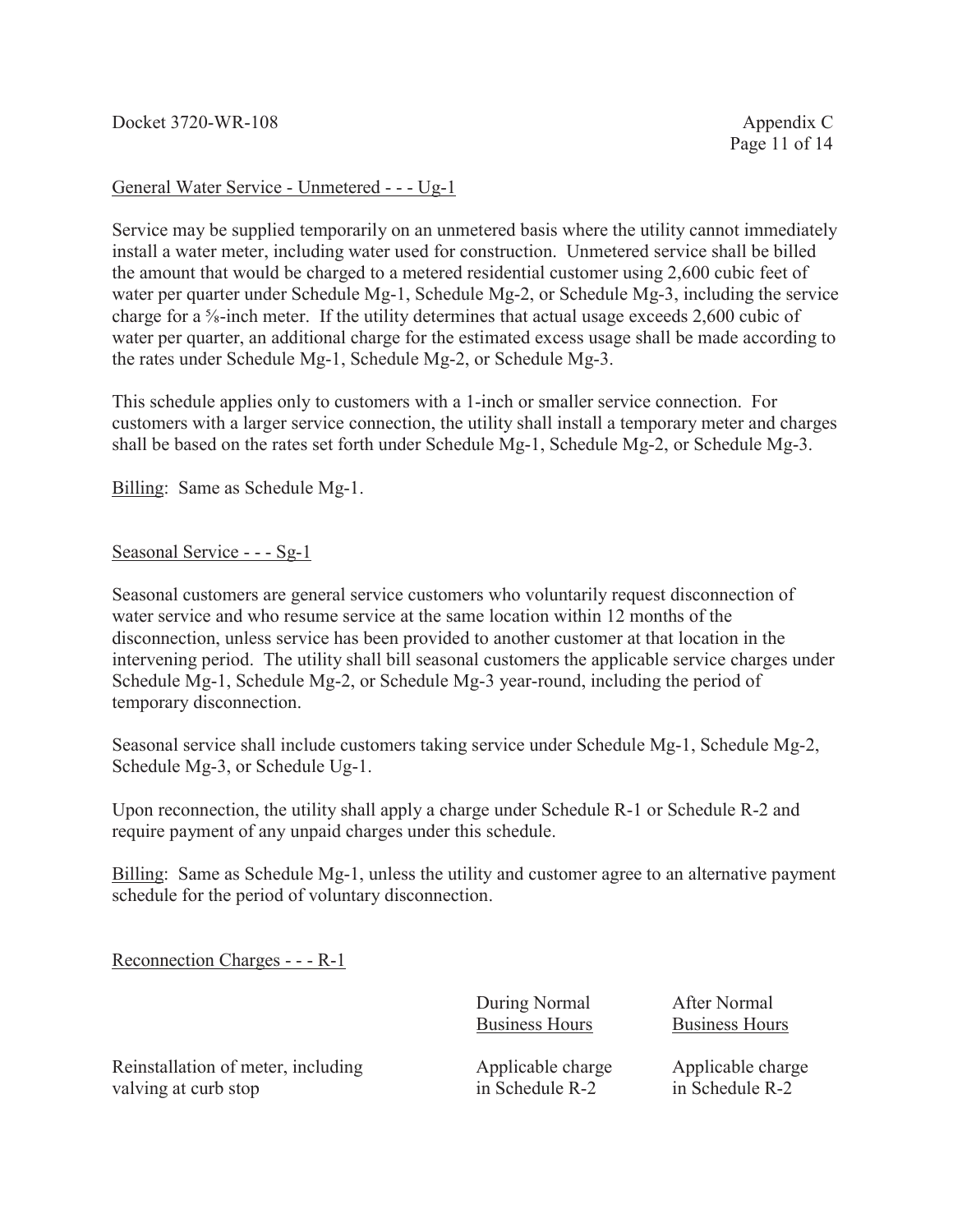Page 12 of 14

plus \$25.00

Valve turned on at curb stop only \$50.00 \$75.00

Note: No charge for disconnection.

Billing: Same as Schedule Mg-1.

Charges for Connections, Repairs, and Resetting Meters - - - Lc-1

Delete.

Charges for Connections, Repairs, and Resetting Meters - - - R-2

Permit Application Charge:

The charge for each separate application made for a tap, branch, or extension includes a non-refundable \$100.00 fee.

Tapping Charge:

The tapping charge covers the cost of the supplied Milwaukee Water Works specified and inspected materials. Materials are to be obtained at the DPW Field Headquarters facility located at 3850 North 35th Street, Milwaukee, WI 53216. Telephone contact numbers are (414) 286-0669 or (414) 286-6123.

Materials include: corporation stop, curb stop, service box (and in paved area a roadway service box) and saddle if specified. Service insulator supplied by the permit holder shall be installed at the curb stop. If work is commenced without obtaining a permit, a permit fee equal to 4 times the normal original fee will be assessed up to a maximum of \$2,000.00 per occurrence.

| Main size     |           | Service Pipe Size |           |  |  |
|---------------|-----------|-------------------|-----------|--|--|
| (Inches)      |           | (Inches)          |           |  |  |
|               |           | $1\frac{1}{2}$    |           |  |  |
| 4             | \$289.00* | \$356.00*         | \$519.00* |  |  |
| 6             | \$220.00  | \$379.00*         | \$551.00* |  |  |
| 8             | \$220.00  | \$434.00*         | \$606.00* |  |  |
| 12 and larger | \$220.00  | \$434.00          | \$606.00  |  |  |

\*Requires and includes tapping saddle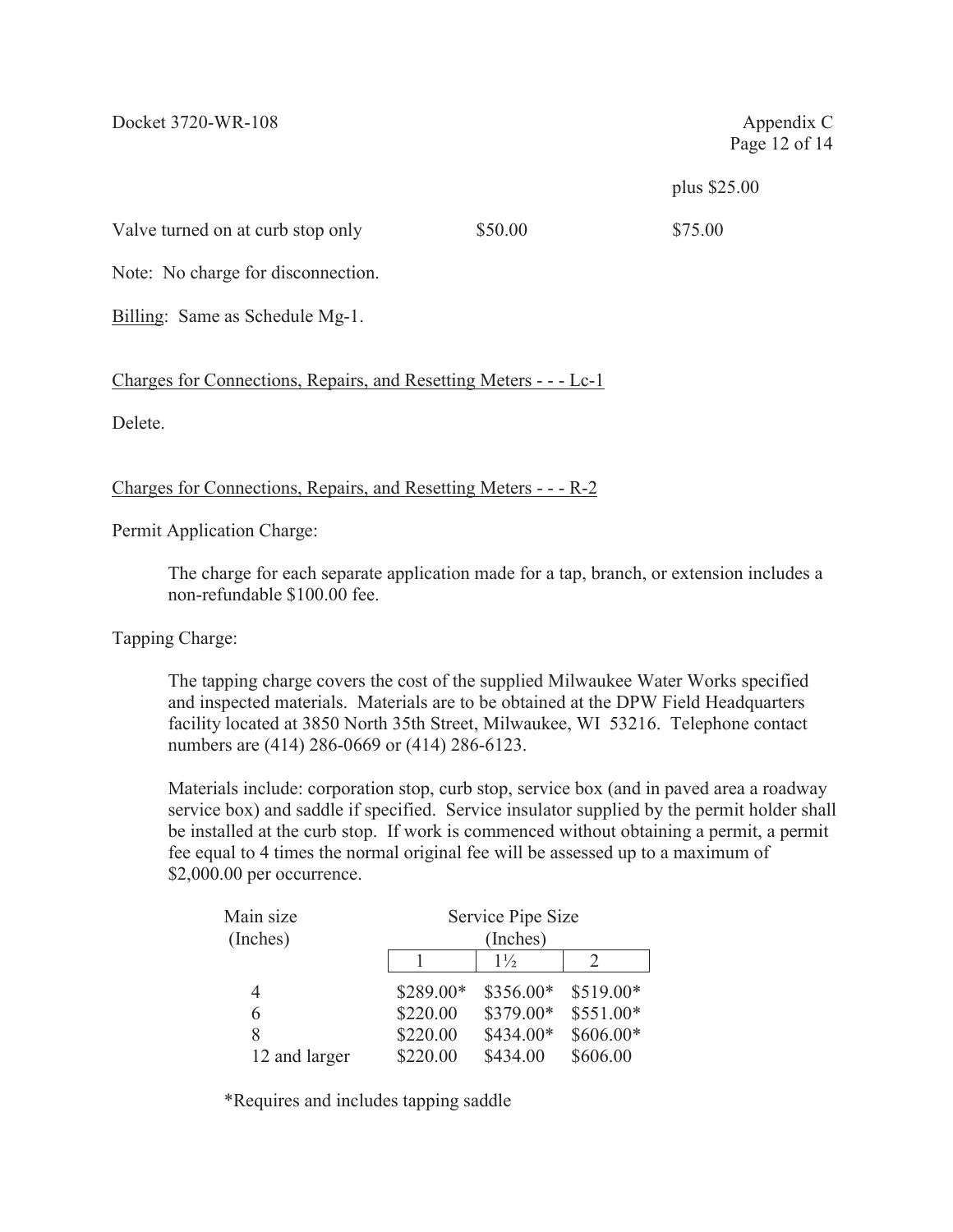Roadway Service Box (if service box is in a paved roadway) - \$180.00

Branch Charge:

The branch charge includes furnishing and installing a special sleeve or tee as required, the branch valve (gate or butterfly), and furnishing the valve box and cover. When work is commenced without obtaining the required permit, a permit fee equaling 4 times the normal original fee will be assessed (up to a maximum of \$2,000.00 per occurrence).

| Main Size | Service Pipe Size |                |            |            |            |            |
|-----------|-------------------|----------------|------------|------------|------------|------------|
| (Inches)  |                   |                | (Inches)   |            |            |            |
|           |                   | 4              |            |            | 10         | 12         |
| 6         | $$1,600.00*$      | \$1,760.00     | \$2,060.00 | N/A        | N/A        | N/A        |
| 8         | $$1,600.00*$      | \$1,760.00     | \$2,040.00 | \$2,870.00 | N/A        | N/A        |
| 12        | N/A               | \$1,910.00     | \$2,200.00 | \$2,720.00 | \$2,650.00 | \$3,000.00 |
| 16        | N/A               | \$2,110.00     | \$2,170.00 | \$2,260.00 | \$3,070.00 | \$3,630.00 |
| 20        | N/A               | $$4,200.00**$$ | \$4,580.00 | \$4,430.00 | \$4,630.00 | \$4,520.00 |

\* - Plumber must supply a reducer at branch valve to install 3-inch pipe.

\*\* - Plumber must supply a reducer at branch valve to install 4-inch pipe.

N/A - Not applicable.

Extension (Meters) Charge:

The extension charge includes furnishing, testing, and installing the meter and automatic meter reading (AMR) device. Prices on request for meter types and sizes not listed. When work is commenced without obtaining the required permit, a permit fee equaling 4 times the normal original fee will be assessed (up to a maximum of \$2,000.00 per occurrence).

| Meter Size (Inches) | Positive Displacement | Compound Turbine |
|---------------------|-----------------------|------------------|
|                     |                       |                  |
| $\frac{5}{8}$       | \$240.00              | N/A              |
| $\frac{3}{4}$       | \$260.00              | N/A              |
|                     | \$310.00              | N/A              |
| $1\frac{1}{2}$      | \$590.00              | N/A              |
| $\overline{2}$      | \$780.00              | N/A              |
| 2C                  | N/A                   | \$1,710.00       |
| 3                   | N/A                   | \$2,190.00       |
| 4                   | N/A                   | \$3,220.00       |
| 6                   | N/A                   | \$4,630.00       |
| 8                   | N/A                   | \$6,940.00       |
| 10                  | N/A                   | \$8,460.00       |
| $4\times2$          | N/A                   | \$6,400.00       |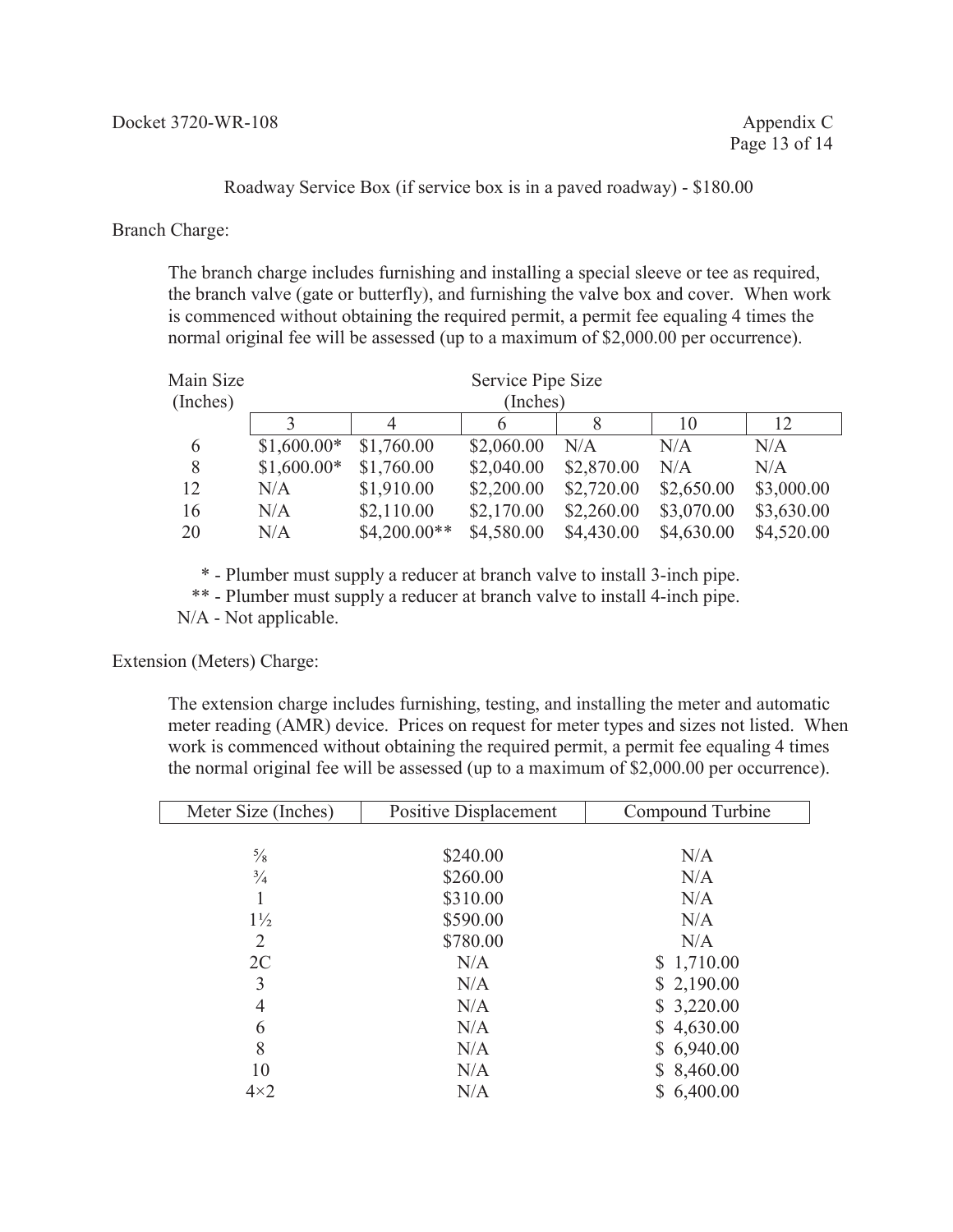Page 14 of 14

| $6\times2$  | N/A | \$8,420.00  |
|-------------|-----|-------------|
| $8\times2$  | N/A | \$11,040.00 |
| $10\times2$ | N/A | \$15,900.00 |

Repair Charges:

Rule 4.1.3 of City of Milwaukee, Department of Public Works, Milwaukee Water Works, Rules and Regulations Governing Water Service, requires that damage through customer negligence be repaired by the utility at the customer's expense. Repair expense will be billed at established rates for parts and labor for actual time and material used.

Charges for complaint tests will be made in accordance with Wis. Admin. Code §§ PSC 185.77 and 185.78.

Meter Reset Charges:

A meter reset charge applies to an account when utility personnel make a service call and find the meter missing, removed illegally, or previously removed at the owner's request.

| Meter Size (Inches) | Charge       |
|---------------------|--------------|
|                     |              |
| $\frac{5}{8}$       | \$<br>50.00  |
| $\frac{3}{4}$       | \$<br>50.00  |
| 1                   | \$<br>50.00  |
| $1\frac{1}{2}$      | \$<br>150.00 |
| 2                   | \$<br>200.00 |
| 2C                  | \$<br>300.00 |
| 3                   | \$<br>390.00 |
| 4                   | \$<br>390.00 |
| 6                   | \$<br>590.00 |
| 8                   | \$<br>790.00 |
| 10                  | \$<br>790.00 |
| $4\times2$          | \$<br>790.00 |
| $6\times2$          | \$<br>790.00 |
| $8\times2$          | \$1,180.00   |
| $10\times 2$        | \$1,580.00   |

Billing: Same as Schedule Mg-1.

Water Utility Operating Rules - - - X-1

No change.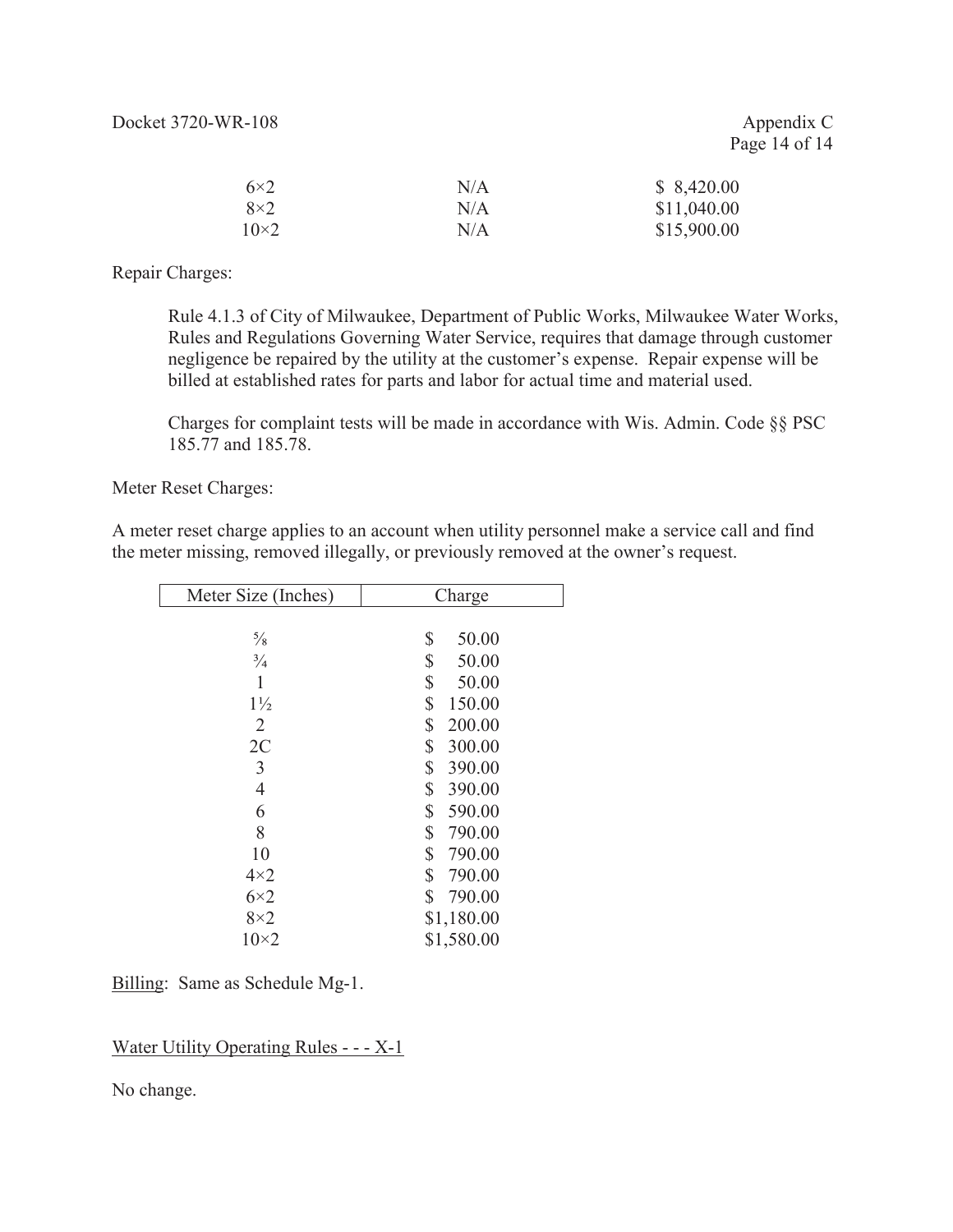#### **Customer Water Bill Comparison at Present and Authorized Rates Urban - Milwaukee**

|                        |                               |                                                         | Quarterly                           |                                     |                   | <b>Quarterly including</b><br><b>Public Fire Protection</b> |                                     |                   |
|------------------------|-------------------------------|---------------------------------------------------------|-------------------------------------|-------------------------------------|-------------------|-------------------------------------------------------------|-------------------------------------|-------------------|
| <b>Customer Type</b>   | <b>Meter Size</b><br>(Inches) | <b>Volume</b><br>$(100 \text{ Cu})$<br>F <sub>t</sub> ) | <b>Bills at Old</b><br><b>Rates</b> | <b>Bills at New</b><br><b>Rates</b> | Percent<br>Change | <b>Bills at Old</b><br><b>Rates</b>                         | <b>Bills at New</b><br><b>Rates</b> | Percent<br>Change |
| Small Residential      | 5/8                           | $\mathfrak{S}$                                          | $\mathbb{S}$<br>24.49               | $\mathcal{S}$<br>26.75              | 9.2%              | \$<br>30.41                                                 | 35.47<br>$\mathcal{S}$              | 16.6%             |
| Residential            | 5/8                           | 15                                                      | 42.29                               | 46.35                               | 9.6%              | 48.21                                                       | 55.07                               | 14.2%             |
| Average Residential    | $5/8$                         | 26                                                      | 61.87                               | 67.91                               | 9.8%              | 67.79                                                       | 76.63                               | 13.0%             |
| Residential            | 3/4                           | 50                                                      | 104.59                              | 114.95                              | 9.9%              | 110.51                                                      | 123.67                              | 11.9%             |
| Residential            | 3/4                           | 75                                                      | 149.09                              | 163.95                              | $10.0\%$          | 155.01                                                      | 172.67                              | 11.4%             |
| Commercial             | $\mathbf{1}$                  | 100                                                     | 205.69                              | 226.88                              | 10.3%             | 225.32                                                      | 248.67                              | 10.4%             |
| Commercial             | 11/2                          | 200                                                     | 399.15                              | 445.97                              | 11.7%             | 443.71                                                      | 489.55                              | 10.3%             |
| Commercial             | 11/2                          | 500                                                     | 903.15                              | 1,042.97                            | 15.5%             | 947.71                                                      | 1,086.55                            | 14.7%             |
| Commercial             | 2                             | 1,000                                                   | 1,776.89                            | 2,063.58                            | 16.1%             | 1,845.32                                                    | 2,133.31                            | 15.6%             |
| Commercial             | 3                             | 2,000                                                   | 3,538.68                            | 4,100.86                            | 15.9%             | 3,675.54                                                    | 4,231.61                            | 15.1%             |
| Commercial             | $\overline{4}$                | 5,000                                                   | 8,747.05                            | 10,134.40                           | 15.9%             | 8,969.84                                                    | 10,352.31                           | 15.4%             |
| Public Authority       | 8                             | 7,000                                                   | 11,552.03                           | 13,011.11                           | 12.6%             | 12,287.23                                                   | 13,708.43                           | 11.6%             |
| Large Commercial       | 6                             | 10,000                                                  | 14,558.03                           | 16,679.21                           | 14.6%             | 14,978.15                                                   | 17,115.03                           | 14.3%             |
| Large Public Authority | 10                            | 12,000                                                  | 17,551.11                           | 19,637.20                           | 11.9%             | 18,490.01                                                   | 20,683.17                           | 11.9%             |
| Large Industrial       | 6                             | 20,000                                                  | 25,658.03                           | 29,479.21                           | 14.9%             | 26,078.15                                                   | 29,915.03                           | 14.7%             |
| Large Public Authority | 6                             | 28,000                                                  | 33,658.03                           | 38,679.21                           | 14.9%             | 34,078.15                                                   | 39,115.03                           | 14.8%             |
| Large Industrial       | 8                             | 90,000                                                  | 95,982.03                           | 110,151.11                          | 14.8%             | 96,717.23                                                   | 110,848.43                          | 14.6%             |
| Large Industrial       | 10                            | 100,000                                                 | 106,431.11                          | 121,877.20                          | 14.5%             | 107,370.01                                                  | 122,923.17                          | 14.5%             |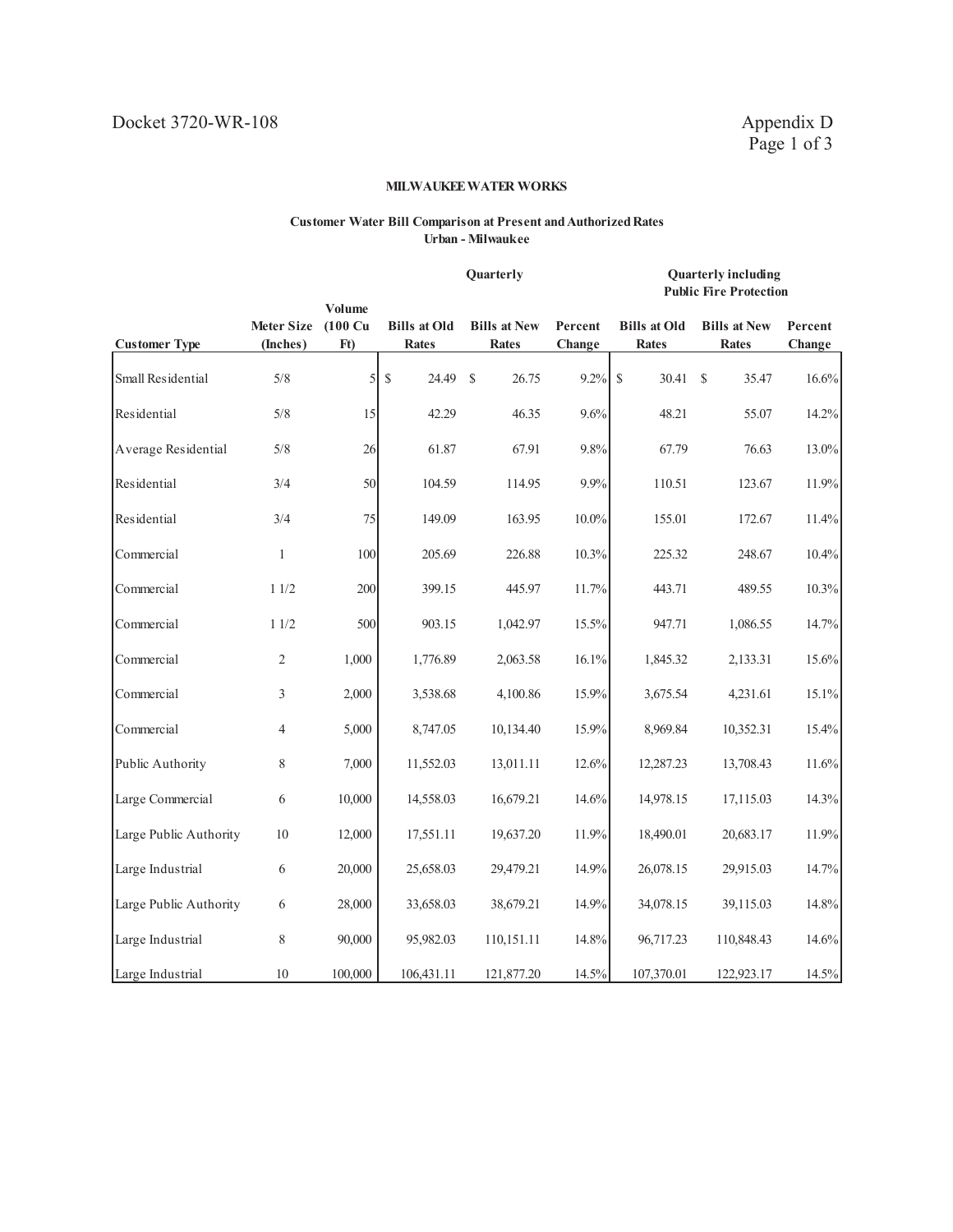#### **Customer Water Bill Comparison at Present and Authorized Rates Suburban - Greenfield, Hales Corners, St. Francis, and Boundary Customers**

**Quarterly Quarterly including** 

|                      |                                |                          |                                     |                                     |                   | <b>Public Fire Protection</b>       |                                     |                   |
|----------------------|--------------------------------|--------------------------|-------------------------------------|-------------------------------------|-------------------|-------------------------------------|-------------------------------------|-------------------|
| <b>Customer Type</b> | Meter Size (100 Cu<br>(Inches) | Volume<br>F <sub>t</sub> | <b>Bills at Old</b><br><b>Rates</b> | <b>Bills at New</b><br><b>Rates</b> | Percent<br>Change | <b>Bills at Old</b><br><b>Rates</b> | <b>Bills at New</b><br><b>Rates</b> | Percent<br>Change |
| Small Residential    | 5/8                            | $\mathfrak{S}$           | $\$$<br>30.64                       | <sup>S</sup><br>33.44               | 9.1%              | $\$$<br>38.05                       | 44.34<br><sup>\$</sup>              | 16.5%             |
| Residential          | 5/8                            | 15 <sup>1</sup>          | 52.92                               | 57.94                               | 9.5%              | 60.33                               | 68.84                               | 14.1%             |
| Average Residential  | 5/8                            | 22                       | 68.52                               | 75.09                               | 9.6%              | 75.93                               | 85.99                               | 13.3%             |
| Residential          | 3/4                            | 50                       | 130.90                              | 143.69                              | 9.8%              | 138.31                              | 154.59                              | 11.8%             |
| Residential          | 3/4                            | 75                       | 186.60                              | 204.94                              | 9.8%              | 194.01                              | 215.84                              | 11.3%             |
| Commercial           | $\mathbf{1}$                   | 100                      | 257.42                              | 283.85                              | 10.3%             | 281.95                              | 311.09                              | 10.3%             |
| Commercial           | $\mathbf{1}$                   | 150                      | 362.17                              | 408.35                              | 12.8%             | 386.70                              | 435.59                              | 12.6%             |
| Commercial           | 11/2                           | 200                      | 498.75                              | 557.96                              | 11.9%             | 554.45                              | 612.44                              | 10.5%             |
| Commercial           | 11/2                           | 500                      | 1,127.25                            | 1,304.96                            | 15.8%             | 1,182.95                            | 1,359.44                            | 14.9%             |
| Commercial           | 2                              | 750                      | 1,693.16                            | 1,959.48                            | 15.7%             | 1,778.70                            | 2,046.64                            | 15.1%             |
| Commercial           | $\mathfrak{2}$                 | 1,000                    | 2,216.91                            | 2,581.98                            | 16.5%             | 2,302.45                            | 2,669.14                            | 15.9%             |
| Public Authority     | $\overline{2}$                 | 1,500                    | 3,264.41                            | 3,826.98                            | 17.2%             | 3,349.95                            | 3,914.14                            | 16.8%             |
| Public Authority     | 3                              | 2,000                    | 4,414.15                            | 5,131.08                            | 16.2%             | 4,585.22                            | 5,294.52                            | 15.5%             |
| Commercial           | 3                              | 3,000                    | 6,509.15                            | 7,621.08                            | 17.1%             | 6,680.22                            | 7,784.52                            | 16.5%             |
| Industrial           | $\overline{4}$                 | 4,000                    | 8,814.61                            | 10,190.50                           | 15.6%             | 9,093.10                            | 10,462.89                           | 15.1%             |
| Large Commercial     | 6                              | 5,000                    | 11,235.84                           | 12,861.51                           | 14.5%             | 11,760.99                           | 13,406.29                           | 14.0%             |
| Large Industrial     | 6                              | 10,000                   | 18,200.84                           | 20,861.51                           | 14.6%             | 18,725.99                           | 21,406.29                           | 14.3%             |
| Large Industrial     | 8                              | 25,000                   | 38,765.84                           | 44,276.39                           | 14.2%             | 39,684.85                           | 45,148.04                           | 13.8%             |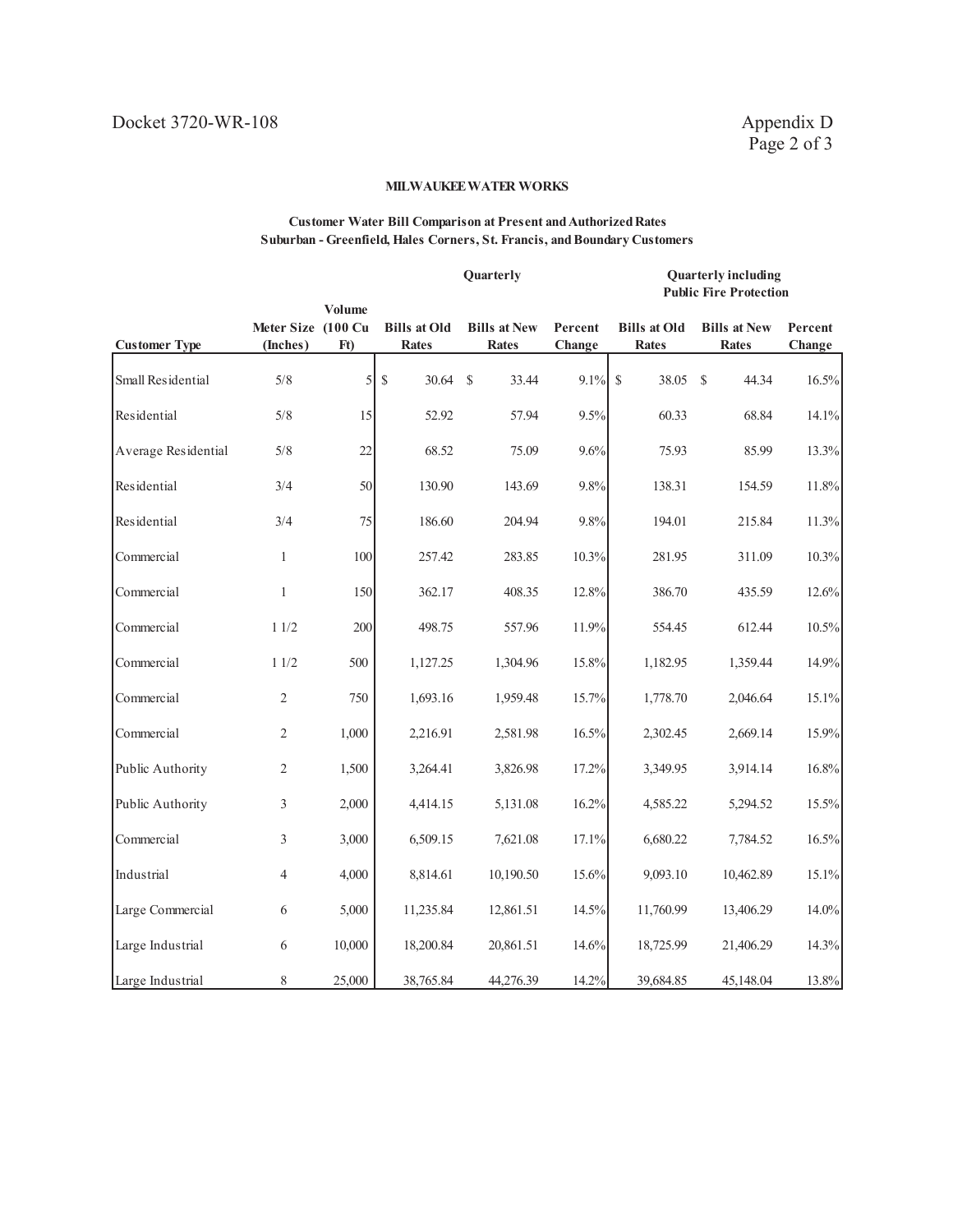#### **Customer Water Bill Comparison at Present and Authorized Rates Suburban - West Milwaukee**

#### **Quarterly Quarterly including Public Fire Protection**

| <b>Customer Type</b> | Meter Size (100 Cu<br>(Inches) | Volume<br>F <sub>t</sub> ) | <b>Bills at Old</b><br><b>Rates</b> | <b>Bills at New</b><br><b>Rates</b> | Percent<br>Change | <b>Bills at Old</b><br><b>Rates</b> | <b>Bills at New</b><br><b>Rates</b> | Percent<br>Change |
|----------------------|--------------------------------|----------------------------|-------------------------------------|-------------------------------------|-------------------|-------------------------------------|-------------------------------------|-------------------|
| Small Residential    | 5/8                            | 5                          | \$<br>25.30                         | 26.84<br>$\mathcal{S}$              | 6.1%              | <sup>\$</sup><br>31.59              | $\mathcal{S}$<br>35.26              | 11.6%             |
| Residential          | 5/8                            | 15                         | 36.90                               | 38.14                               | 3.4%              | 43.19                               | 46.56                               | 7.8%              |
| Average Residential  | 5/8                            | 27                         | 50.82                               | 51.70                               | 1.7%              | 57.11                               | 60.12                               | 5.3%              |
| Residential          | 3/4                            | 50                         | 77.50                               | 77.69                               | 0.2%              | 83.79                               | 86.11                               | 2.8%              |
| Residential          | 3/4                            | 75                         | 106.50                              | 105.94                              | $-0.5%$           | 112.79                              | 114.36                              | 1.4%              |
| Commercial           | $\mathbf{1}$                   | 100                        | 150.62                              | 147.85                              | $-1.8%$           | 171.48                              | 168.89                              | $-1.5%$           |
| Commercial           | $\mathbf{1}$                   | 150                        | 207.02                              | 202.85                              | $-2.0%$           | 227.88                              | 223.89                              | $-1.8%$           |
| Commercial           | 11/2                           | 200                        | 295.25                              | 282.96                              | $-4.2%$           | 342.60                              | 325.04                              | $-5.1%$           |
| Commercial           | 11/2                           | 500                        | 633.65                              | 612.96                              | $-3.3%$           | 681.00                              | 655.04                              | $-3.8%$           |
| Commercial           | $\overline{2}$                 | 750                        | 957.81                              | 919.98                              | $-3.9%$           | 1,030.52                            | 987.31                              | $-4.2%$           |
| Commercial           | $\overline{2}$                 | 1,000                      | 1,239.81                            | 1,194.98                            | $-3.6%$           | 1,312.52                            | 1,262.31                            | $-3.8%$           |
| Commercial           | $\overline{2}$                 | 1,500                      | 1,803.81                            | 1,744.98                            | $-3.3%$           | 1,876.52                            | 1,812.31                            | $-3.4%$           |
| Commercial           | 3                              | 2,000                      | 2,470.05                            | 2,354.08                            | $-4.7%$           | 2,615.46                            | 2,480.33                            | $-5.2\%$          |
| Industrial           | 3                              | 3,000                      | 3,598.05                            | 3,454.08                            | $-4.0%$           | 3,743.46                            | 3,580.33                            | $-4.4%$           |
| Commercial           | 4                              | 4,000                      | 4,936.51                            | 4,633.50                            | $-6.1%$           | 5,173.22                            | 4,843.92                            | $-6.4%$           |
| Industrial           | 4                              | 5,000                      | 6,064.51                            | 5,733.50                            | $-5.5\%$          | 6,301.22                            | 5,943.92                            | $-5.7\%$          |
| Large Industrial     | 6                              | 10,000                     | 11,475.74                           | 10,864.51                           | $-5.3\%$          | 11,922.11                           | 11,285.35                           | $-5.3%$           |
| Large Industrial     | 8                              | 25,000                     | 26,800.74                           | 25,629.39                           | $-4.4%$           | 27,581.89                           | 26,302.73                           | $-4.6%$           |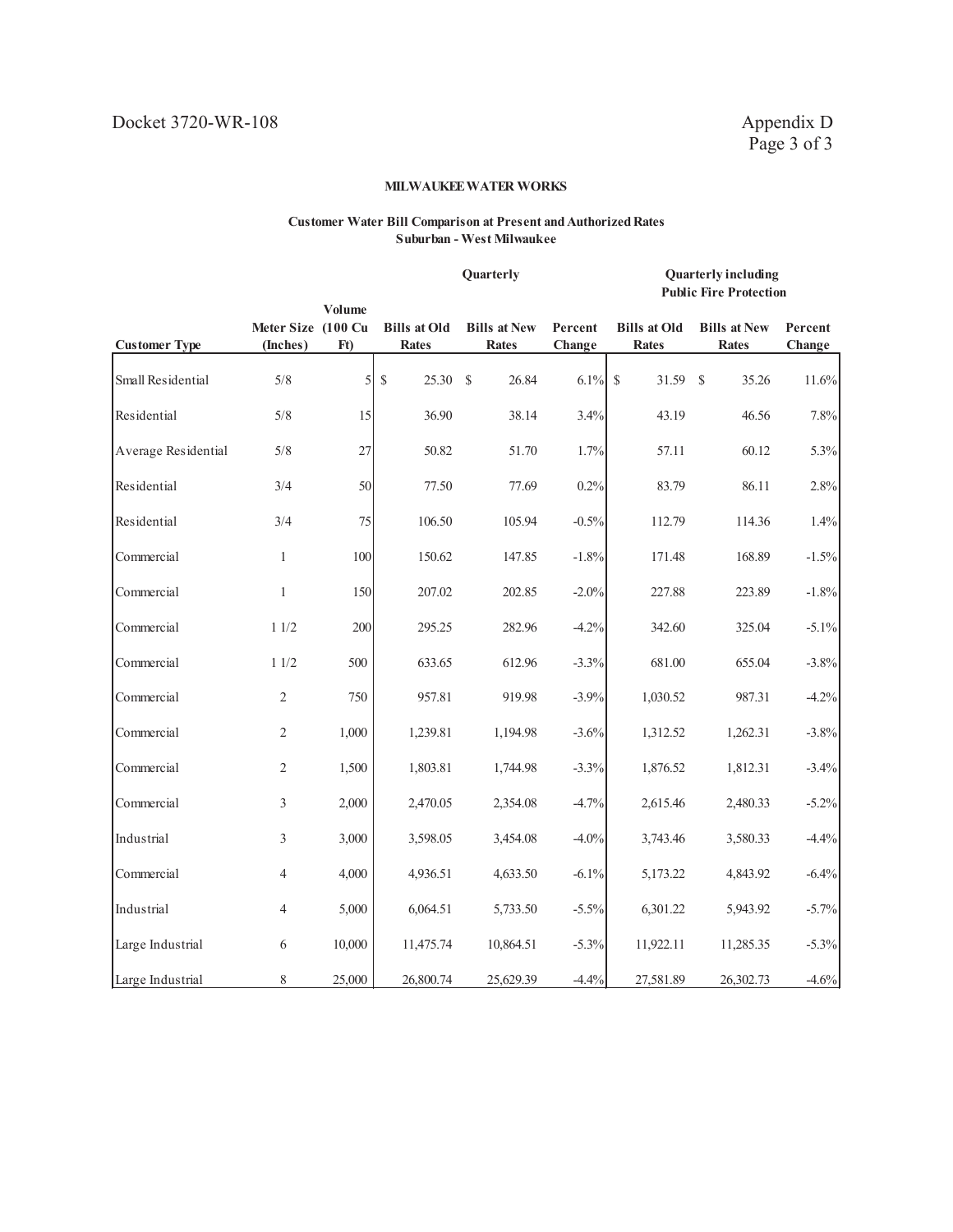# **Schedule of Depreciation Rates Effective January 1, 2014**

| Account<br>Number | <b>Account Title</b>                       | Deprec.<br>Rate |
|-------------------|--------------------------------------------|-----------------|
|                   | <b>SOURCE OF SUPPLY PLANT</b>              |                 |
| 313               | Lake, River and Other Intakes              | 1.7%            |
| 316               | <b>Supply Mains</b>                        | 1.8%            |
|                   | <b>PUMPING PLANT</b>                       |                 |
| 321               | Structures and Improvements                | $3.2\%$         |
| 325               | <b>Electric Pumping Equipment</b>          | 4.4%            |
|                   | WATER TREATMENT PLANT                      |                 |
| 331               | Structures and Improvements                | 3.2%            |
| 332               | Sand and Other Media Filtration Equipment  | 3.3%            |
| 334               | Other Water Filtration Equipment           | $6.0\%$         |
|                   | TRANSMISSION AND DISTRIBUTION PLANT        |                 |
| 342               | Distribution Reservoirs and Standpipes     | 1.9%            |
| 343               | <b>Transmission and Distribution Mains</b> | 1.3%            |
| 346               | <b>Meters</b>                              | 5.5%            |
| 348               | Hydrants                                   | 2.2%            |
|                   | <b>GENERAL PLANT</b>                       |                 |
| 390               | Structures and Improvements                | 2.9%            |
| 391               | Office Furniture and Equipment             | 5.8%            |
| 391.1             | Computer Equipment                         | 26.7%           |
| 392               | <b>Transportation Equipment</b>            | 13.3%           |
| 393               | <b>Stores Equipment</b>                    | 5.8%            |
| 394               | Tools, Shop and Garage Equipment           | 5.8%            |
| 395               | Laboratory Equipment                       | 5.8%            |
| 396               | Power Operated Equipment                   | 7.5%            |
| 397               | <b>Communication Equipment</b>             | 15.0%           |
| 397.1             | <b>SCADA</b> Equipment                     | 9.2%            |
| 398               | Miscellaneous Equipment                    | 5.8%            |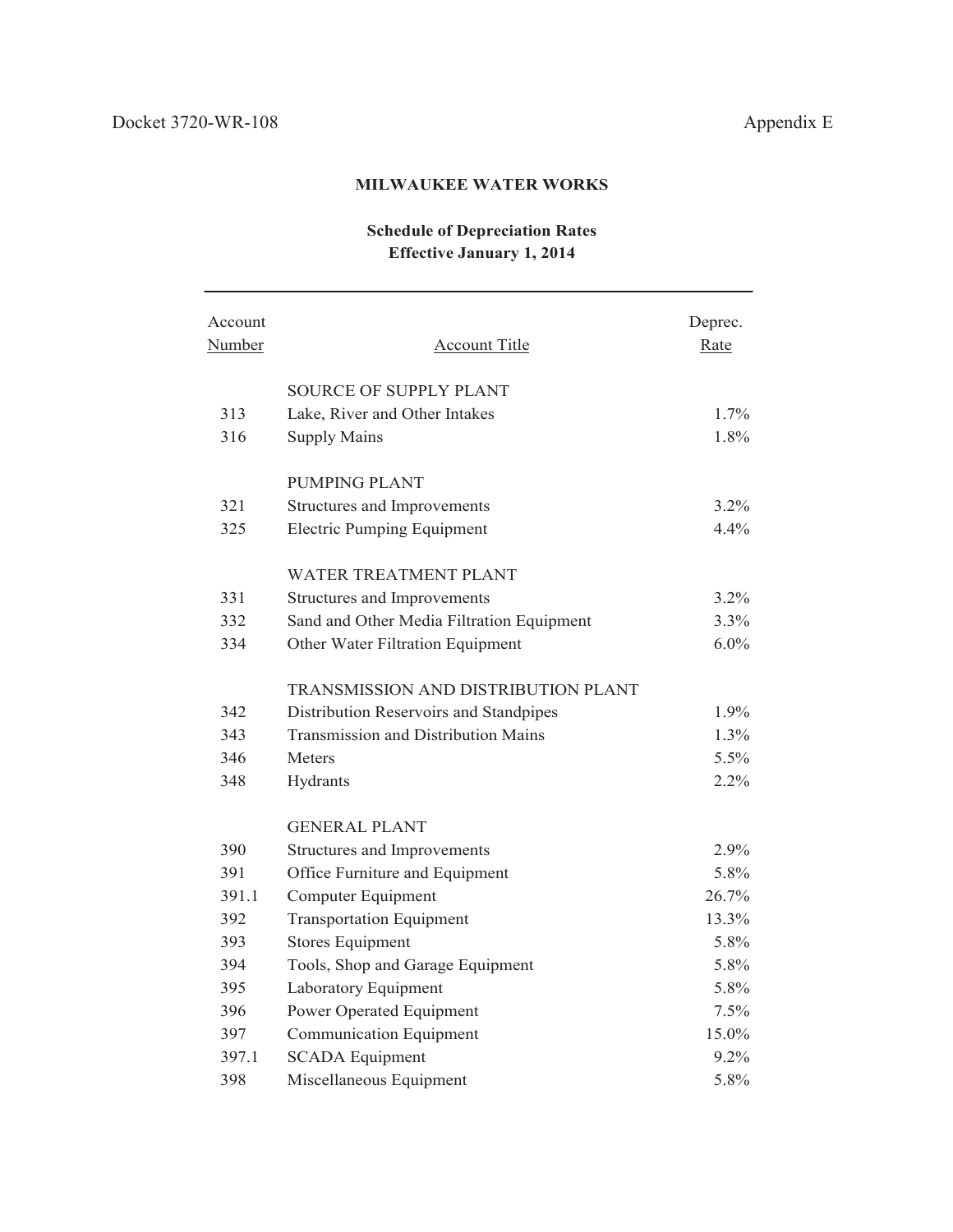## **PUBLIC SERVICE COMMISSION OF WISCONSIN**

Application of Milwaukee Water Works, Milwaukee County, Wisconsin, for Authority to Increase Water Rates 3720-WR-108

## **DISSENT OF COMMISSIONER ERIC CALLISTO**

I write separately to briefly explain my dissenting position from the Commission decisions regarding differential rate of return (ROR) and public fire protection (PFP) cost allocation.

On differential ROR, I would have allowed a 100 basis point differential between Milwaukee Water Works' (MWW) wholesale and retail customers, as proposed by MWW, and consistent with the Commission's historical practice and our guidelines for Commission staff auditors. The reality is that wholesale customers present a heightened risk of leaving the utility, unlike more captive retail customers. There is evidence in this record specifically suggesting that at least one of MWW's wholesale customers may soon leave the utility for a different supplier. This is a financial risk to the utility that is uniquely caused by the wholesale customer class. A modest 100 basis point ROR differential is a reasonable regulatory mechanism to account for that risk and one that would help promote financial stability for the utility.

On PFP allocation, I would have preferred staying with MWW's proposed allocation to wholesale customers. The record supports the fact that MWW incurs costs associated with providing capacity sufficient to meet the wholesale customers' fire flow demands, and so it is reasonable to allocate them their share of those costs. I do, however, agree that Commission